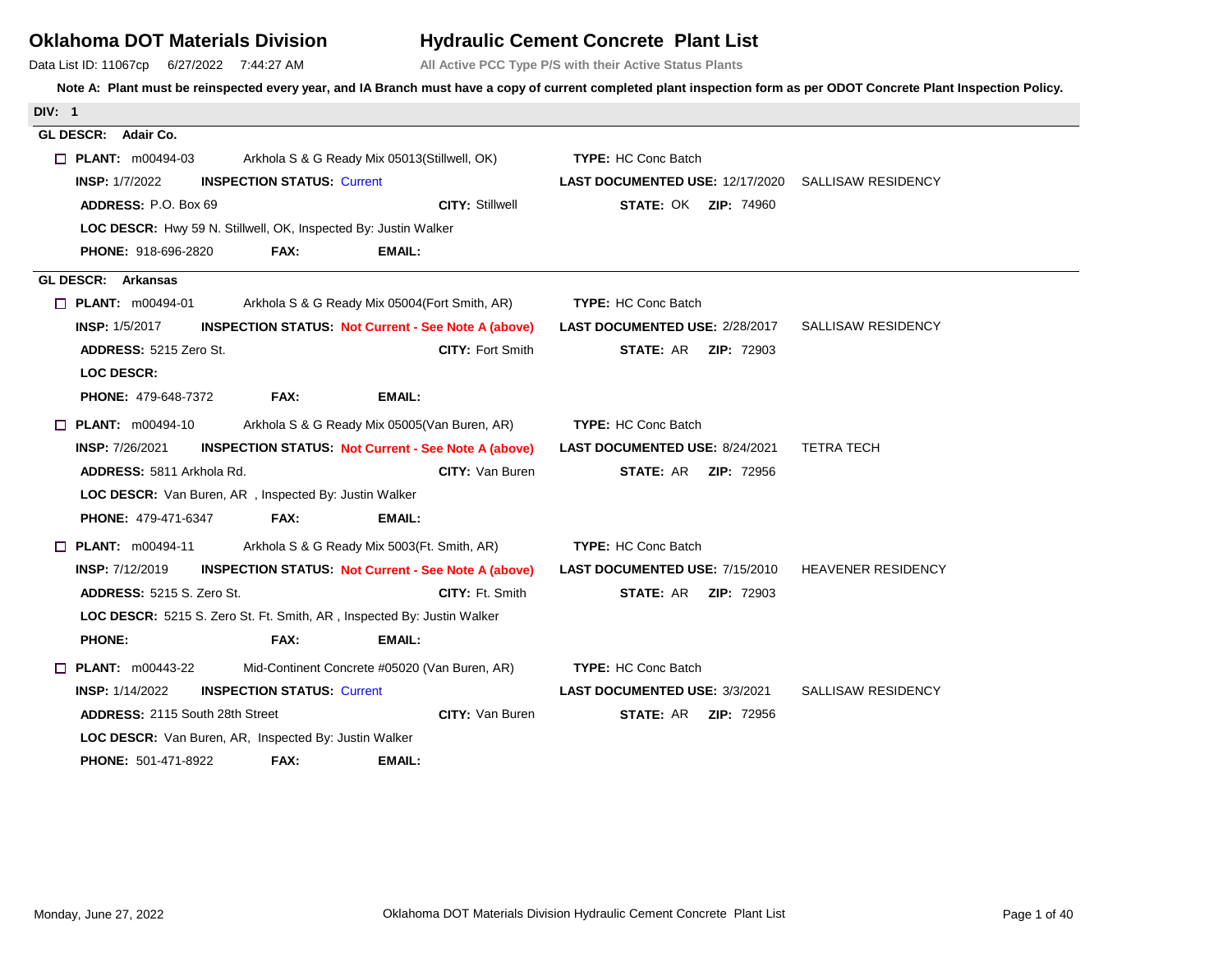| GL DESCR: Cherokee Co.                                                              |                                                                      |                                       |                           |              |
|-------------------------------------------------------------------------------------|----------------------------------------------------------------------|---------------------------------------|---------------------------|--------------|
| $\Box$ PLANT: m01122-01<br><b>Bull Tuff Mud</b>                                     |                                                                      | <b>TYPE: HC Conc Batch</b>            |                           |              |
| <b>INSP: 8/8/2019</b><br><b>INSPECTION STATUS: Not Current - See Note A (above)</b> |                                                                      | <b>LAST DOCUMENTED USE:</b>           |                           |              |
| ADDRESS: 1875 N. Douglas Ave.                                                       | <b>CITY: Tahleguah</b>                                               | <b>STATE: OK ZIP: 74464</b>           |                           |              |
| LOC DESCR: 1875 North Douglas Ave Tahlequah, OK, Insp. By: Sherry Nail              |                                                                      |                                       |                           |              |
| <b>PHONE:</b><br>FAX:                                                               | EMAIL:                                                               |                                       |                           |              |
| Twin Cities Concrete #3 (Tahlequah, OK)<br>$\Box$ PLANT: $m00488-04$                |                                                                      | <b>TYPE: HC Conc Batch</b>            |                           |              |
| <b>INSP: 4/6/2022</b><br><b>INSPECTION STATUS: Current</b>                          |                                                                      | <b>LAST DOCUMENTED USE: 7/17/2020</b> | SALLISAW RESIDENCY        |              |
| ADDRESS: 4612 South Muskogee Ave.                                                   | <b>CITY: Tahlequah</b>                                               | <b>STATE: OK ZIP: 74464</b>           |                           |              |
| LOC DESCR: 4612 S. Muskogee, Tahlequah, OK 74464, Insp. By: Todd Rhoads             |                                                                      |                                       |                           |              |
| <b>PHONE: 918-458-0323</b><br>FAX:                                                  | EMAIL:                                                               |                                       |                           |              |
| GL DESCR: Haskell Co.                                                               |                                                                      |                                       |                           |              |
| Twin Cities Concrete #6 (Stigler, OK)<br><b>PLANT:</b> $m00488-08$                  |                                                                      | <b>TYPE: HC Conc Batch</b>            |                           |              |
| <b>INSP: 12/7/2020</b>                                                              | <b>INSPECTION STATUS: Not Current - See Note A (above)</b>           | <b>LAST DOCUMENTED USE: 2/23/2021</b> | SALLISAW RESIDENCY        |              |
| <b>ADDRESS: 1400 Industrial Blvd.</b>                                               | <b>CITY: Stigler</b>                                                 | <b>STATE: OK ZIP: 74462</b>           |                           |              |
| LOC DESCR: 1400 Industrial Rd. Inspected By: Justin Walker                          |                                                                      |                                       |                           |              |
| FAX:<br><b>PHONE:</b>                                                               | EMAIL:                                                               |                                       |                           |              |
| GL DESCR: Le Flore Co.                                                              |                                                                      |                                       |                           |              |
| $\Box$ PLANT: $m00331-1$                                                            | Koss Construction Concrete #241 (Sprio, OK)                          | <b>TYPE:</b> HC Conc Batch Portable   |                           |              |
| <b>INSP: 3/10/2011</b>                                                              | <b>INSPECTION STATUS Not Current - See Note A (above)</b>            | LAST DOCUMENTED USE: 5/11/2011        | <b>HEAVENER RESIDENCY</b> |              |
| <b>ADDRESS:</b>                                                                     | CITY:                                                                | STATE:<br>ZIP:                        |                           |              |
| LOC DESCR: SH 59 1 mi East of Jnc SH 9 Insp. by: Steve Akers                        |                                                                      |                                       |                           |              |
| <b>PHONE:</b><br>FAX:                                                               | EMAIL:                                                               |                                       |                           |              |
| GL DESCR: McIntosh Co.                                                              |                                                                      |                                       |                           |              |
| Twin Cities Concrete (Eufaula, OK)<br>$\Box$ PLANT: m00488-11                       |                                                                      | <b>TYPE: HC Conc Batch</b>            |                           |              |
| <b>INSP: 6/7/2022</b><br><b>INSPECTION STATUS: Current</b>                          |                                                                      | <b>LAST DOCUMENTED USE: 6/23/2022</b> | <b>WEWOKA RESIDENCY</b>   |              |
| <b>ADDRESS: 710 S. Main Street</b>                                                  | <b>CITY: Eufaula</b>                                                 | <b>STATE: OK ZIP: 74432</b>           |                           |              |
| LOC DESCR: 710 S. Main St. (Formerly m00644-01) Insp: Thomas Beattie                |                                                                      |                                       |                           |              |
| <b>PHONE: 918-689-3951</b>                                                          | FAX: 918-689-56 EMAIL: Contact: Daniel Simms                         |                                       |                           |              |
| GL DESCR: Mobile                                                                    |                                                                      |                                       |                           |              |
| $\Box$ PLANT: $m00331-04$<br>Koss Construction #253.15 (Portable)                   |                                                                      | <b>TYPE:</b> HC Conc Batch Portable   |                           |              |
| INSP: 3/26/2022<br><b>INSPECTION STATUS: Current</b>                                |                                                                      | <b>LAST DOCUMENTED USE: 4/13/2022</b> | MUSKOGEE RESIDENCY        |              |
| ADDRESS: 815 N. Main St.                                                            | <b>CITY: Eufaula</b>                                                 | STATE: OK ZIP:                        |                           |              |
| <b>LOC DESCR:</b> 815 N. Main St. Eufaula, OK, Insp. By: Sherry Nail                |                                                                      |                                       |                           |              |
| <b>PHONE:</b><br>FAX:                                                               | EMAIL:                                                               |                                       |                           |              |
| Monday, June 27, 2022                                                               | Oklahoma DOT Materials Division Hydraulic Cement Concrete Plant List |                                       |                           | Page 2 of 40 |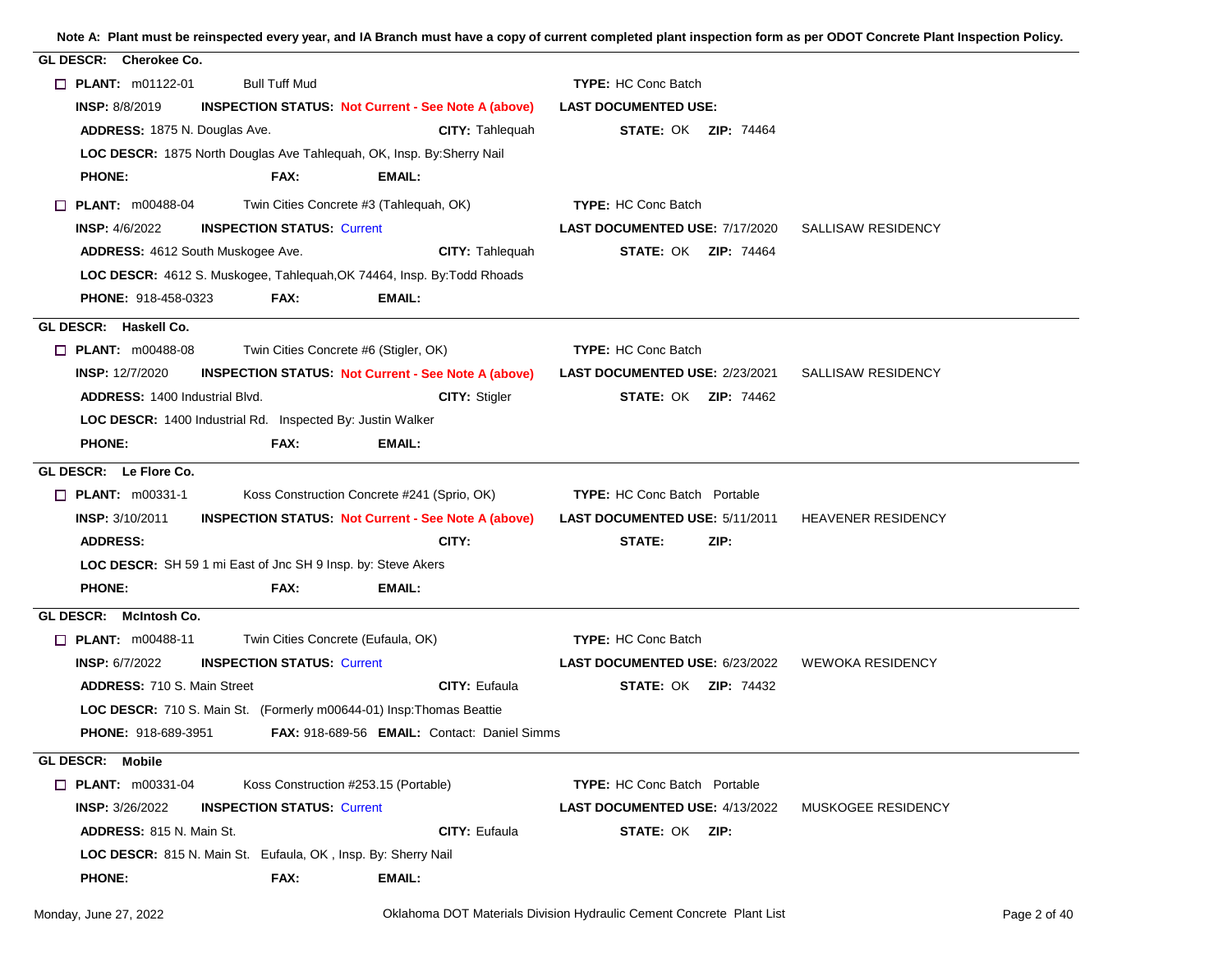| GL DESCR: Muskogee Co.                                                                |                                                                    |
|---------------------------------------------------------------------------------------|--------------------------------------------------------------------|
| $\Box$ PLANT: m01260-01<br>Muskogee Ready Mix                                         | <b>TYPE: HC Conc Batch</b>                                         |
| <b>INSP: 5/27/2021</b><br><b>INSPECTION STATUS: Not Current - See Note A (above)</b>  | <b>LAST DOCUMENTED USE:</b>                                        |
| <b>ADDRESS: 4400 Callery Drive</b><br>CITY: Muskogee                                  | <b>STATE: OK ZIP: 74403</b>                                        |
| LOC DESCR: 4400 Callery Drive Muskogee, OK, Inspected By: Thomas Beattie              |                                                                    |
| FAX:<br><b>PHONE:</b><br>EMAIL:                                                       |                                                                    |
| Standard Materials Group #544 (Muskogee, OK)<br>$\Box$ PLANT: m01139-14               | <b>TYPE: HC Conc Batch</b>                                         |
| <b>INSP: 12/19/2018</b><br><b>INSPECTION STATUS: Not Current - See Note A (above)</b> | <b>LAST DOCUMENTED USE:</b>                                        |
| <b>ADDRESS: 600 N.E. 43rd Street</b><br><b>CITY: Muskogee</b>                         | <b>STATE: OK ZIP: 74403</b>                                        |
| LOC DESCR: 600 NE 43rd street (Formerly Mid-Continent Concrete#36)                    |                                                                    |
| PHONE: 918-683-0725<br>FAX:<br><b>EMAIL:</b>                                          |                                                                    |
| $\Box$ PLANT: m00488-02<br>Twin Cities Concrete (Muskogee, OK)                        | <b>TYPE: HC Conc Batch</b>                                         |
| <b>INSP: 4/6/2022</b><br><b>INSPECTION STATUS: Current</b>                            | LAST DOCUMENTED USE: 6/16/2022<br>MUSKOGEE RESIDENCY               |
| <b>ADDRESS: 2601 South 6th Street West</b><br><b>CITY: Muskogee</b>                   | <b>STATE: OK ZIP: 74401</b>                                        |
| Inspected By: Tom Beattie<br><b>LOC DESCR: 2601 S 6th St. West,</b>                   |                                                                    |
| <b>PHONE: 918-682-8181</b><br>FAX:<br>EMAIL:                                          |                                                                    |
| GL DESCR: Okmulgee Co.                                                                |                                                                    |
| Okmulgee Redi Mix (Okmulgee)<br>$\Box$ PLANT: m00887-01                               | <b>TYPE: HC Conc Batch</b>                                         |
| <b>INSP: 8/21/2019</b><br><b>INSPECTION STATUS: Not Current - See Note A (above)</b>  | <b>LAST DOCUMENTED USE: 10/25/2019 MUSKOGEE RESIDENCY</b>          |
| <b>ADDRESS: 300 North Comanche Ave.</b><br><b>CITY: Okmulgee</b>                      | <b>STATE: OK ZIP: 74447</b>                                        |
| LOC DESCR: 300 North Comanche Ave., Inspected By: Sherry Nail                         |                                                                    |
| PHONE: 918-756-6005<br><b>EMAIL:</b><br>FAX:                                          |                                                                    |
| $\Box$ PLANT: m00488-12<br>Twin Cities Concrete #11 (Okmulgee, OK)                    | <b>TYPE: HC Conc Batch</b>                                         |
| <b>INSP: 12/2/2021</b><br><b>INSPECTION STATUS: Not Current - See Note A (above)</b>  | <b>LAST DOCUMENTED USE: 3/29/2022</b><br>MUSKOGEE RESIDENCY        |
| ADDRESS: 13449 Birch Rd.<br><b>CITY: Okmulgee</b>                                     | <b>STATE: OK ZIP: 74447</b>                                        |
| LOC DESCR: 13449 Birch Rd. (Formerly m01139-13) Insp. By: Sherry Nail                 |                                                                    |
| <b>PHONE: 918-752-0285</b><br>FAX:<br>EMAIL:                                          |                                                                    |
| GL DESCR: Sequoyah Co.                                                                |                                                                    |
| $\Box$ PLANT: m00494-02<br>Arkhola S & G Ready Mix 05014 (Sallisaw, OK)               | <b>TYPE: HC Conc Batch</b>                                         |
| <b>INSPECTION STATUS: Current</b><br><b>INSP: 6/10/2022</b>                           | <b>LAST DOCUMENTED USE: 3/25/2022</b><br>CIRCUIT ENGR. DISTRICT #2 |
| <b>CITY: Sallisaw</b><br><b>ADDRESS: P.O. Box 190</b>                                 | <b>STATE: OK ZIP: 74955</b>                                        |
| <b>LOC DESCR:</b> 1000 W. Cherokee Ave. Inspected By: Justin Walker                   |                                                                    |
| <b>PHONE: 918-775-3251</b><br>FAX:<br>EMAIL:                                          |                                                                    |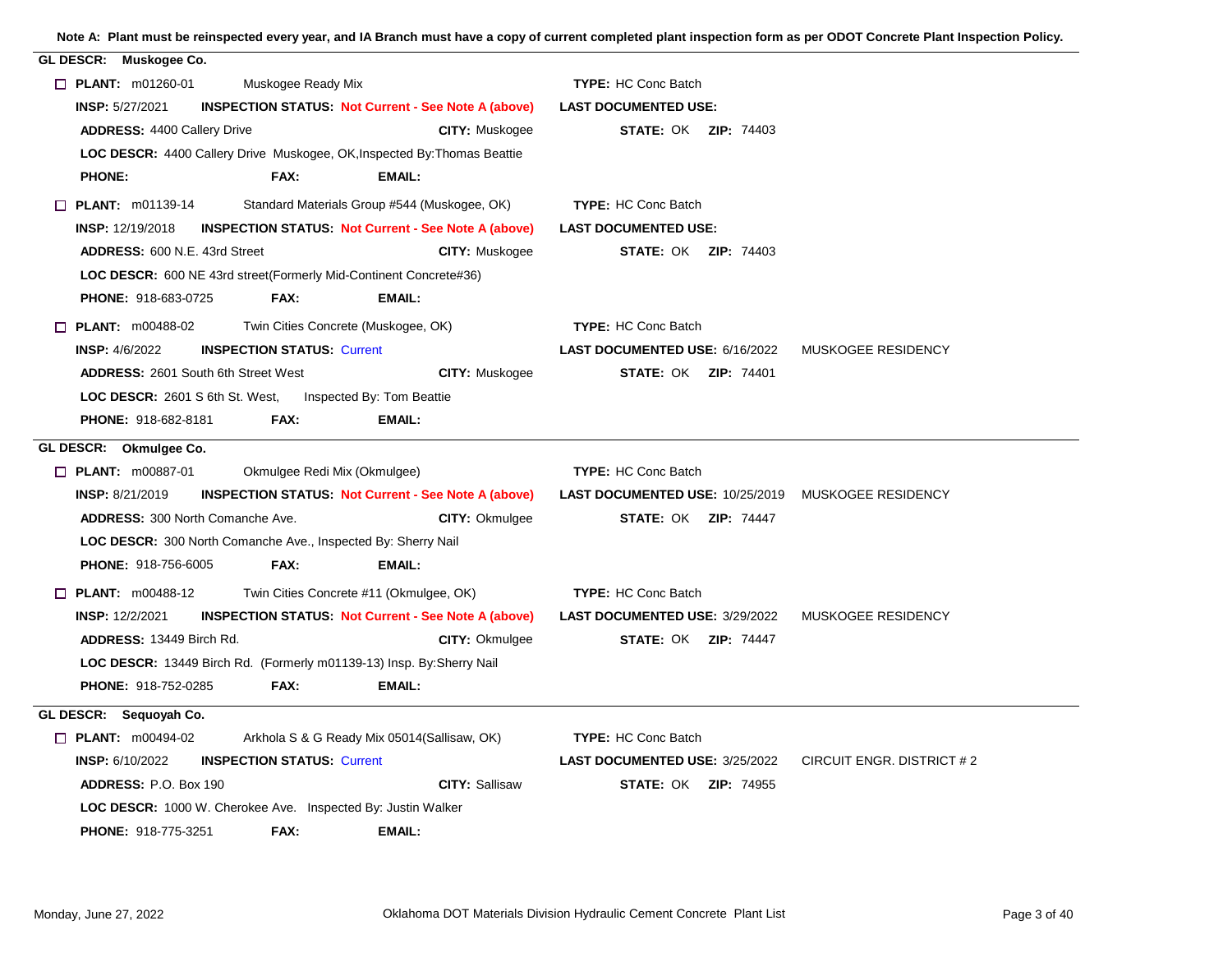|                                                                        |                                   |                                                                         |                                        | Note A: Plant must be reinspected every year, and IA Branch must have a copy of current completed plant inspection form as per ODOT Concrete Plant Inspection Policy. |
|------------------------------------------------------------------------|-----------------------------------|-------------------------------------------------------------------------|----------------------------------------|-----------------------------------------------------------------------------------------------------------------------------------------------------------------------|
| $\Box$ PLANT: $m00443-14$                                              |                                   | Mid-Continent Concrete #05022 (Sallisaw, OK)                            | <b>TYPE: HC Conc Batch</b>             |                                                                                                                                                                       |
| <b>INSP: 1/14/2022</b>                                                 | <b>INSPECTION STATUS: Current</b> |                                                                         | LAST DOCUMENTED USE: 6/15/2022         | SALLISAW RESIDENCY                                                                                                                                                    |
| <b>ADDRESS: 1515 West Redwood</b>                                      |                                   | <b>CITY: Sallisaw</b>                                                   | <b>STATE: OK ZIP: 74955</b>            |                                                                                                                                                                       |
| LOC DESCR: 1515 West Redwood Inspected By: Justin Walker               |                                   |                                                                         |                                        |                                                                                                                                                                       |
| <b>PHONE: 918-775-6858</b>                                             | FAX:                              | EMAIL:                                                                  |                                        |                                                                                                                                                                       |
| DIV: 2                                                                 |                                   |                                                                         |                                        |                                                                                                                                                                       |
| GL DESCR: Atoka Co.                                                    |                                   |                                                                         |                                        |                                                                                                                                                                       |
| $\Box$ PLANT: m00461-35                                                | Dolese Concrete (Atoka, OK) #204  |                                                                         | <b>TYPE: HC Conc Batch</b>             |                                                                                                                                                                       |
| <b>INSP: 3/8/2022</b>                                                  | <b>INSPECTION STATUS: Current</b> |                                                                         | LAST DOCUMENTED USE: 6/17/2022         | <b>ADA RESIDENCY</b>                                                                                                                                                  |
| <b>ADDRESS: 250 N Hwy 69</b>                                           |                                   | <b>CITY: Atoka</b>                                                      | <b>STATE: OK ZIP:</b>                  |                                                                                                                                                                       |
| LOC DESCR: 250 N Hwy 69, Inspected By: Zachary Scoggin                 |                                   |                                                                         |                                        |                                                                                                                                                                       |
| PHONE: 580-889-6033                                                    | FAX:                              | EMAIL:                                                                  |                                        |                                                                                                                                                                       |
| $\Box$ PLANT: m00723-04                                                |                                   | Interstate Highway Construction Inc. Pugmill#60-03                      | <b>TYPE: Jobsite Producti Portable</b> |                                                                                                                                                                       |
| <b>INSP: 7/1/2015</b>                                                  |                                   | <b>INSPECTION STATUS: Not Current - See Note A (above)</b>              | <b>LAST DOCUMENTED USE: 8/20/2015</b>  | MCALESTER RESIDENCY                                                                                                                                                   |
| <b>ADDRESS:</b>                                                        |                                   | CITY:                                                                   | STATE:<br>ZIP:                         |                                                                                                                                                                       |
| <b>LOC DESCR: Stringtown</b>                                           |                                   |                                                                         |                                        |                                                                                                                                                                       |
| <b>PHONE:</b>                                                          | FAX:                              | <b>EMAIL:</b>                                                           |                                        |                                                                                                                                                                       |
| $\Box$ PLANT: $m00481-02$                                              | Rustin Concrete #216 (Atoka, OK)  |                                                                         | <b>TYPE: HC Conc Batch</b>             |                                                                                                                                                                       |
| <b>INSP: 2/21/2022</b>                                                 | <b>INSPECTION STATUS: Current</b> |                                                                         | <b>LAST DOCUMENTED USE: 7/23/2021</b>  | <b>ANTLERS RESIDENCY</b>                                                                                                                                              |
| <b>ADDRESS:</b>                                                        |                                   | <b>CITY: Atoka</b>                                                      | <b>STATE: OK ZIP: 74525</b>            |                                                                                                                                                                       |
| LOC DESCR: Hwy 69 South 2655 S. Mississippi Ave. Insp By: Allan Hinton |                                   |                                                                         |                                        |                                                                                                                                                                       |
| <b>PHONE: 580-889-5661</b>                                             | FAX:                              | EMAIL:                                                                  |                                        |                                                                                                                                                                       |
| GL DESCR: Bryan Co.                                                    |                                   |                                                                         |                                        |                                                                                                                                                                       |
| $\Box$ PLANT: m01212-02                                                |                                   | C3 Construction (Portable) S/N 3028                                     | <b>TYPE:</b> HC Conc Batch Portable    |                                                                                                                                                                       |
| <b>INSP: 3/3/2022</b>                                                  | <b>INSPECTION STATUS: Current</b> |                                                                         | <b>LAST DOCUMENTED USE: 5/25/2022</b>  | CEC // INFRASTRUCTURE SOLUTIONS                                                                                                                                       |
| <b>ADDRESS: 1421 Leavenworth Trail</b>                                 |                                   | <b>CITY: Colbert</b>                                                    | <b>STATE: OK ZIP: 74733</b>            |                                                                                                                                                                       |
|                                                                        |                                   | LOC DESCR: 1421 Leavenworth Trail Colbert, OK Inspect By: Tracey Harris |                                        |                                                                                                                                                                       |
| <b>PHONE:</b>                                                          | FAX:                              | EMAIL:                                                                  |                                        |                                                                                                                                                                       |
| <b>PLANT: m00461-60</b>                                                | Dolese Concrete (Portable) #412   |                                                                         | <b>TYPE:</b> HC Conc Batch Portable    |                                                                                                                                                                       |
| <b>INSP: 3/21/2022</b>                                                 | <b>INSPECTION STATUS: Current</b> |                                                                         | <b>LAST DOCUMENTED USE: 6/24/2022</b>  | <b>MADILL RESIDENCY</b>                                                                                                                                               |
| ADDRESS: 3305 N. Washington                                            |                                   | <b>CITY: Durant</b>                                                     | <b>STATE: OK ZIP:</b>                  |                                                                                                                                                                       |
| LOC DESCR: 3305 N. Washington Durant, OK Insp. By:Darin Metzer         |                                   |                                                                         |                                        |                                                                                                                                                                       |
| <b>PHONE:</b>                                                          | FAX:                              | <b>EMAIL:</b> moved to Durant, OK and inspected on 11-3-2021            |                                        |                                                                                                                                                                       |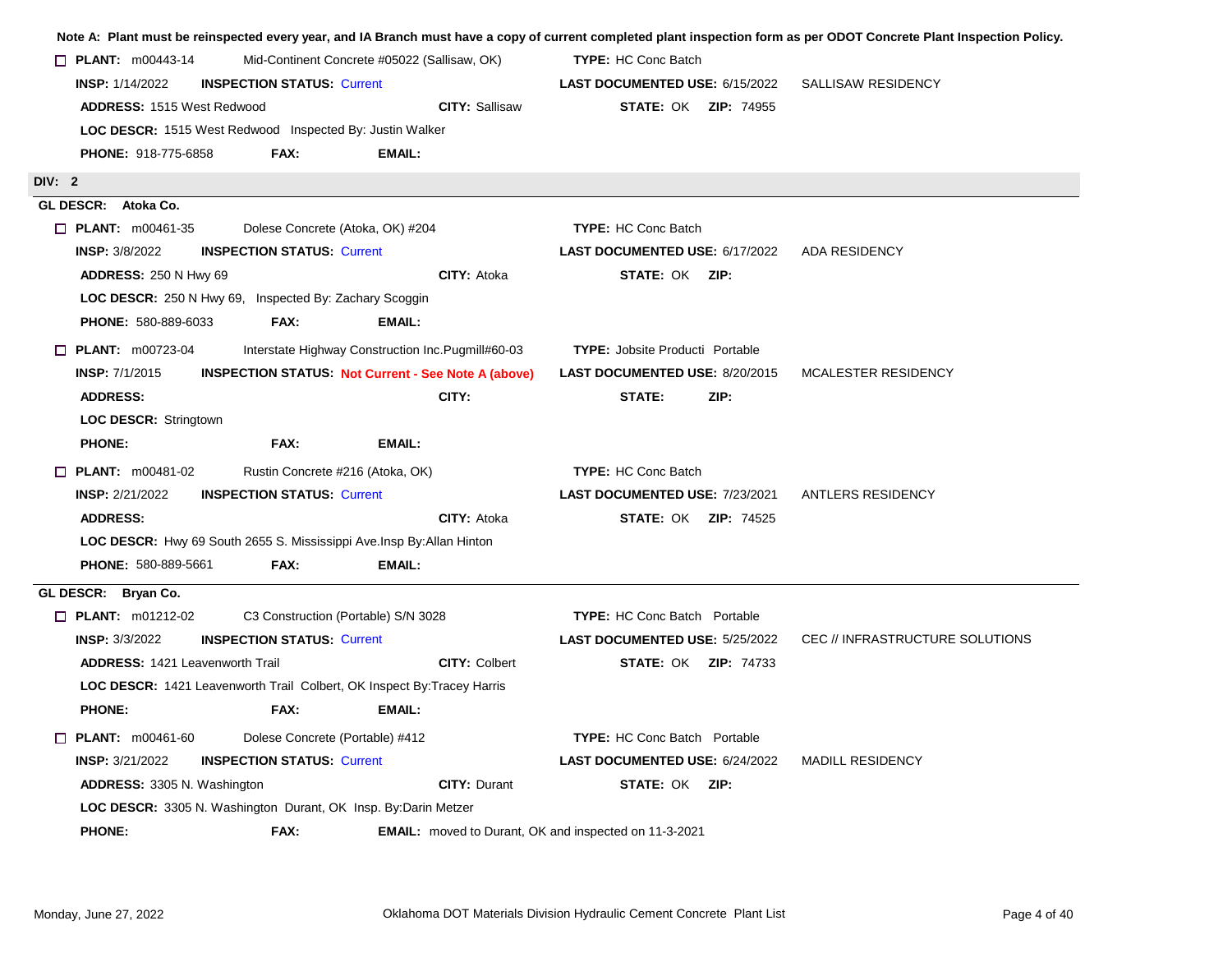|                                  |                                                                       |                                                   |                                       | Note A: Plant must be reinspected every year, and IA Branch must have a copy of current completed plant inspection form as per ODOT Concrete Plant Inspection Policy. |
|----------------------------------|-----------------------------------------------------------------------|---------------------------------------------------|---------------------------------------|-----------------------------------------------------------------------------------------------------------------------------------------------------------------------|
| $\Box$ PLANT: m00462-05          |                                                                       | Duit Const. Concrete 201-408 (Portable-Crn 75&52) | <b>TYPE:</b> HC Conc Batch Portable   |                                                                                                                                                                       |
| <b>INSP: 1/12/2022</b>           | <b>INSPECTION STATUS: Current</b>                                     |                                                   | <b>LAST DOCUMENTED USE: 6/23/2022</b> | <b>MADILL RESIDENCY</b>                                                                                                                                               |
| <b>ADDRESS: 5372 Choctaw Rd.</b> |                                                                       | <b>CITY: Calera</b>                               | <b>STATE: OK ZIP:</b>                 |                                                                                                                                                                       |
|                                  | LOC DESCR: 5372 Choctaw Rd. Calera, OK Inspected By: Darin Metzer     |                                                   |                                       |                                                                                                                                                                       |
| <b>PHONE:</b>                    | FAX:                                                                  | <b>EMAIL:</b>                                     |                                       |                                                                                                                                                                       |
| $\Box$ PLANT: m00462-03          |                                                                       | Duit Const. Concrete 201-410 (Portable)           | <b>TYPE:</b> HC Conc Batch Portable   |                                                                                                                                                                       |
| <b>INSP: 3/28/2022</b>           | <b>INSPECTION STATUS: Current</b>                                     |                                                   | <b>LAST DOCUMENTED USE: 5/10/2022</b> | <b>MADILL RESIDENCY</b>                                                                                                                                               |
| <b>ADDRESS: Portable</b>         |                                                                       | <b>CITY: Calera</b>                               | <b>STATE: OK ZIP: 74730</b>           |                                                                                                                                                                       |
|                                  | LOC DESCR: 9104 S. US Hwy 69, Calera, OK 74730, Insp By: Darin Metzer |                                                   |                                       |                                                                                                                                                                       |
| <b>PHONE:</b>                    | FAX:                                                                  | <b>EMAIL:</b>                                     |                                       |                                                                                                                                                                       |
| $\Box$ PLANT: $m00481-09$        | Rustin Concrete #211 (Durant, OK)                                     |                                                   | <b>TYPE: HC Conc Batch</b>            |                                                                                                                                                                       |
| <b>INSP: 2/21/2022</b>           | <b>INSPECTION STATUS: Current</b>                                     |                                                   | LAST DOCUMENTED USE: 6/16/2022        | <b>MADILL RESIDENCY</b>                                                                                                                                               |
| ADDRESS: 100 E. Evergreen St.    |                                                                       | <b>CITY: Durant</b>                               | STATE: OK ZIP:                        |                                                                                                                                                                       |
|                                  | LOC DESCR: 100 E. Evergreen St. , Inspected By: Darin Metzer          |                                                   |                                       |                                                                                                                                                                       |
| <b>PHONE:</b>                    | FAX:                                                                  | <b>EMAIL:</b>                                     |                                       |                                                                                                                                                                       |
| $\Box$ PLANT: m00481-03          |                                                                       | Rustin Concrete Portable #218 (Durant, OK)        | <b>TYPE:</b> HC Conc Batch Portable   |                                                                                                                                                                       |
| <b>INSP: 2/21/2022</b>           | <b>INSPECTION STATUS: Current</b>                                     |                                                   | <b>LAST DOCUMENTED USE: 5/19/2022</b> | <b>MADILL RESIDENCY</b>                                                                                                                                               |
| ADDRESS: 2161 Enterprise Blvd.   |                                                                       | <b>CITY: Durant</b>                               | <b>STATE: OK ZIP: 74701</b>           |                                                                                                                                                                       |
|                                  | LOC DESCR: 2161 Enterprise Blvd., Inspected By: Darin Metzer          |                                                   |                                       |                                                                                                                                                                       |
| <b>PHONE: 580-924-3260</b>       | FAX:                                                                  | EMAIL:                                            |                                       |                                                                                                                                                                       |
| $\Box$ PLANT: m01257-01          | Texoma Ready Mix (Portable)                                           |                                                   | <b>TYPE:</b> HC Conc Batch Portable   |                                                                                                                                                                       |
| <b>INSP: 12/6/2021</b>           | <b>INSPECTION STATUS: Not Current - See Note A (above)</b>            |                                                   | <b>LAST DOCUMENTED USE:</b>           |                                                                                                                                                                       |
| <b>ADDRESS: 7491 US Hwy 70</b>   |                                                                       | <b>CITY: Mead</b>                                 | <b>STATE: OK ZIP: 73449</b>           |                                                                                                                                                                       |
|                                  | <b>LOC DESCR: 7491 US Hwy 70 Mead, OK 73449</b>                       | Insp. By.: Tracey Harris                          |                                       |                                                                                                                                                                       |
| <b>PHONE:</b>                    | FAX:                                                                  | <b>EMAIL:</b>                                     |                                       |                                                                                                                                                                       |
| GL DESCR: Cherokee Co.           |                                                                       |                                                   |                                       |                                                                                                                                                                       |
| $\Box$ PLANT: m00494-05          |                                                                       | Arkhola S & G Ready Mix 05012 (Tahlequah, OK)     | <b>TYPE: HC Conc Batch</b>            |                                                                                                                                                                       |
| <b>INSP: 1/7/2022</b>            | <b>INSPECTION STATUS: Current</b>                                     |                                                   |                                       | <b>SALLISAW RESIDENCY</b>                                                                                                                                             |
| ADDRESS: P.O. Box 400            |                                                                       | CITY: Tahlequah                                   | <b>STATE: OK ZIP: 74451</b>           |                                                                                                                                                                       |
|                                  | <b>LOC DESCR:</b> 450 W. Arkhola Drive, Inspected By: Justin Walker   |                                                   |                                       |                                                                                                                                                                       |
| <b>PHONE: 918-458-9091</b>       | FAX:                                                                  | EMAIL:                                            |                                       |                                                                                                                                                                       |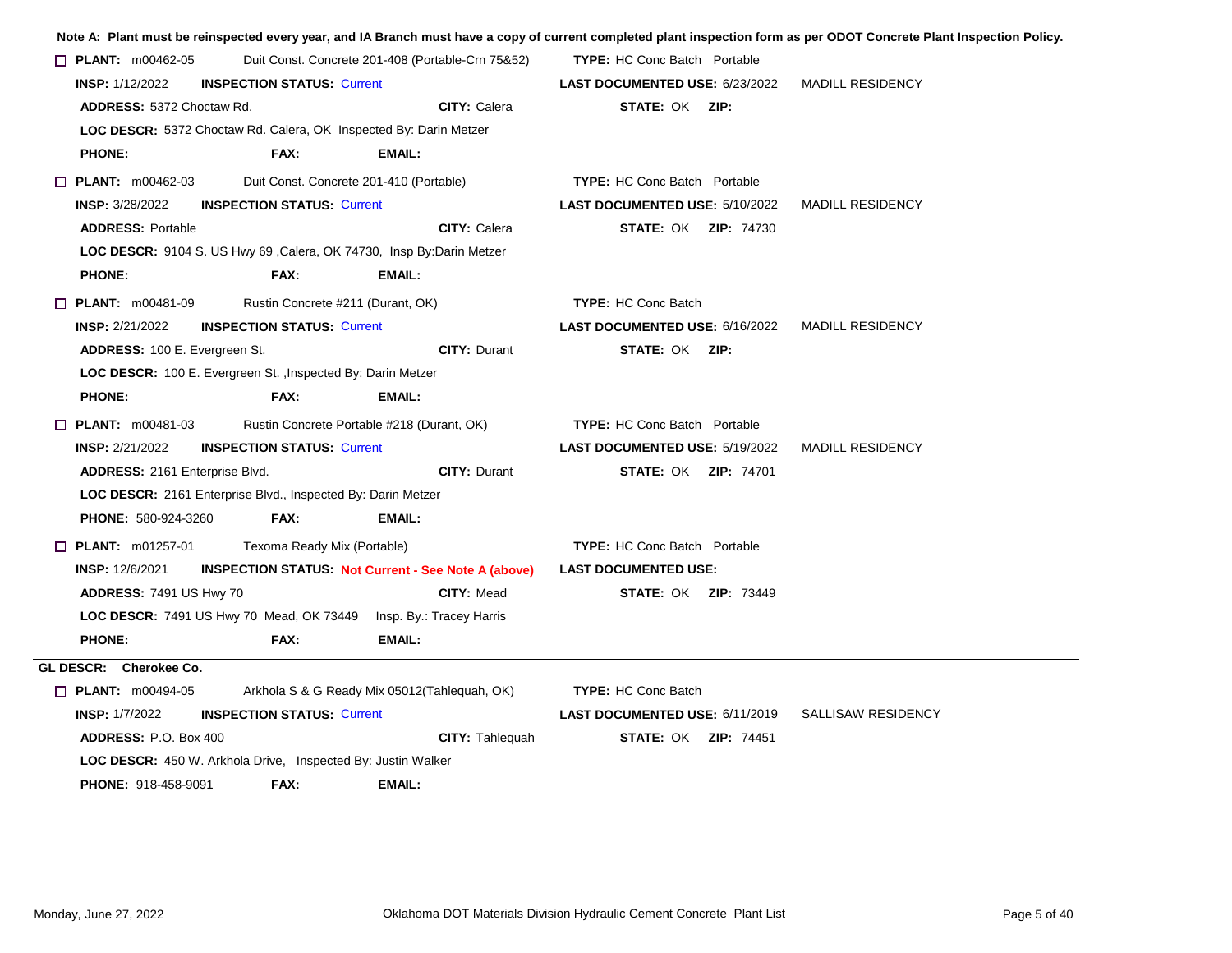| GL DESCR: Choctaw Co.                                                                   |                                                           |                           |
|-----------------------------------------------------------------------------------------|-----------------------------------------------------------|---------------------------|
| $\Box$ PLANT: $m00481-04$<br>Rustin Concrete #212 (Hugo, OK)                            | <b>TYPE: HC Conc Batch</b>                                |                           |
| <b>INSP: 3/10/2022</b><br><b>INSPECTION STATUS: Current</b>                             | LAST DOCUMENTED USE: 5/19/2022                            | ANTLERS RESIDENCY         |
| CITY: Hugo<br><b>ADDRESS:</b>                                                           | <b>STATE: OK ZIP: 74743</b>                               |                           |
| <b>LOC DESCR:</b> US 70 & SH 93 Intersection Inspected By: James Diggs                  |                                                           |                           |
| FAX:<br><b>PHONE: 580-326-7527</b><br>EMAIL:                                            |                                                           |                           |
| GL DESCR: Garfield Co.                                                                  |                                                           |                           |
| <b>D</b> PLANT: m00481-06<br>Rustin Concrete (Portable)                                 | <b>TYPE:</b> HC Conc Batch Portable                       |                           |
| <b>INSP: 8/28/2018</b><br><b>INSPECTION STATUS: Not Current - See Note A (above)</b>    | <b>LAST DOCUMENTED USE: 1/2/2019</b>                      | ADA RESIDENCY             |
| <b>ADDRESS: Portable</b><br>CITY: Enid                                                  | STATE: OK ZIP:                                            |                           |
| LOC DESCR: Moved to Enid, OK (July 3, 2019) for Non-State use.                          |                                                           |                           |
| <b>PHONE: 580-795-7067</b><br>FAX:<br>EMAIL:                                            |                                                           |                           |
| GL DESCR: Latimer Co.                                                                   |                                                           |                           |
| Twin Cities Concrete #7 (Wilburton, OK)<br>$\Box$ PLANT: m00488-05                      | <b>TYPE: HC Conc Batch</b>                                |                           |
| <b>INSP: 12/7/2021</b><br><b>INSPECTION STATUS Not Current - See Note A (above)</b>     | LAST DOCUMENTED USE: 5/17/2022                            | EST, INC.                 |
| <b>ADDRESS: 1004 S. Stovall Rd. Blvd.</b><br>CITY: Wilburton                            | <b>STATE: OK ZIP: 74578</b>                               |                           |
| <b>LOC DESCR: 1004 S. Stovall Rd. Inspected By: Allan Hinton</b>                        |                                                           |                           |
| PHONE: 918-465-2555<br>FAX:<br><b>EMAIL:</b>                                            |                                                           |                           |
| GL DESCR: Le Flore Co.                                                                  |                                                           |                           |
| $\Box$ PLANT: m00331-02<br>Koss Construction Concrete #242 (Le Flore Co.)               | <b>TYPE:</b> HC Conc Batch Portable                       |                           |
| <b>INSP: 5/18/2010</b><br><b>INSPECTION STATUS Not Current - See Note A (above)</b>     | <b>LAST DOCUMENTED USE: 7/27/2010</b>                     | <b>HEAVENER RESIDENCY</b> |
| CITY:<br><b>ADDRESS:</b>                                                                | STATE:<br>ZIP:                                            |                           |
| LOC DESCR: SH 59, 1 Mile East of Jct of Hwy 9. Insp: Steve Akers                        |                                                           |                           |
| <b>PHONE:</b><br>FAX:<br>EMAIL:                                                         |                                                           |                           |
| Mid-Continent Concrete #05023 (Poteau, OK)<br><b><math>\Box</math> PLANT:</b> m00443-13 | <b>TYPE: HC Conc Batch</b>                                |                           |
| <b>INSP: 1/14/2022</b><br><b>INSPECTION STATUS: Current</b>                             | LAST DOCUMENTED USE: 6/16/2022                            | <b>HEAVENER RESIDENCY</b> |
| <b>ADDRESS: 34500 US-59</b><br>CITY: Poteau                                             | <b>STATE: OK ZIP: 74953</b>                               |                           |
| <b>LOC DESCR:</b> 34500 US-59    Inspected By: Gregg Tarpley                            |                                                           |                           |
| <b>PHONE: 918-647-0550</b><br>FAX:<br><b>EMAIL:</b>                                     |                                                           |                           |
| $\Box$ PLANT: m00488-03<br>Twin Cities Concrete #4 (Poteau, OK)                         | <b>TYPE: HC Conc Batch</b>                                |                           |
| <b>INSP: 1/14/2022</b><br><b>INSPECTION STATUS: Current</b>                             | <b>LAST DOCUMENTED USE: 10/21/2021 HEAVENER RESIDENCY</b> |                           |
| <b>ADDRESS: 1710 South Broadway</b><br><b>CITY: Poteau</b>                              | <b>STATE: OK ZIP: 74953</b>                               |                           |
| <b>LOC DESCR:</b> 1710 S. Broadway, Inspected By: Gregg Tarpley                         |                                                           |                           |
| PHONE: 918-647-8218<br>FAX:<br>EMAIL:                                                   |                                                           |                           |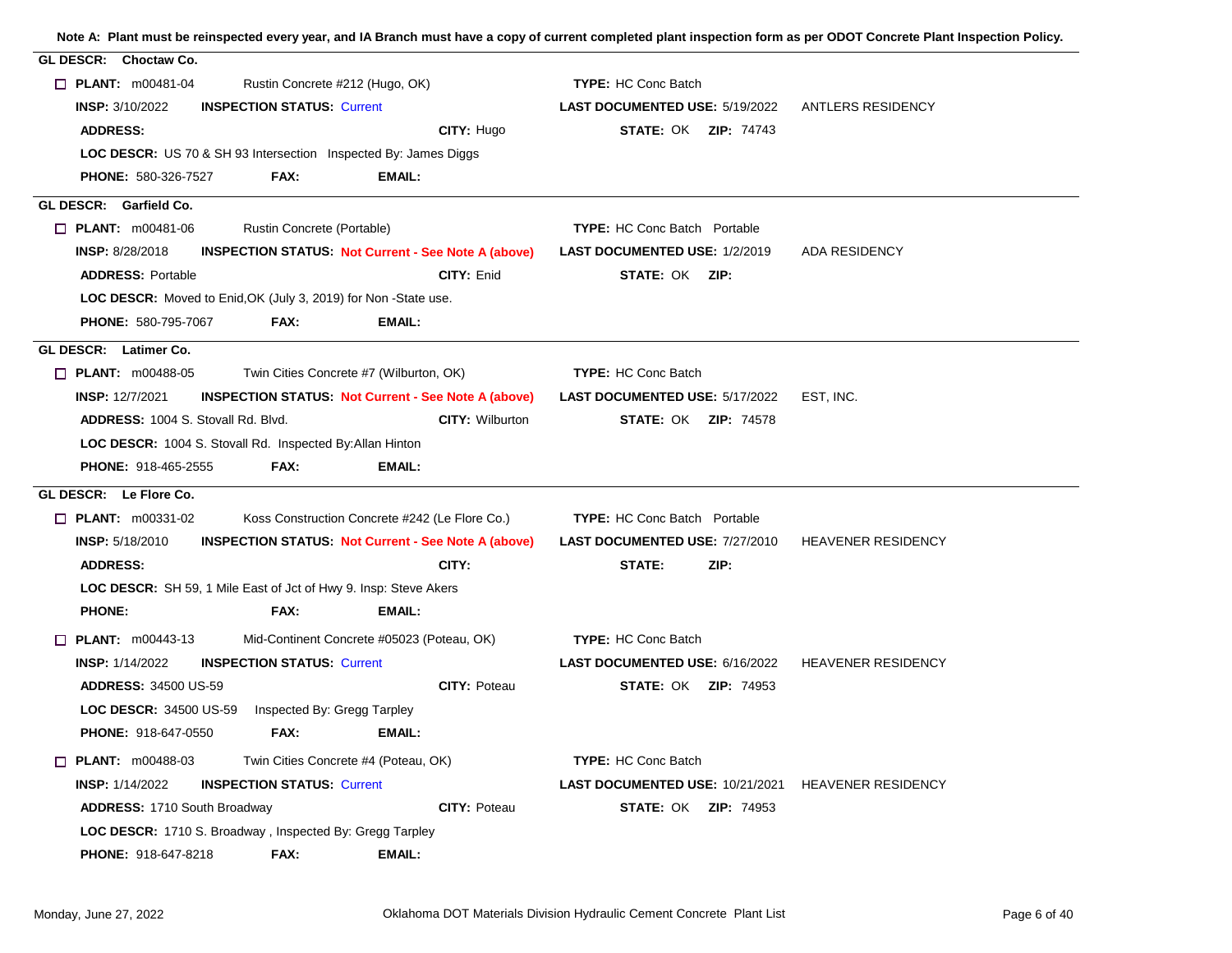| $\Box$ PLANT: m01084-01               | <b>Valley Concrete</b>                                            |                                                                              | <b>TYPE: HC Conc Batch</b>                                       |                         |
|---------------------------------------|-------------------------------------------------------------------|------------------------------------------------------------------------------|------------------------------------------------------------------|-------------------------|
| <b>INSP: 6/27/2016</b>                |                                                                   | <b>INSPECTION STATUS Not Current - See Note A (above)</b>                    | <b>LAST DOCUMENTED USE: 12/14/2016 HEAVENER RESIDENCY</b>        |                         |
| <b>ADDRESS: 6200 N.E. 230TH Rd.</b>   |                                                                   | <b>CITY: Talihina</b>                                                        | <b>STATE: OK ZIP: 74571</b>                                      |                         |
|                                       | LOC DESCR: 6200 S.E. 230th Rd. Talihina, OK                       |                                                                              |                                                                  |                         |
| <b>PHONE:</b>                         | FAX:                                                              | <b>EMAIL:</b>                                                                |                                                                  |                         |
| GL DESCR: Marshall Co.                |                                                                   |                                                                              |                                                                  |                         |
| $\Box$ PLANT: m00461-22               |                                                                   | Dolese Concrete (Madill, OK) #234                                            | <b>TYPE: HC Conc Batch</b>                                       |                         |
| <b>INSP: 3/21/2022</b>                | <b>INSPECTION STATUS: Current</b>                                 |                                                                              | LAST DOCUMENTED USE: 6/17/2022                                   | <b>MADILL RESIDENCY</b> |
| <b>ADDRESS: 401 S. 4th St.</b>        |                                                                   | <b>CITY: Madill</b>                                                          | <b>STATE: OK ZIP: 73446</b>                                      |                         |
|                                       | LOC DESCR: 401 S 4th St. Inspected By: Tracey L. Harris           |                                                                              |                                                                  |                         |
| PHONE: 580-795-3549                   | FAX:                                                              | EMAIL:                                                                       |                                                                  |                         |
| $\Box$ PLANT: $m00481-10$             |                                                                   | Rustin Concrete #214 (Madill, OK) snC3090                                    | <b>TYPE:</b> HC Conc Batch Portable                              |                         |
| <b>INSP: 8/18/2021</b>                |                                                                   | <b>INSPECTION STATUS: Not Current - See Note A (above)</b>                   | <b>LAST DOCUMENTED USE: 11/18/2020 CIRCUIT ENGR. DISTRICT #3</b> |                         |
| <b>ADDRESS: 12160 US-70</b>           |                                                                   | CITY: Madill                                                                 | <b>STATE: OK ZIP: 73446</b>                                      |                         |
|                                       | LOC DESCR: 12160 Hwy. 70 Madill, OK 73446 Insp. By: Tracey Harris |                                                                              |                                                                  |                         |
| <b>PHONE:</b>                         | FAX:                                                              | <b>EMAIL:</b>                                                                |                                                                  |                         |
| GL DESCR: McCurtain Co.               |                                                                   |                                                                              |                                                                  |                         |
| $\Box$ PLANT: m00725-01               | Broken Bow Redimix (Concrete)                                     |                                                                              | <b>TYPE: HC Conc Batch</b>                                       |                         |
| <b>INSP: 1/1/2001</b>                 |                                                                   | <b>INSPECTION STATUS Not Current - See Note A (above)</b>                    | LAST DOCUMENTED USE: 6/9/2010                                    | ANTLERS RESIDENCY       |
| <b>ADDRESS: 1300 South Park Drive</b> |                                                                   | <b>CITY: Broken Bow</b>                                                      | <b>STATE: OK ZIP: 74728</b>                                      |                         |
| LOC DESCR: Broken Bow OK              |                                                                   |                                                                              |                                                                  |                         |
| <b>PHONE: 580-584-3360</b>            |                                                                   | <b>FAX: 580-584-33 EMAIL:</b>                                                |                                                                  |                         |
| $\Box$ PLANT: $m01202-01$             | <b>Nation Construction</b>                                        |                                                                              | <b>TYPE:</b> HC Conc Batch Portable                              |                         |
| <b>INSP: 5/23/2022</b>                | <b>INSPECTION STATUS: Current</b>                                 |                                                                              | LAST DOCUMENTED USE: 6/16/2022                                   | ANTLERS RESIDENCY       |
| <b>ADDRESS: 501-B West Wilson</b>     |                                                                   | <b>CITY: Valliant</b>                                                        | <b>STATE: OK ZIP: 74764</b>                                      |                         |
|                                       |                                                                   | <b>LOC DESCR:</b> 501-B West Wilson Valliant, OK 74764 Insp. By: James Diggs |                                                                  |                         |
| <b>PHONE:</b>                         | FAX:                                                              | EMAIL:                                                                       |                                                                  |                         |
| $\Box$ PLANT: $m00481-05$             |                                                                   | Rustin Concrete #215 (Idabel, OK)                                            | <b>TYPE: HC Conc Batch</b>                                       |                         |
| <b>INSP: 3/15/2022</b>                | <b>INSPECTION STATUS: Current</b>                                 |                                                                              | LAST DOCUMENTED USE: 6/17/2022                                   | ANTLERS RESIDENCY       |
| ADDRESS: 2402 E. Washington           |                                                                   | CITY: Idabel                                                                 | <b>STATE: OK ZIP: 74745</b>                                      |                         |
|                                       | <b>LOC DESCR:</b> 2402 E. Washington, Inspected By: James Diggs   |                                                                              |                                                                  |                         |
| PHONE: 580-286-7297                   | FAX:                                                              | EMAIL:                                                                       |                                                                  |                         |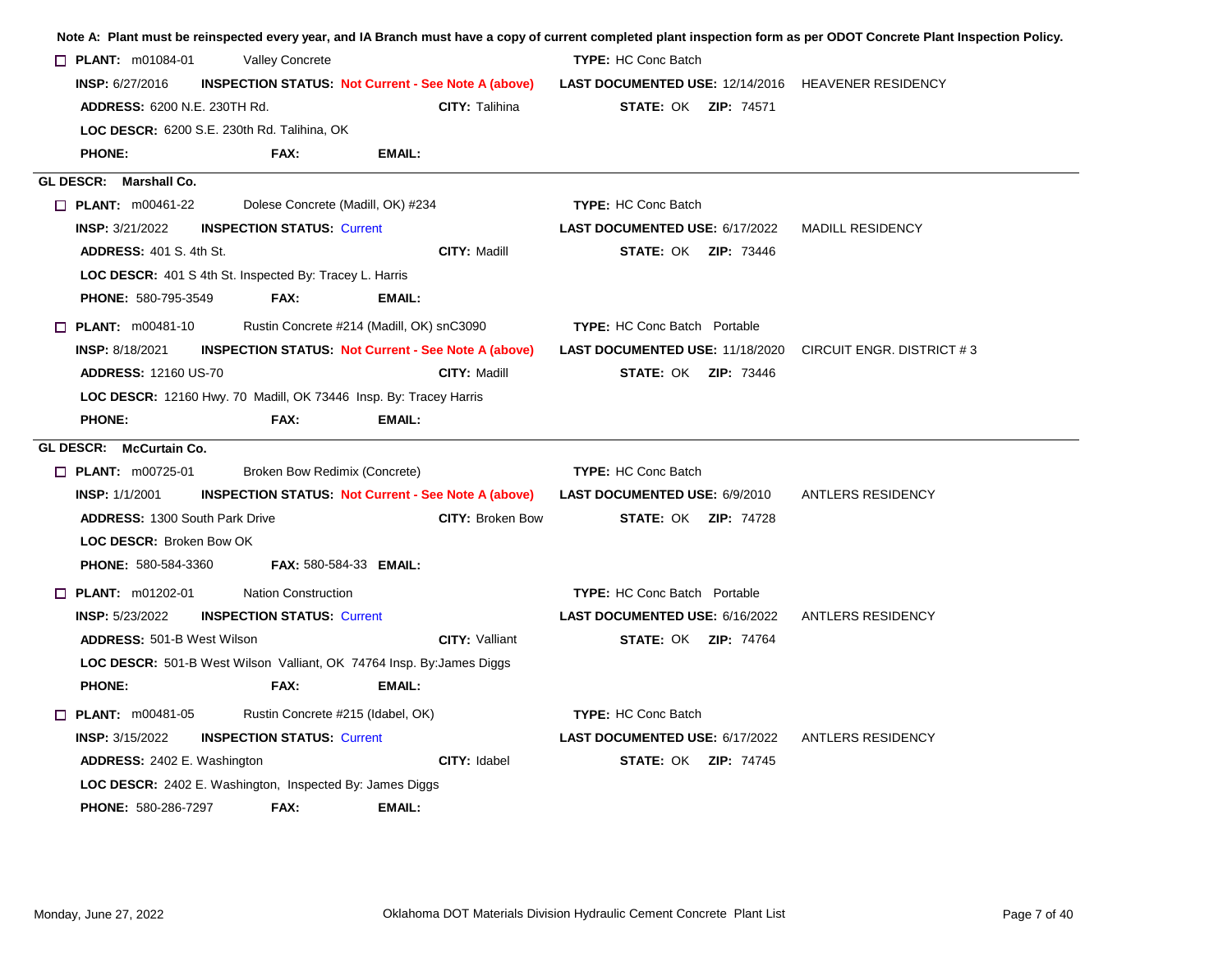| <b>GL DESCR: Mobile</b>                                                               |                                                              |  |
|---------------------------------------------------------------------------------------|--------------------------------------------------------------|--|
| $\Box$ PLANT: m01115-01<br>Primo Redimix (Broken Bow) #PRM-1                          | <b>TYPE:</b> HC Conc Batch Portable                          |  |
| <b>INSPECTION STATUS: Current</b><br><b>INSP: 2/21/2022</b>                           | LAST DOCUMENTED USE: 4/18/2022<br>CIRCUIT ENGR. DISTRICT #3  |  |
| ADDRESS: 9627 North US Hwy. 259<br><b>CITY: Broken Bow</b>                            | <b>STATE: OK ZIP: 74728</b>                                  |  |
| LOC DESCR: 9627 North Highway 259, Inspected By: Jimmy Coben                          |                                                              |  |
| <b>PHONE: 580-494-7649</b><br>FAX:<br>EMAIL:                                          |                                                              |  |
| GL DESCR: Pittsburg Co.                                                               |                                                              |  |
| <b>D</b> PLANT: m00444-04<br>Allen Contracting Concrete (#34-15 - XTWN)               | <b>TYPE:</b> HC Conc Batch Portable                          |  |
| <b>INSP: 3/17/2022</b><br><b>INSPECTION STATUS: Current</b>                           | <b>LAST DOCUMENTED USE: 3/10/2022</b><br>EST, INC.           |  |
| <b>CITY: McAlester</b><br>ADDRESS: Hwy 69                                             | <b>STATE: OK ZIP:</b>                                        |  |
| LOC DESCR: McAlester, OK Hwy 69 Inspected By: Allan Hinton                            |                                                              |  |
| <b>PHONE:</b><br>FAX:<br>EMAIL:                                                       |                                                              |  |
| $\Box$ PLANT: m00461-51<br>Dolese Concrete (McAlester, OK) #230                       | <b>TYPE: HC Conc Batch</b>                                   |  |
| <b>INSPECTION STATUS: Current</b><br><b>INSP: 3/8/2022</b>                            | <b>LAST DOCUMENTED USE: 6/6/2022</b><br>EST, INC.            |  |
| <b>ADDRESS: 5309 US 69</b><br><b>CITY: McAlester</b>                                  | <b>STATE: OK ZIP:</b>                                        |  |
| LOC DESCR: 5369 S Hwy 69 Inspected By: Allan Hinton                                   |                                                              |  |
| <b>PHONE:</b><br>FAX:<br>EMAIL:                                                       |                                                              |  |
| $\Box$ PLANT: m00462-08<br>Duit Concrete(Formerly TTK) 205-366 (Portable)             | <b>TYPE:</b> HC Conc Batch Portable                          |  |
| <b>INSP: 12/20/2020</b><br><b>INSPECTION STATUS: Not Current - See Note A (above)</b> | <b>LAST DOCUMENTED USE: 5/28/2021</b><br>MCALESTER RESIDENCY |  |
| ADDRESS: Hwy 69<br><b>CITY: Kiowa</b>                                                 | STATE: OK ZIP:                                               |  |
| LOC DESCR: Hwy 69, Kiowa, OK Inspected By: Allan Hinton                               |                                                              |  |
| <b>PHONE:</b><br>FAX:<br><b>EMAIL:</b>                                                |                                                              |  |
| Twin Cities Concrete (McAlester, OK)<br>$\Box$ PLANT: m00488-01                       | <b>TYPE: HC Conc Batch</b>                                   |  |
| <b>INSP: 6/7/2022</b><br><b>INSPECTION STATUS: Current</b>                            | LAST DOCUMENTED USE: 5/23/2022<br>CIRCUIT ENGR. DISTRICT #3  |  |
| <b>CITY: McAlester</b><br>ADDRESS: 2550 N. George Nigh Expy.                          | <b>STATE: OK ZIP: 74501</b>                                  |  |
| LOC DESCR: 2550 N. George Nigh Expy. Inspected By: Allan Hinton                       |                                                              |  |
| <b>PHONE: 918-423-8855</b><br>FAX:<br>EMAIL:                                          |                                                              |  |
| GL DESCR: Pushmataha Co.                                                              |                                                              |  |
| $\Box$ PLANT: m00481-01<br>Rustin Concrete #213 (Antlers, OK)                         | <b>TYPE: HC Conc Batch</b>                                   |  |
| <b>INSP: 3/10/2022</b><br><b>INSPECTION STATUS: Current</b>                           | LAST DOCUMENTED USE: 4/11/2022<br><b>HEAVENER RESIDENCY</b>  |  |
| <b>CITY: Antlers</b><br><b>ADDRESS: 417465 OK-3</b>                                   | <b>STATE: OK ZIP: 74523</b>                                  |  |
| <b>LOC DESCR:</b> 1 mile East of City on Hwy 3<br>Inspected By: James Diggs           |                                                              |  |
| PHONE: 580-298-3782<br>FAX:<br>EMAIL:                                                 |                                                              |  |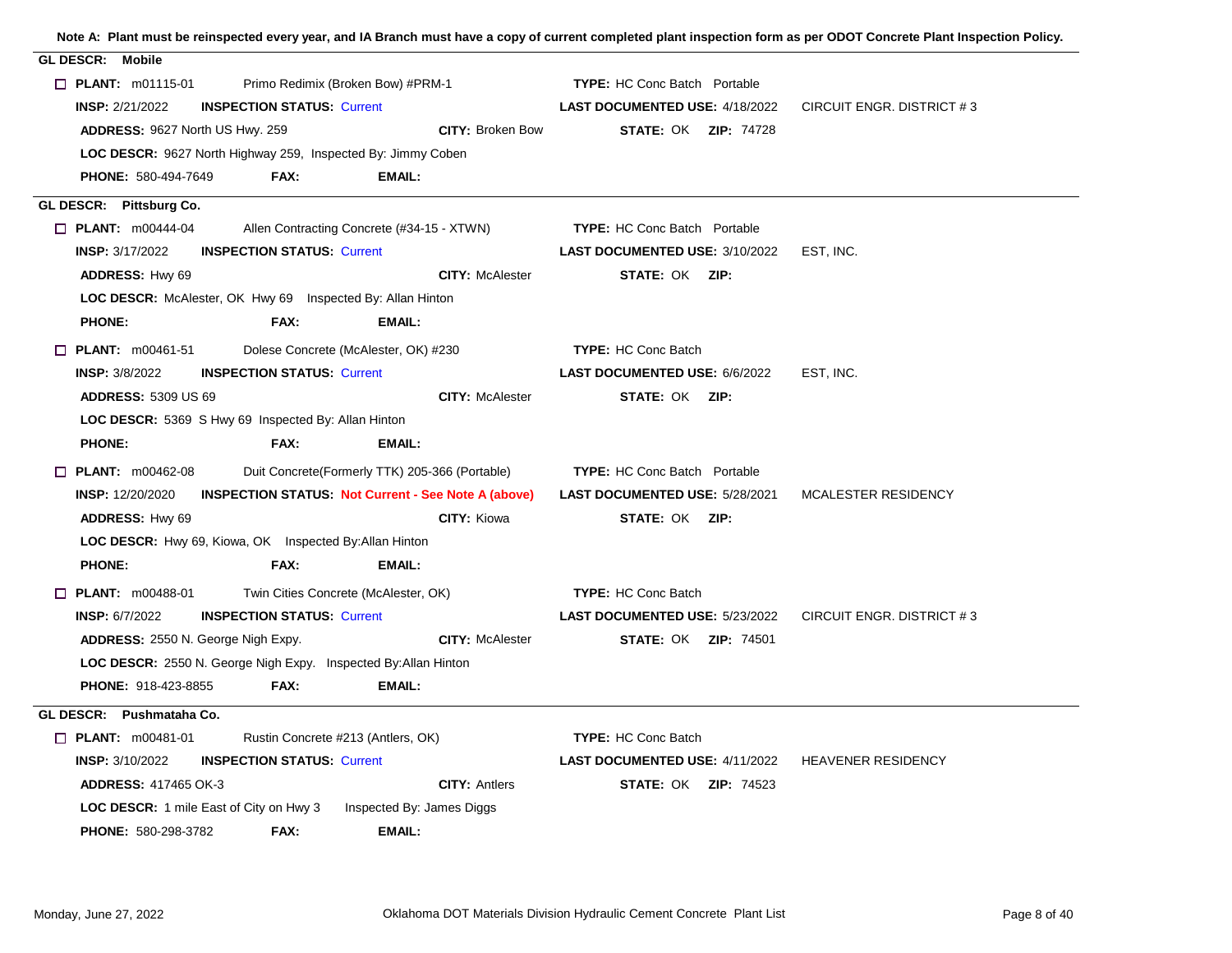| GL DESCR: Texas (State)                                                              |                                        |                                    |
|--------------------------------------------------------------------------------------|----------------------------------------|------------------------------------|
| $\Box$ PLANT: m01095-01<br><b>Hope Concrete</b>                                      | <b>TYPE: HC Conc Batch</b>             |                                    |
| <b>INSP: 1/19/2017</b><br><b>INSPECTION STATUS. Not Current - See Note A (above)</b> | <b>LAST DOCUMENTED USE: 5/10/2017</b>  | CIRCUIT ENGR. DISTRICT #3          |
| <b>CITY: Sherman</b><br><b>ADDRESS:</b>                                              | <b>STATE: TX ZIP:</b>                  |                                    |
| LOC DESCR: 5815 N. Travis ST. Sherman, TX                                            |                                        |                                    |
| FAX:<br><b>PHONE:</b><br>EMAIL:                                                      |                                        |                                    |
| DIV: 3                                                                               |                                        |                                    |
| GL DESCR: Cleveland Co.                                                              |                                        |                                    |
| $\Box$ PLANT: $m00461-12$<br>Dolese Concrete (Moore, OK) #233                        | <b>TYPE: HC Conc Batch</b>             |                                    |
| <b>INSP: 10/11/2021</b><br><b>INSPECTION STATUS Not Current - See Note A (above)</b> | <b>LAST DOCUMENTED USE: 4/12/2022</b>  | BENCHMARK CONSTRUCTION SERVICES, L |
| <b>ADDRESS: 310 Industrail Drive</b><br><b>CITY: Moore</b>                           | STATE: OK ZIP:                         |                                    |
| LOC DESCR: 310 Industrial Blvd., Moore, OK Inspected By: LeAnn Jones                 |                                        |                                    |
| <b>PHONE: 405-794-1571</b><br>FAX:<br>EMAIL:                                         |                                        |                                    |
| Dolese Concrete (South Norman, OK) #257<br>$\Box$ PLANT: m00461-39                   | <b>TYPE: HC Conc Batch</b>             |                                    |
| <b>INSP: 5/23/2022</b><br><b>INSPECTION STATUS: Current</b>                          | <b>LAST DOCUMENTED USE: 6/10/2022</b>  | <b>OLSSON ASSOCIATES</b>           |
| <b>ADDRESS: 4198 South Classen Boulevard</b><br><b>CITY: Norman</b>                  | <b>STATE: OK ZIP:</b>                  |                                    |
| LOC DESCR: 4198 S. Classen Boulevard, Norman, Insp. By:J. Backland                   |                                        |                                    |
| <b>PHONE:</b><br>FAX:<br>EMAIL:                                                      |                                        |                                    |
| $\Box$ PLANT: m00475-03<br>Metheny Concrete (Newcastle, OK)                          | <b>TYPE:</b> HC Conc Batch Portable    |                                    |
| <b>INSP: 10/5/2017</b><br><b>INSPECTION STATUS: Not Current - See Note A (above)</b> | <b>LAST DOCUMENTED USE: 1/5/2018</b>   | PURCELL RESIDENCY                  |
| ADDRESS: 5355 SE 40th Street<br><b>CITY: Newcastle</b>                               | <b>STATE: OK ZIP:</b>                  |                                    |
| <b>LOC DESCR: 5355 S.E. 40th st.</b>                                                 |                                        |                                    |
| FAX:<br><b>EMAIL:</b><br><b>PHONE:</b>                                               |                                        |                                    |
| Schwarz #200 (Norman, OK)<br><b>D</b> PLANT: $m00482-01$                             | <b>TYPE: HC Conc Batch</b>             |                                    |
| <b>INSP: 1/13/2021</b><br><b>INSPECTION STATUS Not Current - See Note A (above)</b>  | LAST DOCUMENTED USE: 3/24/2022         | <b>JACOBS</b>                      |
| CITY: Norman<br><b>ADDRESS: 2610 NW 12th Ave.</b>                                    | <b>STATE: OK ZIP: 73069</b>            |                                    |
| LOC DESCR: 2610 NW 12th Ave. Inspected By: James Jackson                             |                                        |                                    |
| <b>PHONE: 405-329-0400</b><br>FAX:<br>EMAIL:                                         |                                        |                                    |
| GL DESCR: Creek Co.                                                                  |                                        |                                    |
| $\Box$ PLANT: m00889-02<br>PBX Corporation (Jobsite Production)                      | <b>TYPE:</b> Jobsite Producti Portable |                                    |
| <b>INSP: 4/26/2019</b><br><b>INSPECTION STATUS: Not Current - See Note A (above)</b> | <b>LAST DOCUMENTED USE: 12/6/2019</b>  | <b>EDMOND</b>                      |
| <b>ADDRESS: Mobile</b><br><b>CITY: Jobsite Production</b>                            | STATE: OK ZIP:                         |                                    |
| Inspected By: Jacob Manuel<br><b>LOC DESCR: Jobsite</b>                              |                                        |                                    |
| <b>PHONE:</b><br>FAX:<br><b>EMAIL:</b>                                               |                                        |                                    |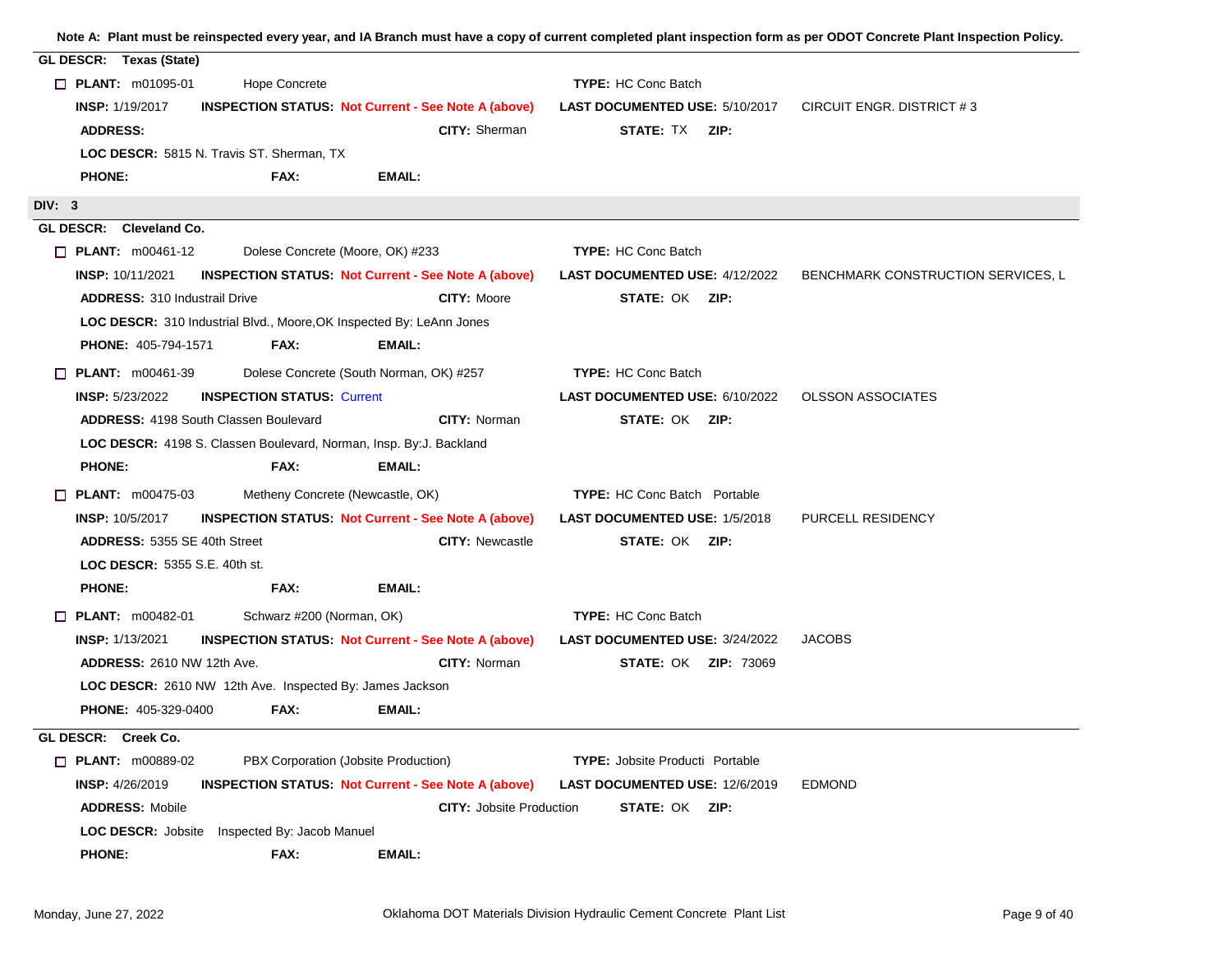| GL DESCR: Garvin Co.<br>$\Box$ PLANT: m00723-02<br>Interstate Highway Construction Inc. Plant#54-44<br><b>TYPE:</b> HC Conc Batch Portable<br><b>INSP: 1/26/2022</b><br><b>INSPECTION STATUS: Current</b><br>LAST DOCUMENTED USE: 5/18/2022<br>PURCELL RESIDENCY<br>ADDRESS: S/W Corner I-35 & Kimberlin Rd.<br><b>CITY: Pauls Valley</b><br><b>STATE: OK ZIP: 73075</b><br>LOC DESCR: I-35 & Kimberlin Rd, Pauls Valley, OK, Insp. By: J. Backlund<br>FAX:<br><b>PHONE:</b><br><b>EMAIL:</b> Serial# 867-A8APR883<br>$\Box$ PLANT: m00467-04<br>Jacobsons Concrete (Lindsay, OK)<br><b>TYPE: HC Conc Batch</b><br><b>INSP: 4/20/2022</b><br><b>INSPECTION STATUS: Current</b><br>GARVER, LLC.<br>LAST DOCUMENTED USE: 6/20/2022<br>CITY: Lindsay<br><b>STATE: OK ZIP: 73080</b><br><b>ADDRESS: 14227 Hwy 19</b><br>LOC DESCR: 14227 Hwy. 19, Inspected By: Chris Gambill<br><b>PHONE:</b><br>FAX:<br>EMAIL:<br>$\Box$ PLANT: m00467-01<br>Jacobsons Concrete (Pauls Valley, OK)<br><b>TYPE: HC Conc Batch</b><br><b>INSP: 4/21/2022</b><br><b>INSPECTION STATUS: Current</b><br>LAST DOCUMENTED USE: 5/16/2022<br><b>PURCELL RESIDENCY</b><br><b>ADDRESS: 102 E Bethlehem Road</b><br><b>CITY: Pauls Valley</b><br><b>STATE: OK ZIP: 73075</b><br>LOC DESCR: 102 E Bethlehem Road, Inspected By: Laurie Hester<br><b>PHONE: 580-238-9313</b><br>FAX:<br><b>EMAIL:</b><br>$\Box$ PLANT: m00467-03<br>Jacobsons Concrete (Stratford, OK)<br><b>TYPE: HC Conc Batch</b><br><b>INSPECTION STATUS: Not Current - See Note A (above)</b><br><b>LAST DOCUMENTED USE:</b><br><b>INSP: 1/1/2001</b><br><b>CITY: Stratford</b><br><b>ADDRESS: 311 W. Main</b><br><b>STATE: OK ZIP: 74820</b><br><b>LOC DESCR:</b><br><b>PHONE: 580-759-2827</b><br>FAX:<br>EMAIL:<br>GL DESCR: Indiana<br><b>T PLANT: m01096-01</b><br>Modified Concrete (Jobsite Production)<br><b>TYPE:</b> Jobsite Producti Portable<br><b>INSP: 11/3/2021</b><br><b>INSPECTION STATUS Not Current - See Note A (above)</b><br><b>LAST DOCUMENTED USE: 4/11/2022</b><br>OKLAHOMA CITY RESIDENCY<br><b>ADDRESS:</b><br><b>CITY: Portable</b><br><b>STATE: OK ZIP:</b><br><b>LOC DESCR: Jobsite</b><br><b>PHONE:</b><br>FAX:<br><b>EMAIL:</b><br>GL DESCR: Lincoln Co.<br>$\Box$ PLANT: m00461-57<br>Dolese Concrete (Chandler) #206<br><b>TYPE: HC Conc Batch</b><br><b>INSP: 2/9/2022</b><br><b>INSPECTION STATUS: Current</b><br>LAST DOCUMENTED USE: 1/24/2022<br><b>CRAIG &amp; KEITHLINE, INC.</b><br><b>ADDRESS: 305 E. 1st St.</b><br><b>CITY: Chandler</b><br><b>STATE: OK ZIP: 74834</b><br>LOC DESCR: 3025 E. 1st St. (Formerly SMG m01139-09)Insp. By:A. Gaxiola<br><b>PHONE:</b><br>FAX:<br><b>EMAIL:</b> |  |  |  |  |  |  |
|--------------------------------------------------------------------------------------------------------------------------------------------------------------------------------------------------------------------------------------------------------------------------------------------------------------------------------------------------------------------------------------------------------------------------------------------------------------------------------------------------------------------------------------------------------------------------------------------------------------------------------------------------------------------------------------------------------------------------------------------------------------------------------------------------------------------------------------------------------------------------------------------------------------------------------------------------------------------------------------------------------------------------------------------------------------------------------------------------------------------------------------------------------------------------------------------------------------------------------------------------------------------------------------------------------------------------------------------------------------------------------------------------------------------------------------------------------------------------------------------------------------------------------------------------------------------------------------------------------------------------------------------------------------------------------------------------------------------------------------------------------------------------------------------------------------------------------------------------------------------------------------------------------------------------------------------------------------------------------------------------------------------------------------------------------------------------------------------------------------------------------------------------------------------------------------------------------------------------------------------------------------------------------------------------------------------------------------------------------------------------------------------------------------------------------------------------------------------------------------------------------------------------------------------------------------------------------------------------------------------------------------------------------------------------------|--|--|--|--|--|--|
|                                                                                                                                                                                                                                                                                                                                                                                                                                                                                                                                                                                                                                                                                                                                                                                                                                                                                                                                                                                                                                                                                                                                                                                                                                                                                                                                                                                                                                                                                                                                                                                                                                                                                                                                                                                                                                                                                                                                                                                                                                                                                                                                                                                                                                                                                                                                                                                                                                                                                                                                                                                                                                                                                |  |  |  |  |  |  |
|                                                                                                                                                                                                                                                                                                                                                                                                                                                                                                                                                                                                                                                                                                                                                                                                                                                                                                                                                                                                                                                                                                                                                                                                                                                                                                                                                                                                                                                                                                                                                                                                                                                                                                                                                                                                                                                                                                                                                                                                                                                                                                                                                                                                                                                                                                                                                                                                                                                                                                                                                                                                                                                                                |  |  |  |  |  |  |
|                                                                                                                                                                                                                                                                                                                                                                                                                                                                                                                                                                                                                                                                                                                                                                                                                                                                                                                                                                                                                                                                                                                                                                                                                                                                                                                                                                                                                                                                                                                                                                                                                                                                                                                                                                                                                                                                                                                                                                                                                                                                                                                                                                                                                                                                                                                                                                                                                                                                                                                                                                                                                                                                                |  |  |  |  |  |  |
|                                                                                                                                                                                                                                                                                                                                                                                                                                                                                                                                                                                                                                                                                                                                                                                                                                                                                                                                                                                                                                                                                                                                                                                                                                                                                                                                                                                                                                                                                                                                                                                                                                                                                                                                                                                                                                                                                                                                                                                                                                                                                                                                                                                                                                                                                                                                                                                                                                                                                                                                                                                                                                                                                |  |  |  |  |  |  |
|                                                                                                                                                                                                                                                                                                                                                                                                                                                                                                                                                                                                                                                                                                                                                                                                                                                                                                                                                                                                                                                                                                                                                                                                                                                                                                                                                                                                                                                                                                                                                                                                                                                                                                                                                                                                                                                                                                                                                                                                                                                                                                                                                                                                                                                                                                                                                                                                                                                                                                                                                                                                                                                                                |  |  |  |  |  |  |
|                                                                                                                                                                                                                                                                                                                                                                                                                                                                                                                                                                                                                                                                                                                                                                                                                                                                                                                                                                                                                                                                                                                                                                                                                                                                                                                                                                                                                                                                                                                                                                                                                                                                                                                                                                                                                                                                                                                                                                                                                                                                                                                                                                                                                                                                                                                                                                                                                                                                                                                                                                                                                                                                                |  |  |  |  |  |  |
|                                                                                                                                                                                                                                                                                                                                                                                                                                                                                                                                                                                                                                                                                                                                                                                                                                                                                                                                                                                                                                                                                                                                                                                                                                                                                                                                                                                                                                                                                                                                                                                                                                                                                                                                                                                                                                                                                                                                                                                                                                                                                                                                                                                                                                                                                                                                                                                                                                                                                                                                                                                                                                                                                |  |  |  |  |  |  |
|                                                                                                                                                                                                                                                                                                                                                                                                                                                                                                                                                                                                                                                                                                                                                                                                                                                                                                                                                                                                                                                                                                                                                                                                                                                                                                                                                                                                                                                                                                                                                                                                                                                                                                                                                                                                                                                                                                                                                                                                                                                                                                                                                                                                                                                                                                                                                                                                                                                                                                                                                                                                                                                                                |  |  |  |  |  |  |
|                                                                                                                                                                                                                                                                                                                                                                                                                                                                                                                                                                                                                                                                                                                                                                                                                                                                                                                                                                                                                                                                                                                                                                                                                                                                                                                                                                                                                                                                                                                                                                                                                                                                                                                                                                                                                                                                                                                                                                                                                                                                                                                                                                                                                                                                                                                                                                                                                                                                                                                                                                                                                                                                                |  |  |  |  |  |  |
|                                                                                                                                                                                                                                                                                                                                                                                                                                                                                                                                                                                                                                                                                                                                                                                                                                                                                                                                                                                                                                                                                                                                                                                                                                                                                                                                                                                                                                                                                                                                                                                                                                                                                                                                                                                                                                                                                                                                                                                                                                                                                                                                                                                                                                                                                                                                                                                                                                                                                                                                                                                                                                                                                |  |  |  |  |  |  |
|                                                                                                                                                                                                                                                                                                                                                                                                                                                                                                                                                                                                                                                                                                                                                                                                                                                                                                                                                                                                                                                                                                                                                                                                                                                                                                                                                                                                                                                                                                                                                                                                                                                                                                                                                                                                                                                                                                                                                                                                                                                                                                                                                                                                                                                                                                                                                                                                                                                                                                                                                                                                                                                                                |  |  |  |  |  |  |
|                                                                                                                                                                                                                                                                                                                                                                                                                                                                                                                                                                                                                                                                                                                                                                                                                                                                                                                                                                                                                                                                                                                                                                                                                                                                                                                                                                                                                                                                                                                                                                                                                                                                                                                                                                                                                                                                                                                                                                                                                                                                                                                                                                                                                                                                                                                                                                                                                                                                                                                                                                                                                                                                                |  |  |  |  |  |  |
|                                                                                                                                                                                                                                                                                                                                                                                                                                                                                                                                                                                                                                                                                                                                                                                                                                                                                                                                                                                                                                                                                                                                                                                                                                                                                                                                                                                                                                                                                                                                                                                                                                                                                                                                                                                                                                                                                                                                                                                                                                                                                                                                                                                                                                                                                                                                                                                                                                                                                                                                                                                                                                                                                |  |  |  |  |  |  |
|                                                                                                                                                                                                                                                                                                                                                                                                                                                                                                                                                                                                                                                                                                                                                                                                                                                                                                                                                                                                                                                                                                                                                                                                                                                                                                                                                                                                                                                                                                                                                                                                                                                                                                                                                                                                                                                                                                                                                                                                                                                                                                                                                                                                                                                                                                                                                                                                                                                                                                                                                                                                                                                                                |  |  |  |  |  |  |
|                                                                                                                                                                                                                                                                                                                                                                                                                                                                                                                                                                                                                                                                                                                                                                                                                                                                                                                                                                                                                                                                                                                                                                                                                                                                                                                                                                                                                                                                                                                                                                                                                                                                                                                                                                                                                                                                                                                                                                                                                                                                                                                                                                                                                                                                                                                                                                                                                                                                                                                                                                                                                                                                                |  |  |  |  |  |  |
|                                                                                                                                                                                                                                                                                                                                                                                                                                                                                                                                                                                                                                                                                                                                                                                                                                                                                                                                                                                                                                                                                                                                                                                                                                                                                                                                                                                                                                                                                                                                                                                                                                                                                                                                                                                                                                                                                                                                                                                                                                                                                                                                                                                                                                                                                                                                                                                                                                                                                                                                                                                                                                                                                |  |  |  |  |  |  |
|                                                                                                                                                                                                                                                                                                                                                                                                                                                                                                                                                                                                                                                                                                                                                                                                                                                                                                                                                                                                                                                                                                                                                                                                                                                                                                                                                                                                                                                                                                                                                                                                                                                                                                                                                                                                                                                                                                                                                                                                                                                                                                                                                                                                                                                                                                                                                                                                                                                                                                                                                                                                                                                                                |  |  |  |  |  |  |
|                                                                                                                                                                                                                                                                                                                                                                                                                                                                                                                                                                                                                                                                                                                                                                                                                                                                                                                                                                                                                                                                                                                                                                                                                                                                                                                                                                                                                                                                                                                                                                                                                                                                                                                                                                                                                                                                                                                                                                                                                                                                                                                                                                                                                                                                                                                                                                                                                                                                                                                                                                                                                                                                                |  |  |  |  |  |  |
|                                                                                                                                                                                                                                                                                                                                                                                                                                                                                                                                                                                                                                                                                                                                                                                                                                                                                                                                                                                                                                                                                                                                                                                                                                                                                                                                                                                                                                                                                                                                                                                                                                                                                                                                                                                                                                                                                                                                                                                                                                                                                                                                                                                                                                                                                                                                                                                                                                                                                                                                                                                                                                                                                |  |  |  |  |  |  |
|                                                                                                                                                                                                                                                                                                                                                                                                                                                                                                                                                                                                                                                                                                                                                                                                                                                                                                                                                                                                                                                                                                                                                                                                                                                                                                                                                                                                                                                                                                                                                                                                                                                                                                                                                                                                                                                                                                                                                                                                                                                                                                                                                                                                                                                                                                                                                                                                                                                                                                                                                                                                                                                                                |  |  |  |  |  |  |
|                                                                                                                                                                                                                                                                                                                                                                                                                                                                                                                                                                                                                                                                                                                                                                                                                                                                                                                                                                                                                                                                                                                                                                                                                                                                                                                                                                                                                                                                                                                                                                                                                                                                                                                                                                                                                                                                                                                                                                                                                                                                                                                                                                                                                                                                                                                                                                                                                                                                                                                                                                                                                                                                                |  |  |  |  |  |  |
|                                                                                                                                                                                                                                                                                                                                                                                                                                                                                                                                                                                                                                                                                                                                                                                                                                                                                                                                                                                                                                                                                                                                                                                                                                                                                                                                                                                                                                                                                                                                                                                                                                                                                                                                                                                                                                                                                                                                                                                                                                                                                                                                                                                                                                                                                                                                                                                                                                                                                                                                                                                                                                                                                |  |  |  |  |  |  |
|                                                                                                                                                                                                                                                                                                                                                                                                                                                                                                                                                                                                                                                                                                                                                                                                                                                                                                                                                                                                                                                                                                                                                                                                                                                                                                                                                                                                                                                                                                                                                                                                                                                                                                                                                                                                                                                                                                                                                                                                                                                                                                                                                                                                                                                                                                                                                                                                                                                                                                                                                                                                                                                                                |  |  |  |  |  |  |
|                                                                                                                                                                                                                                                                                                                                                                                                                                                                                                                                                                                                                                                                                                                                                                                                                                                                                                                                                                                                                                                                                                                                                                                                                                                                                                                                                                                                                                                                                                                                                                                                                                                                                                                                                                                                                                                                                                                                                                                                                                                                                                                                                                                                                                                                                                                                                                                                                                                                                                                                                                                                                                                                                |  |  |  |  |  |  |
|                                                                                                                                                                                                                                                                                                                                                                                                                                                                                                                                                                                                                                                                                                                                                                                                                                                                                                                                                                                                                                                                                                                                                                                                                                                                                                                                                                                                                                                                                                                                                                                                                                                                                                                                                                                                                                                                                                                                                                                                                                                                                                                                                                                                                                                                                                                                                                                                                                                                                                                                                                                                                                                                                |  |  |  |  |  |  |
|                                                                                                                                                                                                                                                                                                                                                                                                                                                                                                                                                                                                                                                                                                                                                                                                                                                                                                                                                                                                                                                                                                                                                                                                                                                                                                                                                                                                                                                                                                                                                                                                                                                                                                                                                                                                                                                                                                                                                                                                                                                                                                                                                                                                                                                                                                                                                                                                                                                                                                                                                                                                                                                                                |  |  |  |  |  |  |
|                                                                                                                                                                                                                                                                                                                                                                                                                                                                                                                                                                                                                                                                                                                                                                                                                                                                                                                                                                                                                                                                                                                                                                                                                                                                                                                                                                                                                                                                                                                                                                                                                                                                                                                                                                                                                                                                                                                                                                                                                                                                                                                                                                                                                                                                                                                                                                                                                                                                                                                                                                                                                                                                                |  |  |  |  |  |  |
|                                                                                                                                                                                                                                                                                                                                                                                                                                                                                                                                                                                                                                                                                                                                                                                                                                                                                                                                                                                                                                                                                                                                                                                                                                                                                                                                                                                                                                                                                                                                                                                                                                                                                                                                                                                                                                                                                                                                                                                                                                                                                                                                                                                                                                                                                                                                                                                                                                                                                                                                                                                                                                                                                |  |  |  |  |  |  |
|                                                                                                                                                                                                                                                                                                                                                                                                                                                                                                                                                                                                                                                                                                                                                                                                                                                                                                                                                                                                                                                                                                                                                                                                                                                                                                                                                                                                                                                                                                                                                                                                                                                                                                                                                                                                                                                                                                                                                                                                                                                                                                                                                                                                                                                                                                                                                                                                                                                                                                                                                                                                                                                                                |  |  |  |  |  |  |
|                                                                                                                                                                                                                                                                                                                                                                                                                                                                                                                                                                                                                                                                                                                                                                                                                                                                                                                                                                                                                                                                                                                                                                                                                                                                                                                                                                                                                                                                                                                                                                                                                                                                                                                                                                                                                                                                                                                                                                                                                                                                                                                                                                                                                                                                                                                                                                                                                                                                                                                                                                                                                                                                                |  |  |  |  |  |  |
|                                                                                                                                                                                                                                                                                                                                                                                                                                                                                                                                                                                                                                                                                                                                                                                                                                                                                                                                                                                                                                                                                                                                                                                                                                                                                                                                                                                                                                                                                                                                                                                                                                                                                                                                                                                                                                                                                                                                                                                                                                                                                                                                                                                                                                                                                                                                                                                                                                                                                                                                                                                                                                                                                |  |  |  |  |  |  |
|                                                                                                                                                                                                                                                                                                                                                                                                                                                                                                                                                                                                                                                                                                                                                                                                                                                                                                                                                                                                                                                                                                                                                                                                                                                                                                                                                                                                                                                                                                                                                                                                                                                                                                                                                                                                                                                                                                                                                                                                                                                                                                                                                                                                                                                                                                                                                                                                                                                                                                                                                                                                                                                                                |  |  |  |  |  |  |
|                                                                                                                                                                                                                                                                                                                                                                                                                                                                                                                                                                                                                                                                                                                                                                                                                                                                                                                                                                                                                                                                                                                                                                                                                                                                                                                                                                                                                                                                                                                                                                                                                                                                                                                                                                                                                                                                                                                                                                                                                                                                                                                                                                                                                                                                                                                                                                                                                                                                                                                                                                                                                                                                                |  |  |  |  |  |  |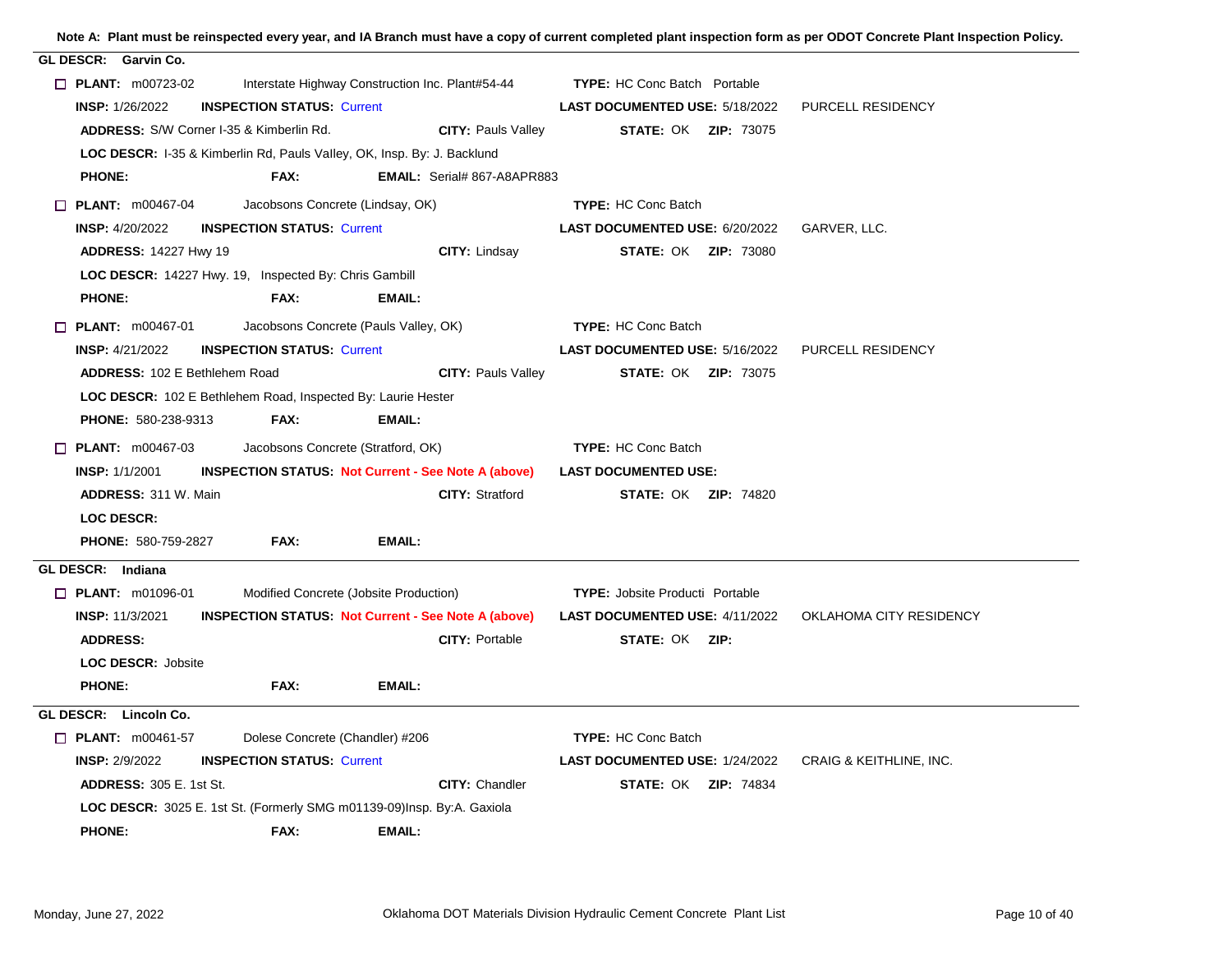|                                                                      |                                   |                                                            |                                        |                                 | Note A: Plant must be reinspected every year, and IA Branch must have a copy of current completed plant inspection form as per ODOT Concrete Plant Inspection Policy. |
|----------------------------------------------------------------------|-----------------------------------|------------------------------------------------------------|----------------------------------------|---------------------------------|-----------------------------------------------------------------------------------------------------------------------------------------------------------------------|
| $\Box$ PLANT: m01129-02                                              |                                   | Rempel Rock-N-Ready Mix (Prague, OK)                       | <b>TYPE:</b> HC Conc Batch             |                                 |                                                                                                                                                                       |
| <b>INSP: 4/25/2022</b>                                               | <b>INSPECTION STATUS: Current</b> |                                                            | <b>LAST DOCUMENTED USE: 7/9/2021</b>   |                                 | <b>JACOBS</b>                                                                                                                                                         |
| ADDRESS: 4110 NBU                                                    |                                   | CITY: Prague                                               |                                        | <b>STATE: OK ZIP: 74864</b>     |                                                                                                                                                                       |
| LOC DESCR: 4110 NBU Prague, OK Inspected By: Anthony Gaxiola         |                                   |                                                            |                                        |                                 |                                                                                                                                                                       |
| <b>PHONE:</b>                                                        | FAX:                              | EMAIL:                                                     |                                        |                                 |                                                                                                                                                                       |
| GL DESCR: McClain Co.                                                |                                   |                                                            |                                        |                                 |                                                                                                                                                                       |
| $\Box$ PLANT: $m00467-02$                                            | Jacobsons Concrete (Purcell, OK)  |                                                            | <b>TYPE: HC Conc Batch</b>             |                                 |                                                                                                                                                                       |
| <b>INSP: 10/11/2021</b>                                              |                                   | <b>INSPECTION STATUS: Not Current - See Note A (above)</b> | <b>LAST DOCUMENTED USE: 1/19/2022</b>  |                                 | BENCHMARK CONSTRUCTION SERVICES, L                                                                                                                                    |
| <b>ADDRESS: 1310 S. Green St.</b>                                    |                                   | <b>CITY: Purcell</b>                                       | <b>STATE: OK ZIP:</b>                  |                                 |                                                                                                                                                                       |
| LOC DESCR: 1310 South Green Street, Inspected By: Brey Martin        |                                   |                                                            |                                        |                                 |                                                                                                                                                                       |
| PHONE: 405-527-3696                                                  | FAX:                              | EMAIL:                                                     |                                        |                                 |                                                                                                                                                                       |
| GL DESCR: Okfuskee Co.                                               |                                   |                                                            |                                        |                                 |                                                                                                                                                                       |
| $\Box$ PLANT: m00721-02                                              |                                   | Haskell Lemon Concrete (Contract 210186 Only)              | <b>TYPE: Jobsite Producti Portable</b> |                                 |                                                                                                                                                                       |
| <b>INSP: 2/1/2022</b>                                                | <b>INSPECTION STATUS: Current</b> |                                                            | <b>LAST DOCUMENTED USE: 4/13/2022</b>  |                                 | <b>WEWOKA RESIDENCY</b>                                                                                                                                               |
| <b>ADDRESS: P.O. BOX 75608</b>                                       |                                   |                                                            | <b>CITY: Oklahoma City</b>             | <b>STATE: OK ZIP: 73147-060</b> |                                                                                                                                                                       |
| <b>LOC DESCR:</b> Portable drum mixer on jobsite mixing bag concrete |                                   |                                                            |                                        |                                 |                                                                                                                                                                       |
| PHONE: 405-947-6069                                                  |                                   | <b>FAX: 405-947-60 EMAIL:</b>                              |                                        |                                 |                                                                                                                                                                       |
| GL DESCR: Pontotoc Co.                                               |                                   |                                                            |                                        |                                 |                                                                                                                                                                       |
| $\Box$ PLANT: m00461-20                                              | Dolese Concrete (Ada, OK) #201    |                                                            | <b>TYPE: HC Conc Batch</b>             |                                 |                                                                                                                                                                       |
| <b>INSP: 3/9/2022</b>                                                | <b>INSPECTION STATUS: Current</b> |                                                            | <b>LAST DOCUMENTED USE: 6/8/2022</b>   |                                 | <b>ADA RESIDENCY</b>                                                                                                                                                  |
| <b>ADDRESS: 1727 N. Mississippi</b>                                  |                                   | CITY: Ada                                                  |                                        | <b>STATE: OK ZIP: 74820</b>     |                                                                                                                                                                       |
| LOC DESCR: 1727 N. Mississippi Inspected By: Zachary Scoggin         |                                   |                                                            |                                        |                                 |                                                                                                                                                                       |
| PHONE: 580-332-0820                                                  | FAX:                              | EMAIL:                                                     |                                        |                                 |                                                                                                                                                                       |
| $\Box$ PLANT: m00481-07                                              | Rustin Concrete #219 (Ada, OK)    |                                                            | <b>TYPE: HC Conc Batch</b>             |                                 |                                                                                                                                                                       |
| <b>INSP: 2/22/2022</b>                                               | <b>INSPECTION STATUS: Current</b> |                                                            | <b>LAST DOCUMENTED USE: 10/6/2021</b>  |                                 | ADA RESIDENCY                                                                                                                                                         |
| ADDRESS: 17454 County Rd. 3 Lane                                     |                                   | CITY: Ada                                                  |                                        | <b>STATE: OK ZIP: 74820</b>     |                                                                                                                                                                       |
| LOC DESCR: 17454 Co. Rd. 3 Lane, Inspected By: Zachary Scoggin       |                                   |                                                            |                                        |                                 |                                                                                                                                                                       |
| <b>PHONE: 580-332-2880</b>                                           | FAX:                              | EMAIL:                                                     |                                        |                                 |                                                                                                                                                                       |
|                                                                      |                                   |                                                            |                                        |                                 |                                                                                                                                                                       |
| GL DESCR: Pottawatomie Co.                                           |                                   |                                                            |                                        |                                 |                                                                                                                                                                       |
| $\Box$ PLANT: m00461-24                                              |                                   | Dolese Concrete (Shawnee, OK) #243                         | <b>TYPE: HC Conc Batch</b>             |                                 |                                                                                                                                                                       |
| <b>INSP: 3/9/2022</b>                                                | <b>INSPECTION STATUS: Current</b> |                                                            | LAST DOCUMENTED USE: 5/3/2022          |                                 | <b>WEWOKA RESIDENCY</b>                                                                                                                                               |
| <b>ADDRESS: 703 E. 45th St.</b>                                      |                                   | <b>CITY: Shawnee</b>                                       |                                        | <b>STATE: OK ZIP: 74801</b>     |                                                                                                                                                                       |
| <b>LOC DESCR:</b> 703 E. 45th St., Inspected By: Anthony Gaxiola     |                                   |                                                            |                                        |                                 |                                                                                                                                                                       |
| <b>PHONE: 405-275-3178</b>                                           | FAX:                              | <b>EMAIL:</b>                                              |                                        |                                 |                                                                                                                                                                       |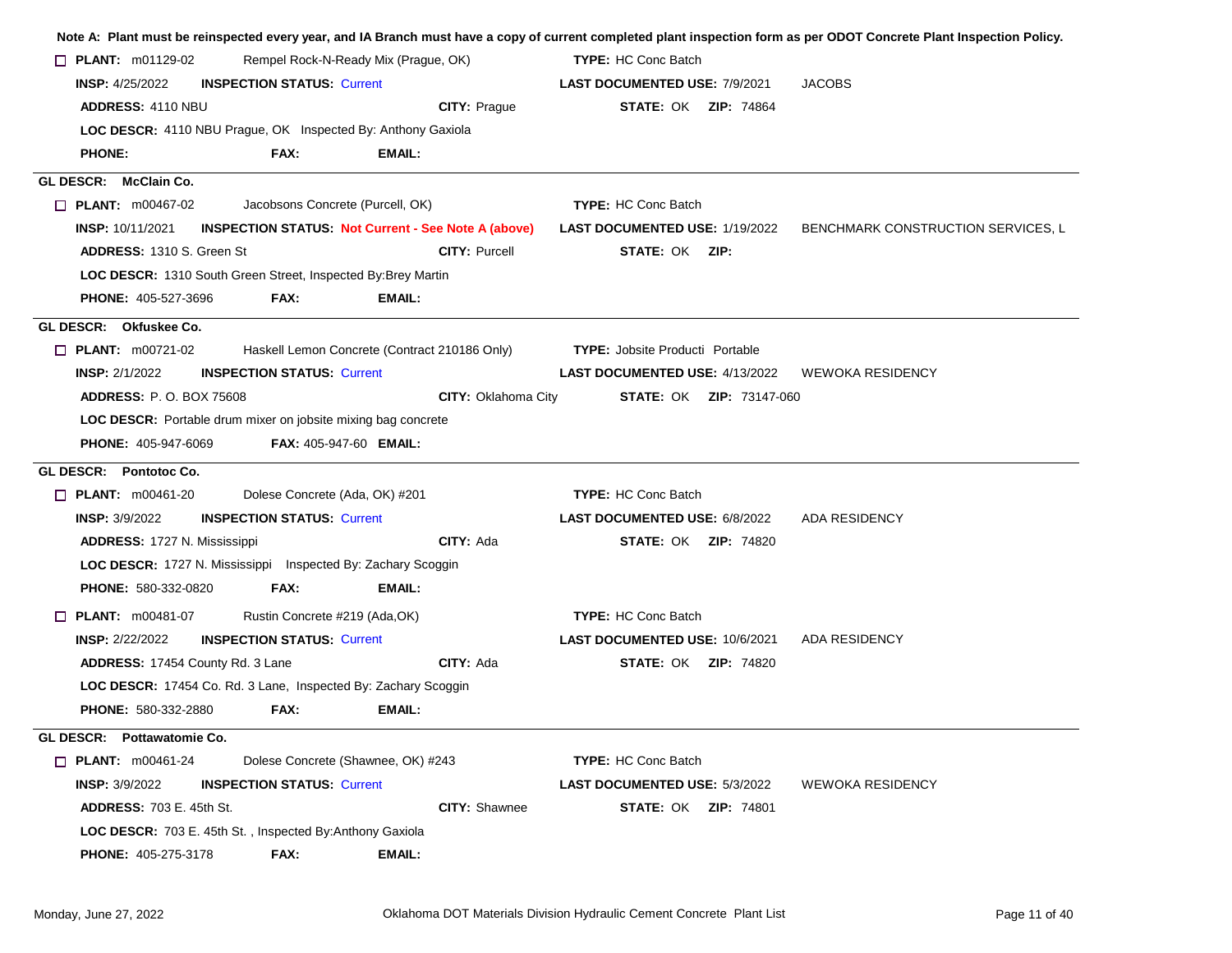|                                                                     |                                    |                                                                      |                                                                   | Note A: Plant must be reinspected every year, and IA Branch must have a copy of current completed plant inspection form as per ODOT Concrete Plant Inspection Policy. |
|---------------------------------------------------------------------|------------------------------------|----------------------------------------------------------------------|-------------------------------------------------------------------|-----------------------------------------------------------------------------------------------------------------------------------------------------------------------|
| $\Box$ PLANT: m01129-01                                             |                                    | Rempel Rock-N-Ready Mix (Shawnee, OK)                                | <b>TYPE: HC Conc Batch</b>                                        |                                                                                                                                                                       |
| <b>INSP: 5/24/2022</b>                                              | <b>INSPECTION STATUS: Current</b>  |                                                                      | LAST DOCUMENTED USE: 5/26/2022                                    | EST, INC.                                                                                                                                                             |
| ADDRESS: 1200 N. Leo                                                |                                    | <b>CITY: Shawnee</b>                                                 | <b>STATE: OK ZIP: 74801</b>                                       |                                                                                                                                                                       |
|                                                                     |                                    | LOC DESCR: 1200 N. Leo Shawnee, OK Inspected By: Anthony Gaxiola     |                                                                   |                                                                                                                                                                       |
| <b>PHONE:</b>                                                       | FAX:                               | EMAIL:                                                               |                                                                   |                                                                                                                                                                       |
| $\Box$ PLANT: m00489-02                                             | Van Eaton Concrete (Shawnee, OK)   |                                                                      | <b>TYPE: HC Conc Batch</b>                                        |                                                                                                                                                                       |
| <b>INSP: 2/16/2022</b>                                              | <b>INSPECTION STATUS: Current</b>  |                                                                      | LAST DOCUMENTED USE: 6/15/2022                                    | <b>WEWOKA RESIDENCY</b>                                                                                                                                               |
| <b>ADDRESS: 8 Timber Pond</b>                                       |                                    | <b>CITY: Shawnee</b>                                                 | <b>STATE: OK ZIP: 74804</b>                                       |                                                                                                                                                                       |
| LOC DESCR: 8 Timber Pond 74804                                      |                                    | Inspected By: Anthony Gaxiola                                        |                                                                   |                                                                                                                                                                       |
| PHONE: 405-214-7450                                                 | FAX:                               | <b>EMAIL:</b>                                                        |                                                                   |                                                                                                                                                                       |
| GL DESCR: Seminole Co.                                              |                                    |                                                                      |                                                                   |                                                                                                                                                                       |
| $\Box$ PLANT: m00461-23                                             |                                    | Dolese Concrete (Seminole, OK) #242                                  | <b>TYPE: HC Conc Batch</b>                                        |                                                                                                                                                                       |
| <b>INSP: 3/9/2022</b>                                               | <b>INSPECTION STATUS: Current</b>  |                                                                      | LAST DOCUMENTED USE: 6/17/2022                                    | <b>WEWOKA RESIDENCY</b>                                                                                                                                               |
| ADDRESS: 1600 Wills Rd.                                             |                                    | <b>CITY: Seminole</b>                                                | <b>STATE: OK ZIP: 74868</b>                                       |                                                                                                                                                                       |
| LOC DESCR: 1600 Wills Rd.                                           | Inspected By: Anthony Gaxiola      |                                                                      |                                                                   |                                                                                                                                                                       |
| <b>PHONE: 405-382-2060</b>                                          | FAX:                               | <b>EMAIL:</b>                                                        |                                                                   |                                                                                                                                                                       |
| $\Box$ PLANT: m00489-01                                             |                                    | Van Eaton Concrete (Holdenville, OK)                                 | <b>TYPE: HC Conc Batch</b>                                        |                                                                                                                                                                       |
| <b>INSP: 5/30/2013</b>                                              |                                    | <b>INSPECTION STATUS: Not Current - See Note A (above)</b>           | <b>LAST DOCUMENTED USE: 11/18/2013 ATKINS NORTH AMERICA, INC.</b> |                                                                                                                                                                       |
| ADDRESS: 1004 S. Echo                                               |                                    | <b>CITY: Holdenville</b>                                             | <b>STATE: OK ZIP: 74848</b>                                       |                                                                                                                                                                       |
| LOC DESCR: 1004 S. Echo                                             |                                    |                                                                      |                                                                   |                                                                                                                                                                       |
| <b>PHONE: 405-379-3324</b>                                          | <b>FAX:</b>                        | EMAIL:                                                               |                                                                   |                                                                                                                                                                       |
| <b>DIV: 4</b>                                                       |                                    |                                                                      |                                                                   |                                                                                                                                                                       |
| GL DESCR: Canadian Co.                                              |                                    |                                                                      |                                                                   |                                                                                                                                                                       |
| $\Box$ PLANT: m00461-06                                             | Dolese Concrete (El Reno, OK) #217 |                                                                      | <b>TYPE: HC Conc Batch</b>                                        |                                                                                                                                                                       |
| <b>INSP: 7/17/2020</b>                                              |                                    | <b>INSPECTION STATUS: Not Current - See Note A (above)</b>           | <b>LAST DOCUMENTED USE: 11/23/2020 CLINTON RESIDENCY</b>          |                                                                                                                                                                       |
| <b>ADDRESS: 305 S.E. 22nd</b>                                       |                                    | CITY: El Reno                                                        | <b>STATE: OK ZIP:</b>                                             |                                                                                                                                                                       |
| LOC DESCR: 305 S.E. 22nd St. in El Reno. Inspected By: Jacob Manuel |                                    |                                                                      |                                                                   |                                                                                                                                                                       |
| <b>PHONE: 405-262-0226</b>                                          | FAX:                               | <b>EMAIL:</b>                                                        |                                                                   |                                                                                                                                                                       |
| <b><math>\Box</math> PLANT:</b> m00461-58                           | Dolese Concrete (Piedmont          |                                                                      | <b>TYPE: HC Conc Batch</b>                                        |                                                                                                                                                                       |
| <b>INSP: 5/22/2020</b>                                              |                                    | <b>INSPECTION STATUS: Not Current - See Note A (above)</b>           | <b>LAST DOCUMENTED USE:</b>                                       |                                                                                                                                                                       |
| ADDRESS: 15140 NW Expy.                                             |                                    | <b>CITY: Piedmont</b>                                                | <b>STATE: OK ZIP: 73078</b>                                       |                                                                                                                                                                       |
|                                                                     |                                    | LOC DESCR: 15140 NW Expy. (Formerly Standard Matls. Group m01139-19) |                                                                   |                                                                                                                                                                       |
| <b>PHONE:</b>                                                       | FAX:                               | EMAIL:                                                               |                                                                   |                                                                                                                                                                       |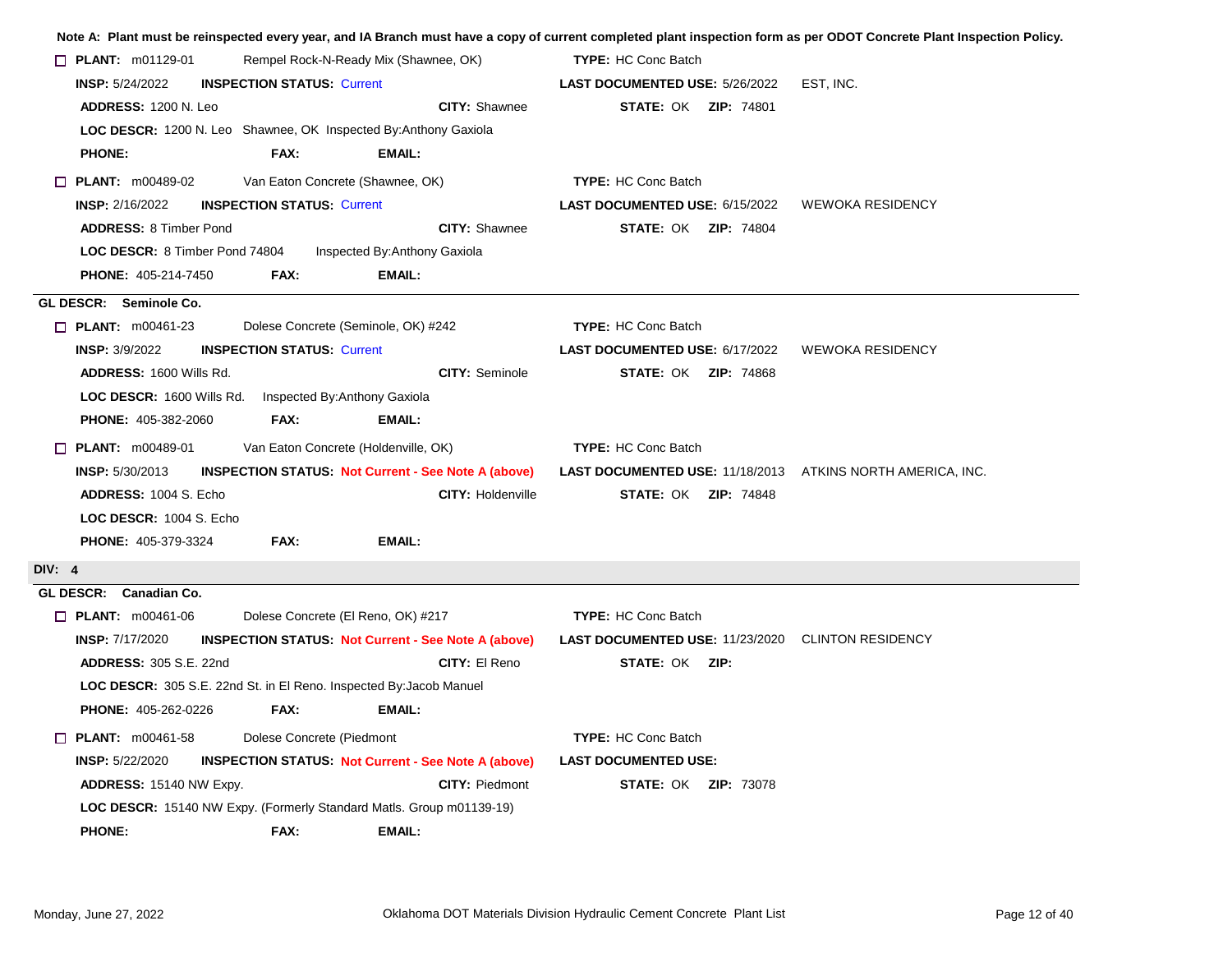|                                                                       |                                                            |               |                                                            |                                     |                             | Note A: Plant must be reinspected every year, and IA Branch must have a copy of current completed plant inspection form as per ODOT Concrete Plant Inspection Policy. |
|-----------------------------------------------------------------------|------------------------------------------------------------|---------------|------------------------------------------------------------|-------------------------------------|-----------------------------|-----------------------------------------------------------------------------------------------------------------------------------------------------------------------|
| $\Box$ PLANT: $m00461-15$                                             | Dolese Concrete (Piedmont, OK) #238                        |               |                                                            | <b>TYPE: HC Conc Batch</b>          |                             |                                                                                                                                                                       |
| <b>INSP: 3/8/2022</b>                                                 | <b>INSPECTION STATUS: Current</b>                          |               |                                                            | LAST DOCUMENTED USE: 6/14/2022      |                             | <b>ENID RESIDENCY</b>                                                                                                                                                 |
| ADDRESS: 6013 Edmond Rd.                                              |                                                            |               | <b>CITY: Piedmont</b>                                      | <b>STATE: OK ZIP:</b>               |                             |                                                                                                                                                                       |
| LOC DESCR: 6013 NE Edmond Rd. Insp by: J. Backlund                    |                                                            |               |                                                            |                                     |                             |                                                                                                                                                                       |
| <b>PHONE: 405-373-2102</b>                                            | FAX:                                                       | EMAIL:        |                                                            |                                     |                             |                                                                                                                                                                       |
| $\Box$ PLANT: m00461-19                                               | Dolese Concrete (Yukon, OK)# 255                           |               |                                                            | <b>TYPE: HC Conc Batch</b>          |                             |                                                                                                                                                                       |
| <b>INSP: 12/22/2021</b>                                               |                                                            |               | <b>INSPECTION STATUS: Not Current - See Note A (above)</b> | LAST DOCUMENTED USE: 6/14/2022      |                             | OKLAHOMA CITY RESIDENCY                                                                                                                                               |
| <b>ADDRESS: 10700 N.W. 10th</b>                                       |                                                            |               | <b>CITY: Yukon</b>                                         | <b>STATE: OK ZIP:</b>               |                             |                                                                                                                                                                       |
| LOC DESCR: 10700 NW 10th, Inspected By:LeAnn Jones                    |                                                            |               |                                                            |                                     |                             |                                                                                                                                                                       |
| <b>PHONE: 405-324-2944</b>                                            | FAX:                                                       | EMAIL:        |                                                            |                                     |                             |                                                                                                                                                                       |
| $\Box$ PLANT: $m00768-01$                                             | Kudron Ready Mix - (Piedmont, OK)                          |               |                                                            | <b>TYPE: HC Conc Batch</b>          |                             |                                                                                                                                                                       |
| <b>INSP: 7/20/2021</b>                                                |                                                            |               | <b>INSPECTION STATUS: Not Current - See Note A (above)</b> | LAST DOCUMENTED USE: 10/31/2019     |                             | <b>EDMOND</b>                                                                                                                                                         |
| <b>ADDRESS: 15244 N.W. Expy</b>                                       |                                                            |               | <b>CITY: Piedmont</b>                                      |                                     | <b>STATE: OK ZIP: 73078</b> |                                                                                                                                                                       |
| <b>LOC DESCR:</b> 15244 N.W. Expy Inspected By: Tommy Jones           |                                                            |               |                                                            |                                     |                             |                                                                                                                                                                       |
| <b>PHONE:</b>                                                         | FAX:                                                       | <b>EMAIL:</b> |                                                            |                                     |                             |                                                                                                                                                                       |
| $\Box$ PLANT: m00482-05                                               | Schwarz Concrete #100 (El Reno, OK)                        |               |                                                            | <b>TYPE:</b> HC Conc Batch Portable |                             |                                                                                                                                                                       |
| <b>INSP: 7/22/2021</b>                                                | <b>INSPECTION STATUS. Not Current - See Note A (above)</b> |               |                                                            | LAST DOCUMENTED USE: 10/18/2021     |                             | YUKON RESIDENCY                                                                                                                                                       |
| <b>ADDRESS: 114 W. Elm St.</b>                                        |                                                            |               | CITY: El Reno                                              |                                     | <b>STATE: OK ZIP: 73036</b> |                                                                                                                                                                       |
| LOC DESCR: 114 West Elm Street in El Reno, Inspected By: Jacob Manuel |                                                            |               |                                                            |                                     |                             |                                                                                                                                                                       |
| <b>PHONE:</b>                                                         | FAX:                                                       | <b>EMAIL:</b> |                                                            |                                     |                             |                                                                                                                                                                       |
| GL DESCR: Garfield Co.                                                |                                                            |               |                                                            |                                     |                             |                                                                                                                                                                       |
| $\Box$ PLANT: $m00461-08$                                             | Dolese Concrete (Enid, OK) #219                            |               |                                                            | <b>TYPE:</b> HC Conc Batch          |                             |                                                                                                                                                                       |
| <b>INSP: 5/12/2022</b>                                                | <b>INSPECTION STATUS: Current</b>                          |               |                                                            | LAST DOCUMENTED USE: 6/23/2022      |                             | CIRCUIT ENGR. DISTRICT #8                                                                                                                                             |
| <b>ADDRESS: 805 W Southgate Rd</b>                                    |                                                            |               | CITY: Enid                                                 |                                     | <b>STATE: OK ZIP: 73702</b> |                                                                                                                                                                       |
| LOC DESCR: 805 W Southgate Rd. Inspected By: J. Backlund              |                                                            |               |                                                            |                                     |                             |                                                                                                                                                                       |
| <b>PHONE: 580-237-2650</b>                                            | FAX:                                                       | <b>EMAIL:</b> |                                                            |                                     |                             |                                                                                                                                                                       |
| $\Box$ PLANT: $m00461-03$                                             | Dolese Concrete (Portable) #3                              |               |                                                            | <b>TYPE: HC Conc Batch Portable</b> |                             |                                                                                                                                                                       |
| <b>INSP: 5/12/2022</b>                                                | <b>INSPECTION STATUS: Current</b>                          |               |                                                            | LAST DOCUMENTED USE: 6/13/2022      |                             | ARDMORE RESIDENCY                                                                                                                                                     |
| ADDRESS: 805 W. Southgate Rd.                                         |                                                            |               | CITY: Enid                                                 |                                     | <b>STATE: OK ZIP: 73701</b> |                                                                                                                                                                       |
| LOC DESCR: 805 W. Southgate Rd. Enid, OK Inspected By: J. Backlund    |                                                            |               |                                                            |                                     |                             |                                                                                                                                                                       |
| <b>PHONE: 580-832-7270</b>                                            | FAX:                                                       | EMAIL:        |                                                            |                                     |                             |                                                                                                                                                                       |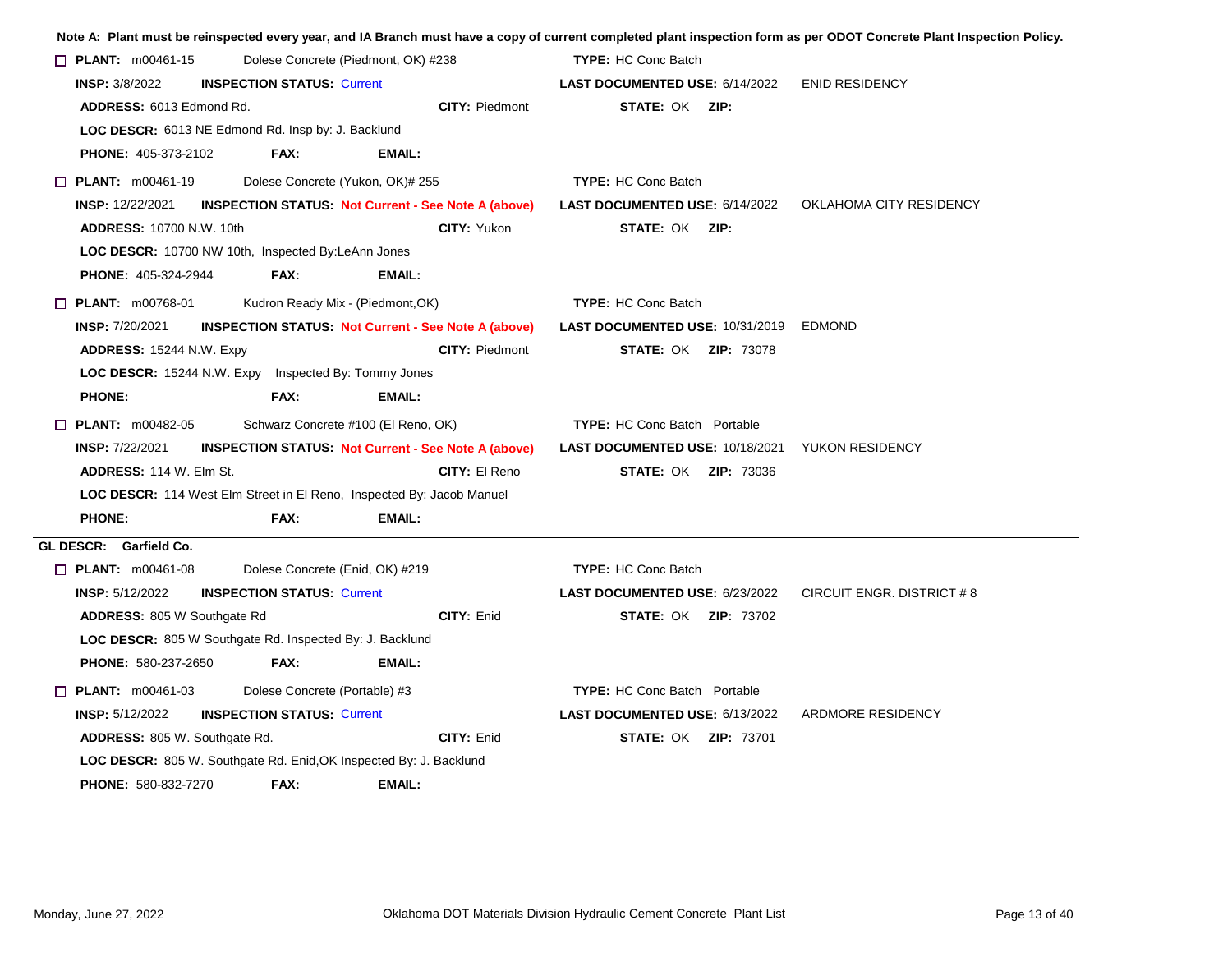|                                                  |                                                                        |                                                                      |                                                | Note A: Plant must be reinspected every year, and IA Branch must have a copy of current completed plant inspection form as per ODOT Concrete Plant Inspection Policy. |
|--------------------------------------------------|------------------------------------------------------------------------|----------------------------------------------------------------------|------------------------------------------------|-----------------------------------------------------------------------------------------------------------------------------------------------------------------------|
| $\Box$ PLANT: m00463-01                          | Enid Concrete (Enid, OK)                                               |                                                                      | <b>TYPE: HC Conc Batch</b>                     |                                                                                                                                                                       |
| <b>INSP: 3/24/2022</b>                           | <b>INSPECTION STATUS: Current</b>                                      |                                                                      | <b>LAST DOCUMENTED USE: 6/20/2022</b>          | <b>STILLWATER RESIDENCY</b>                                                                                                                                           |
| <b>ADDRESS: 621 West Birch Avenue</b>            |                                                                        | CITY: Enid                                                           | <b>STATE: OK ZIP: 73701</b>                    |                                                                                                                                                                       |
|                                                  | <b>LOC DESCR:</b> 621 W Birch, Enid, OK Inspected By: Neil Rogers      |                                                                      |                                                |                                                                                                                                                                       |
| <b>PHONE: 580-237-7766</b>                       | FAX:                                                                   | EMAIL:                                                               |                                                |                                                                                                                                                                       |
| GL DESCR: Kay Co.                                |                                                                        |                                                                      |                                                |                                                                                                                                                                       |
| $\Box$ PLANT: m00730-01                          | G & C Concrete (Blackwell, OK)                                         |                                                                      | <b>TYPE: HC Conc Batch</b>                     |                                                                                                                                                                       |
| <b>INSP: 8/21/2017</b>                           |                                                                        | <b>INSPECTION STATUS: Not Current - See Note A (above)</b>           | <b>LAST DOCUMENTED USE: 9/22/2017</b>          | <b>ENID RESIDENCY</b>                                                                                                                                                 |
| <b>ADDRESS:</b>                                  |                                                                        | <b>CITY: Blackwell</b>                                               | <b>STATE: OK ZIP:</b>                          |                                                                                                                                                                       |
|                                                  | LOC DESCR: 500 North 20th St. Blackwell, OK                            |                                                                      |                                                |                                                                                                                                                                       |
| <b>PHONE:</b>                                    | FAX:                                                                   | <b>EMAIL:</b>                                                        |                                                |                                                                                                                                                                       |
| $\Box$ PLANT: $m00478-01$                        | Ponca City Concrete (Ponca City, OK)                                   |                                                                      | <b>TYPE: HC Conc Batch</b>                     |                                                                                                                                                                       |
| <b>INSP: 1/31/2022</b>                           | <b>INSPECTION STATUS: Current</b>                                      |                                                                      | <b>LAST DOCUMENTED USE: 4/7/2022</b>           | CRAIG & KEITHLINE, INC.                                                                                                                                               |
| <b>ADDRESS: 3320 Lake Road</b>                   |                                                                        | CITY: Ponca City                                                     | <b>STATE: OK ZIP: 74064</b>                    |                                                                                                                                                                       |
|                                                  | LOC DESCR: 3320 East Lake Road, Inspected By: Erik Edgar               |                                                                      |                                                |                                                                                                                                                                       |
| <b>PHONE:</b>                                    | FAX:                                                                   | <b>EMAIL:</b>                                                        |                                                |                                                                                                                                                                       |
| $\Box$ PLANT: m00740-04                          |                                                                        | Sherwood Construction/Greenhill Concrete #1051                       | <b>TYPE:</b> HC Conc Batch Portable            |                                                                                                                                                                       |
| <b>INSP: 5/9/2022</b>                            | <b>INSPECTION STATUS: Current</b>                                      |                                                                      | LAST DOCUMENTED USE: 4/7/2021                  | EST, INC.                                                                                                                                                             |
| <b>ADDRESS: I-35 &amp; Bender Rd. . Exit 230</b> |                                                                        | CITY: Braman                                                         | <b>STATE: OK ZIP:</b>                          |                                                                                                                                                                       |
|                                                  |                                                                        | LOC DESCR: I-35 & Bender Rd., Exit 230 Inspected By: Richard Schweer |                                                |                                                                                                                                                                       |
| <b>PHONE:</b>                                    | FAX:                                                                   | <b>EMAIL:</b>                                                        |                                                |                                                                                                                                                                       |
| <b>D</b> PLANT: m01139-07                        |                                                                        | Standard Materials Group #567 (Ponca City, OK)                       | <b>TYPE: HC Conc Batch</b>                     |                                                                                                                                                                       |
| <b>INSP: 2/8/2019</b>                            |                                                                        | <b>INSPECTION STATUS: Not Current - See Note A (above)</b>           | LAST DOCUMENTED USE: 11/8/2018                 | ATKINS NORTH AMERICA, INC.                                                                                                                                            |
| <b>ADDRESS: 3263 S. 7th</b>                      |                                                                        | <b>CITY: Ponca City</b>                                              | <b>STATE: OK ZIP: 74602</b>                    |                                                                                                                                                                       |
|                                                  | <b>LOC DESCR: 3263 South 7th (Formerly Mid-Continent Concrete #20)</b> |                                                                      |                                                |                                                                                                                                                                       |
| PHONE: 580-762-8866                              | FAX:                                                                   | <b>EMAIL:</b>                                                        |                                                |                                                                                                                                                                       |
| GL DESCR: Kingfisher Co.                         |                                                                        |                                                                      |                                                |                                                                                                                                                                       |
| <b>T PLANT: m00854-01</b>                        | MMC Construction and Paving LLC                                        |                                                                      | <b>TYPE:</b> HC Conc Batch Portable            |                                                                                                                                                                       |
| <b>INSP: 7/6/2011</b>                            |                                                                        | <b>INSPECTION STATUS: Not Current - See Note A (above)</b>           | LAST DOCUMENTED USE: 10/21/2011 ENID RESIDENCY |                                                                                                                                                                       |
|                                                  | <b>ADDRESS:</b> 4 miles S & 3/4 miles E of Kingfisher                  | <b>CITY: Kingfisher</b>                                              | <b>STATE: OK ZIP:</b>                          |                                                                                                                                                                       |
|                                                  | LOC DESCR: 4 miles S & 3/4 miles E of Kingfisher- Insp:Neil Roges      |                                                                      |                                                |                                                                                                                                                                       |
| <b>PHONE:</b>                                    | FAX:                                                                   | <b>EMAIL:</b>                                                        |                                                |                                                                                                                                                                       |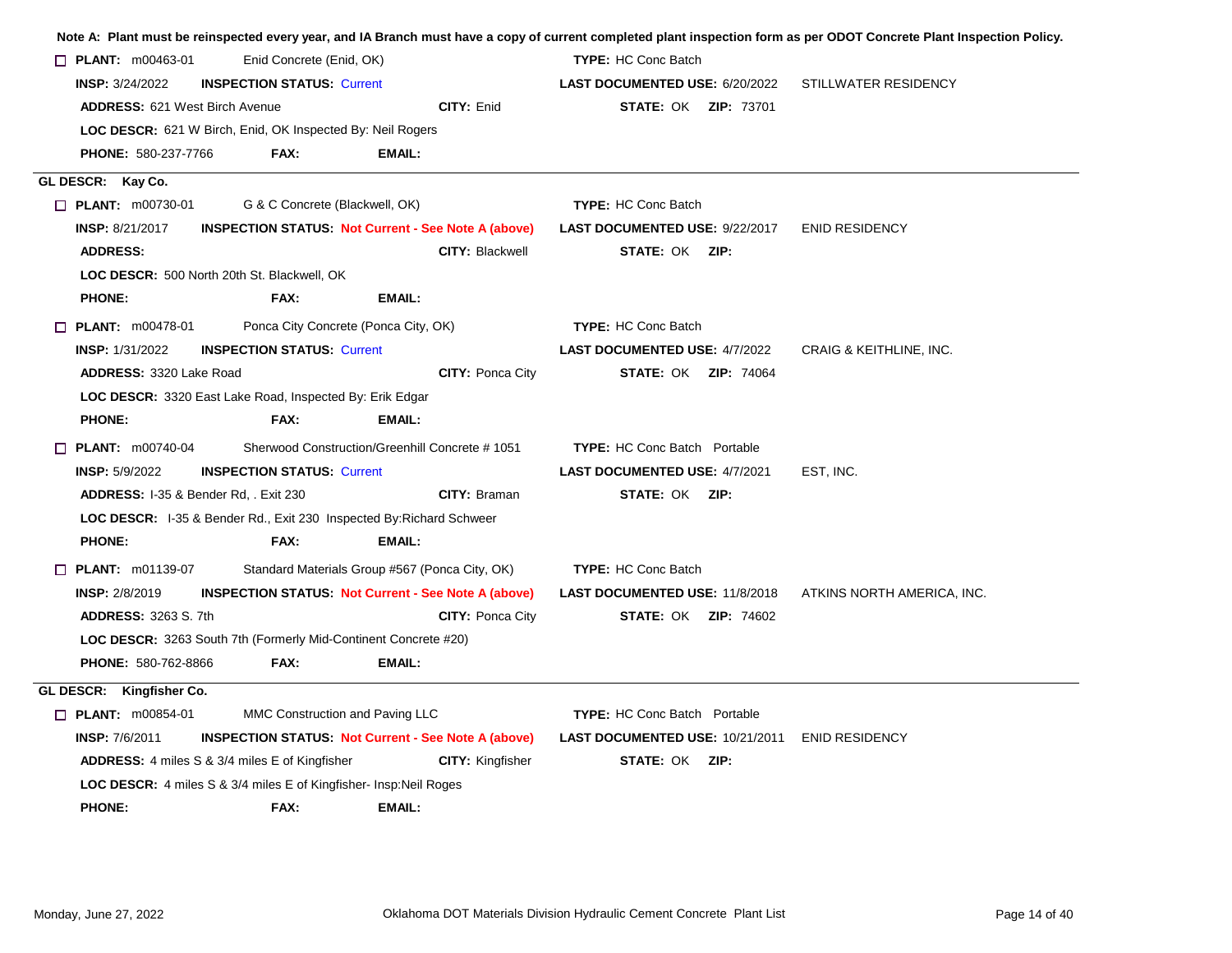|                                                                     |                                                            |               |                            |                                        |  |      |                                     | Note A: Plant must be reinspected every year, and IA Branch must have a copy of current completed plant inspection form as per ODOT Concrete Plant Inspection Policy. |  |  |  |
|---------------------------------------------------------------------|------------------------------------------------------------|---------------|----------------------------|----------------------------------------|--|------|-------------------------------------|-----------------------------------------------------------------------------------------------------------------------------------------------------------------------|--|--|--|
| <b><math>\Box</math> PLANT:</b> m00482-15                           | Schwarz Concrete #P110 (Okarche, OK)                       |               |                            |                                        |  |      | <b>TYPE:</b> HC Conc Batch Portable |                                                                                                                                                                       |  |  |  |
| <b>INSP:</b> 1/31/2022                                              | <b>INSPECTION STATUS: Current</b>                          |               |                            | LAST DOCUMENTED USE: 4/13/2022         |  |      |                                     | <b>ENID RESIDENCY</b>                                                                                                                                                 |  |  |  |
| ADDRESS: 100 E. Oklahoma                                            |                                                            |               | <b>CITY: Okarche</b>       |                                        |  |      | <b>STATE: OK ZIP: 73762</b>         |                                                                                                                                                                       |  |  |  |
| LOC DESCR: 100 East Oklahoma Okarche, OK 73762, Insp By:Neil Rogers |                                                            |               |                            |                                        |  |      |                                     |                                                                                                                                                                       |  |  |  |
| <b>PHONE:</b>                                                       | FAX:                                                       | EMAIL:        |                            |                                        |  |      |                                     |                                                                                                                                                                       |  |  |  |
| GL DESCR: Logan Co.                                                 |                                                            |               |                            |                                        |  |      |                                     |                                                                                                                                                                       |  |  |  |
| $\Box$ PLANT: m00461-52                                             | Dolese Concrete (Guthrie, OK) #224                         |               |                            | <b>TYPE:</b> HC Conc Batch Portable    |  |      |                                     |                                                                                                                                                                       |  |  |  |
| <b>INSP: 2/21/2022</b>                                              | <b>INSPECTION STATUS: Current</b>                          |               |                            | <b>LAST DOCUMENTED USE: 5/24/2022</b>  |  |      |                                     | STILLWATER RESIDENCY                                                                                                                                                  |  |  |  |
| <b>ADDRESS: Seward Rd.</b>                                          |                                                            |               | <b>CITY: Guthrie</b>       |                                        |  |      | <b>STATE: OK ZIP: 73055</b>         |                                                                                                                                                                       |  |  |  |
| LOC DESCR: Seward RD. Guthrie, OK Inspected By: B. Reinhardt        |                                                            |               |                            |                                        |  |      |                                     |                                                                                                                                                                       |  |  |  |
| <b>PHONE:</b>                                                       | FAX:                                                       | EMAIL:        |                            |                                        |  |      |                                     |                                                                                                                                                                       |  |  |  |
| GL DESCR: Noble Co.                                                 |                                                            |               |                            |                                        |  |      |                                     |                                                                                                                                                                       |  |  |  |
| $\Box$ PLANT: m00889-03                                             | Gibson (Mobile Mixer on Jobsite)                           |               |                            | <b>TYPE:</b> Jobsite Producti Portable |  |      |                                     |                                                                                                                                                                       |  |  |  |
| <b>INSP: 12/20/2019</b>                                             | <b>INSPECTION STATUS Not Current - See Note A (above)</b>  |               |                            | <b>LAST DOCUMENTED USE: 4/28/2020</b>  |  |      |                                     | <b>WEWOKA RESIDENCY</b>                                                                                                                                               |  |  |  |
| <b>ADDRESS:</b>                                                     |                                                            |               | CITY:                      | STATE:                                 |  | ZIP: |                                     |                                                                                                                                                                       |  |  |  |
| <b>LOC DESCR: Jobsite</b>                                           |                                                            |               |                            |                                        |  |      |                                     |                                                                                                                                                                       |  |  |  |
| <b>PHONE:</b>                                                       | FAX:                                                       | <b>EMAIL:</b> |                            |                                        |  |      |                                     |                                                                                                                                                                       |  |  |  |
| <b>D</b> PLANT: m00476-01                                           | Perry Concrete (Perry, OK)                                 |               |                            | <b>TYPE: HC Conc Batch</b>             |  |      |                                     |                                                                                                                                                                       |  |  |  |
| <b>INSP: 1/3/2022</b>                                               | <b>INSPECTION STATUS: Current</b>                          |               |                            |                                        |  |      |                                     | <b>LAST DOCUMENTED USE: 12/10/2021 STILLWATER RESIDENCY</b>                                                                                                           |  |  |  |
| <b>ADDRESS: 910 Ash Street</b>                                      |                                                            |               | <b>CITY: Perry</b>         |                                        |  |      | <b>STATE: OK ZIP: 73077</b>         |                                                                                                                                                                       |  |  |  |
| LOC DESCR: 910 Ash Street, Inspected By: Hayden Workman             |                                                            |               |                            |                                        |  |      |                                     |                                                                                                                                                                       |  |  |  |
| <b>PHONE: 580-762-1302</b>                                          | FAX:                                                       | <b>EMAIL:</b> |                            |                                        |  |      |                                     |                                                                                                                                                                       |  |  |  |
| GL DESCR: Okfuskee Co.                                              |                                                            |               |                            |                                        |  |      |                                     |                                                                                                                                                                       |  |  |  |
| $\Box$ PLANT: m01086-01                                             | Sooner Ready Mix                                           |               |                            | <b>TYPE: HC Conc Batch</b>             |  |      |                                     |                                                                                                                                                                       |  |  |  |
| <b>INSP: 7/27/2016</b>                                              | <b>INSPECTION STATUS: Not Current - See Note A (above)</b> |               |                            | <b>LAST DOCUMENTED USE:</b>            |  |      |                                     |                                                                                                                                                                       |  |  |  |
| ADDRESS: 13996 South Macarther                                      |                                                            |               | <b>CITY: Oklahoma City</b> | <b>STATE: OK ZIP:</b>                  |  |      |                                     |                                                                                                                                                                       |  |  |  |
| LOC DESCR: 13996 South Macarther, OKC                               |                                                            |               |                            |                                        |  |      |                                     |                                                                                                                                                                       |  |  |  |
| <b>PHONE:</b>                                                       | FAX:                                                       | EMAIL:        |                            |                                        |  |      |                                     |                                                                                                                                                                       |  |  |  |
| GL DESCR: Oklahoma Co.                                              |                                                            |               |                            |                                        |  |      |                                     |                                                                                                                                                                       |  |  |  |
| $\Box$ PLANT: $m00444-03$                                           | Allen Contracting Concrete #34-10 (Portable)               |               |                            | <b>TYPE:</b> HC Conc Batch Portable    |  |      |                                     |                                                                                                                                                                       |  |  |  |
| <b>INSP: 2/16/2022</b>                                              | <b>INSPECTION STATUS: Current</b>                          |               |                            | LAST DOCUMENTED USE: 6/23/2022         |  |      |                                     | EST, INC.                                                                                                                                                             |  |  |  |
| <b>ADDRESS: 3101 NE 63rd</b>                                        |                                                            |               | <b>CITY: Oklahoma City</b> | <b>STATE: OK ZIP:</b>                  |  |      |                                     |                                                                                                                                                                       |  |  |  |
| <b>LOC DESCR:</b> 3101 NE 63rd OKC (1-35) Inspected by: John Riggs  |                                                            |               |                            |                                        |  |      |                                     |                                                                                                                                                                       |  |  |  |
| <b>PHONE:</b>                                                       | FAX:                                                       | <b>EMAIL:</b> |                            |                                        |  |      |                                     |                                                                                                                                                                       |  |  |  |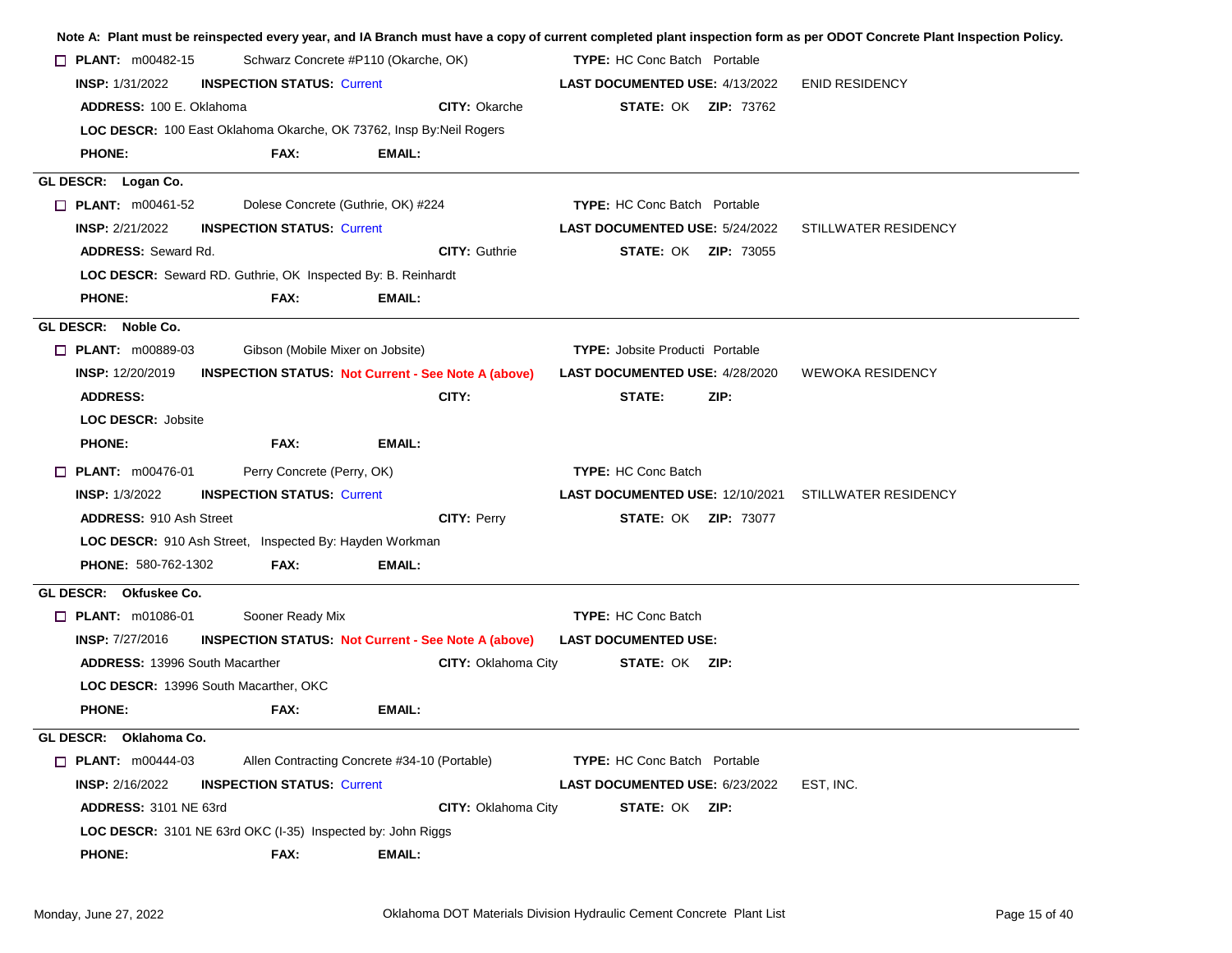|                                           |                                                                               |        |                            |                                      |                                                 | Note A: Plant must be reinspected every year, and IA Branch must have a copy of current completed plant inspection form as per ODOT Concrete Plant Inspection Policy. |
|-------------------------------------------|-------------------------------------------------------------------------------|--------|----------------------------|--------------------------------------|-------------------------------------------------|-----------------------------------------------------------------------------------------------------------------------------------------------------------------------|
| $\Box$ PLANT: m0444-05                    | Allen Contracting Concrete #34-21(Portable)                                   |        |                            | <b>TYPE:</b> HC Conc Batch Portable  |                                                 |                                                                                                                                                                       |
| <b>INSP:</b> 4/18/2022                    | <b>INSPECTION STATUS: Current</b>                                             |        |                            |                                      | <b>LAST DOCUMENTED USE: 1/31/2022 EST, INC.</b> |                                                                                                                                                                       |
| <b>ADDRESS:</b> SW 44th St. & Sara Rd.    |                                                                               |        | <b>CITY: Oklahoma City</b> | <b>STATE: OK ZIP:</b>                |                                                 |                                                                                                                                                                       |
|                                           | LOC DESCR: SW 44th St. & Sara Rd. Mustang, OK, Insp. By: Darren Sikes         |        |                            |                                      |                                                 |                                                                                                                                                                       |
| <b>PHONE:</b>                             | FAX:                                                                          | EMAIL: |                            |                                      |                                                 |                                                                                                                                                                       |
| $\Box$ PLANT: m00835-1                    | <b>Connelly Ready Mix</b>                                                     |        |                            | <b>TYPE: HC Conc Batch</b>           |                                                 |                                                                                                                                                                       |
| <b>INSP: 12/9/2009</b>                    | <b>INSPECTION STATUS Not Current - See Note A (above)</b>                     |        |                            | <b>LAST DOCUMENTED USE:</b>          |                                                 |                                                                                                                                                                       |
| <b>ADDRESS:</b>                           |                                                                               |        | CITY: Oklahoma City        | <b>STATE: OK ZIP:</b>                |                                                 |                                                                                                                                                                       |
|                                           | <b>LOC DESCR:</b> 1011 N. Tulsa OKC Inspected by Tommy Jones                  |        |                            |                                      |                                                 |                                                                                                                                                                       |
| <b>PHONE:</b>                             | FAX:                                                                          | EMAIL: |                            |                                      |                                                 |                                                                                                                                                                       |
| $\Box$ PLANT: m00461-14                   | Dolese Concrete (Midtown OKC) #231                                            |        |                            | <b>TYPE:</b> HC Conc Batch           |                                                 |                                                                                                                                                                       |
| <b>INSP: 10/11/2021</b>                   | <b>INSPECTION STATUS Not Current - See Note A (above)</b>                     |        |                            | <b>LAST DOCUMENTED USE: 4/5/2022</b> |                                                 | OKLAHOMA CITY RESIDENCY                                                                                                                                               |
| <b>ADDRESS: 1003 E. Reno Ave.</b>         |                                                                               |        | <b>CITY: Oklahoma City</b> | <b>STATE: OK ZIP:</b>                |                                                 |                                                                                                                                                                       |
|                                           | LOC DESCR: 1003 East Reno Ave  Inspected By: Tommy Jones                      |        |                            |                                      |                                                 |                                                                                                                                                                       |
| <b>PHONE: 405-235-1515</b>                | FAX:                                                                          | EMAIL: |                            |                                      |                                                 |                                                                                                                                                                       |
| $\Box$ PLANT: m00461-11                   | Dolese Concrete (Midwest City, OK) #232                                       |        |                            | <b>TYPE: HC Conc Batch</b>           |                                                 |                                                                                                                                                                       |
| <b>INSP:</b> 3/14/2022                    | <b>INSPECTION STATUS: Current</b>                                             |        |                            |                                      | <b>LAST DOCUMENTED USE: 6/22/2022</b>           | OKLAHOMA CITY RESIDENCY                                                                                                                                               |
| <b>ADDRESS: 10625 S.E. 29th St.</b>       |                                                                               |        | <b>CITY: Midwest City</b>  | <b>STATE: OK ZIP:</b>                |                                                 |                                                                                                                                                                       |
|                                           | <b>LOC DESCR:</b> 10625 SE 29th, Midwest City, Inspected By: Tommy Jones      |        |                            |                                      |                                                 |                                                                                                                                                                       |
| <b>PHONE: 405-732-0909</b>                | FAX:                                                                          | EMAIL: |                            |                                      |                                                 |                                                                                                                                                                       |
| $\Box$ PLANT: m00461-53                   | Dolese Concrete (OKC- Santa Fe Ave.) #237                                     |        |                            | <b>TYPE: HC Conc Batch</b>           |                                                 |                                                                                                                                                                       |
| <b>INSP:</b> 1/31/2022                    | <b>INSPECTION STATUS: Current</b>                                             |        |                            |                                      | <b>LAST DOCUMENTED USE: 4/15/2022</b>           | <b>EDMOND</b>                                                                                                                                                         |
| <b>ADDRESS: 12001 North Santa Fe Ave.</b> |                                                                               |        | <b>CITY: Oklahoma City</b> | <b>STATE: OK ZIP: 73114</b>          |                                                 |                                                                                                                                                                       |
|                                           | <b>LOC DESCR:</b> 12001 North Santa Fe Ave. OKC, Inspected By: Tommy Jones    |        |                            |                                      |                                                 |                                                                                                                                                                       |
| <b>PHONE:</b>                             | FAX:                                                                          | EMAIL: |                            |                                      |                                                 |                                                                                                                                                                       |
| $\Box$ PLANT: m00461-55                   | Dolese Concrete (Portable) #11                                                |        |                            | <b>TYPE:</b> HC Conc Batch Portable  |                                                 |                                                                                                                                                                       |
| <b>INSP:</b> 12/22/2021                   | <b>INSPECTION STATUS: Not Current - See Note A (above)</b>                    |        |                            |                                      | <b>LAST DOCUMENTED USE: 4/18/2022</b>           | <b>EDMOND</b>                                                                                                                                                         |
| <b>ADDRESS: 21500 East Reno</b>           |                                                                               |        | <b>CITY:</b> Harrah        | <b>STATE: OK ZIP: 73045</b>          |                                                 |                                                                                                                                                                       |
|                                           | <b>LOC DESCR:</b> 21500 East Reno Harrah, OK 73045, Inspected By: Tommy Jones |        |                            |                                      |                                                 |                                                                                                                                                                       |
| <b>PHONE:</b>                             | FAX:                                                                          | EMAIL: |                            |                                      |                                                 |                                                                                                                                                                       |
| $\Box$ PLANT: m00461-41                   | Dolese Concrete [Portable] Cemco#4                                            |        |                            | TYPE: HC Conc Batch Portable         |                                                 |                                                                                                                                                                       |
| <b>INSP: 9/23/2021</b>                    | <b>INSPECTION STATUS: Not Current - See Note A (above)</b>                    |        |                            | <b>LAST DOCUMENTED USE: 6/3/2022</b> |                                                 | <b>MADILL RESIDENCY</b>                                                                                                                                               |
| <b>ADDRESS: 3305 N. Washington</b>        |                                                                               |        | <b>CITY: Durant</b>        | <b>STATE: OK ZIP:</b>                |                                                 |                                                                                                                                                                       |
|                                           | LOC DESCR: 3305 N. Washington Durant, OK                                      |        |                            |                                      |                                                 |                                                                                                                                                                       |
| <b>PHONE:</b>                             | FAX:                                                                          | EMAIL: |                            |                                      |                                                 |                                                                                                                                                                       |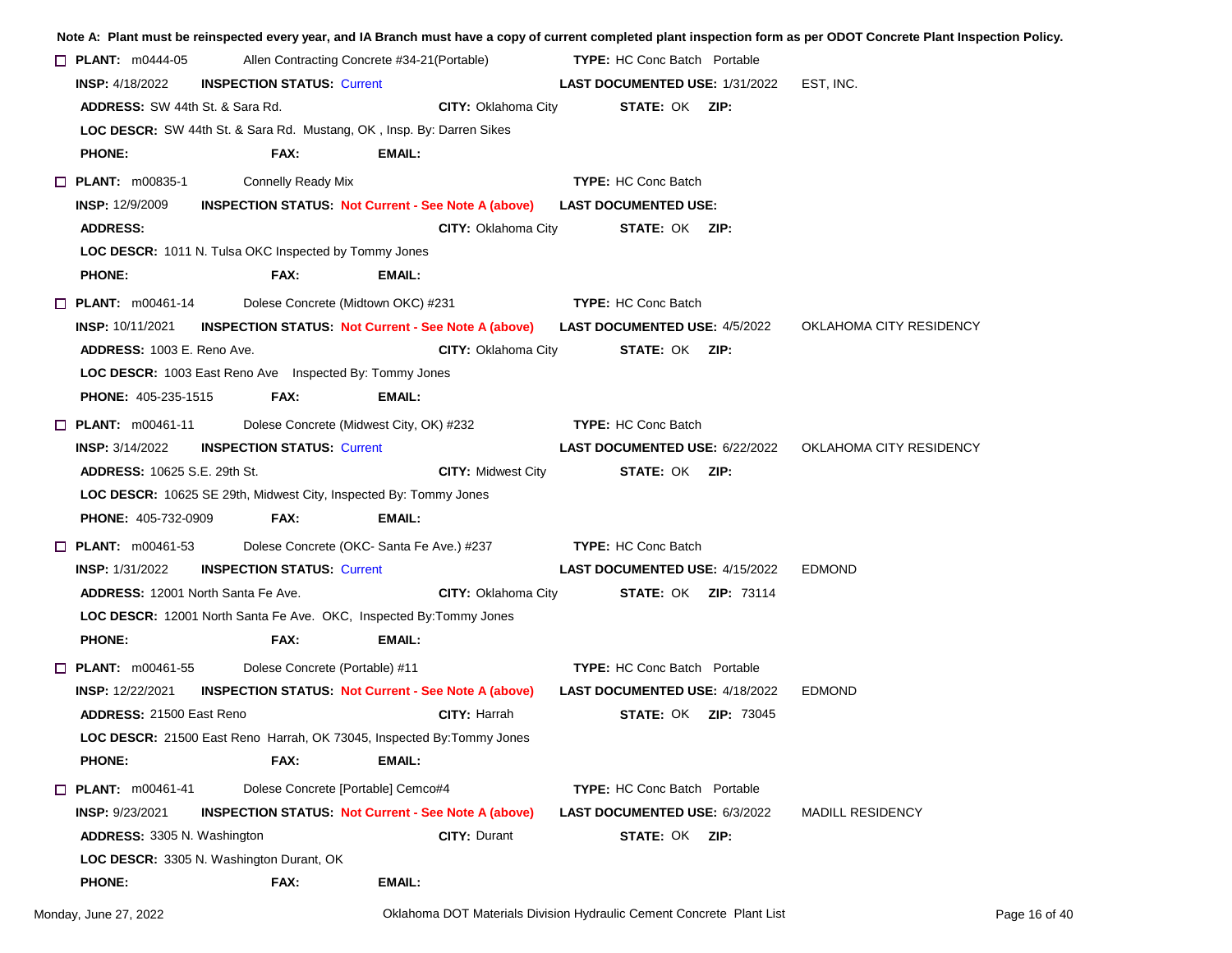|  |                                   |                                                                       |                                           |                            |                                     |                                        | Note A: Plant must be reinspected every year, and IA Branch must have a copy of current completed plant inspection form as per ODOT Concrete Plant Inspection Policy. |
|--|-----------------------------------|-----------------------------------------------------------------------|-------------------------------------------|----------------------------|-------------------------------------|----------------------------------------|-----------------------------------------------------------------------------------------------------------------------------------------------------------------------|
|  | $\Box$ PLANT: m00462-01           |                                                                       | Duit Const. Concrete 201-409 (Portable)   |                            | <b>TYPE:</b> HC Conc Batch Portable |                                        |                                                                                                                                                                       |
|  | <b>INSP: 8/24/2017</b>            | <b>INSPECTION STATUS. Not Current - See Note A (above)</b>            |                                           |                            |                                     | LAST DOCUMENTED USE: 8/10/2018         | <b>EDMOND</b>                                                                                                                                                         |
|  | <b>ADDRESS:</b>                   |                                                                       |                                           | <b>CITY: Tonkawa</b>       | <b>STATE: OK ZIP:</b>               |                                        |                                                                                                                                                                       |
|  |                                   | <b>LOC DESCR:</b> SW Corner of Jct. I-35 and Fountain RD. Tonkawa, OK |                                           |                            |                                     |                                        |                                                                                                                                                                       |
|  | <b>PHONE:</b>                     | FAX:                                                                  | EMAIL:                                    |                            |                                     |                                        |                                                                                                                                                                       |
|  | $\Box$ PLANT: m00721-01           |                                                                       | Haskell Lemon Const Co Concrete           |                            | <b>TYPE:</b> HC Conc Batch Portable |                                        |                                                                                                                                                                       |
|  | <b>INSP: 1/1/2001</b>             | <b>INSPECTION STATUS: Not Current - See Note A (above)</b>            |                                           |                            |                                     | LAST DOCUMENTED USE: 6/27/2008         | PURCELL RESIDENCY                                                                                                                                                     |
|  | <b>ADDRESS:</b>                   |                                                                       | CITY:                                     |                            | STATE:                              | ZIP:                                   |                                                                                                                                                                       |
|  |                                   | LOC DESCR: S.E 59th St. in Oklahoma City                              |                                           |                            |                                     |                                        |                                                                                                                                                                       |
|  | <b>PHONE:</b>                     | FAX:                                                                  | EMAIL:                                    |                            |                                     |                                        |                                                                                                                                                                       |
|  | $\Box$ PLANT: m00768-03           | Kudron Ready Mix - (Edmond, OK)                                       |                                           |                            | <b>TYPE: HC Conc Batch</b>          |                                        |                                                                                                                                                                       |
|  | <b>INSP: 12/6/2021</b>            | <b>INSPECTION STATUS: Not Current - See Note A (above)</b>            |                                           |                            |                                     | LAST DOCUMENTED USE: 12/11/2018 EDMOND |                                                                                                                                                                       |
|  | ADDRESS: 11311 W. Waterloo Rd.    |                                                                       |                                           | CITY: Edmond               |                                     | <b>STATE: OK ZIP: 73025</b>            |                                                                                                                                                                       |
|  |                                   | <b>LOC DESCR:</b> 11311 W. Waterloo Rd. Inspected By: Tommy Jones     |                                           |                            |                                     |                                        |                                                                                                                                                                       |
|  | <b>PHONE:</b>                     | FAX:                                                                  | EMAIL:                                    |                            |                                     |                                        |                                                                                                                                                                       |
|  | $\Box$ PLANT: m00768-02           | Kudron Ready Mix - (South OKC)                                        |                                           |                            | <b>TYPE: HC Conc Batch</b>          |                                        |                                                                                                                                                                       |
|  | <b>INSP: 3/18/2022</b>            | <b>INSPECTION STATUS: Current</b>                                     |                                           |                            |                                     | <b>LAST DOCUMENTED USE: 9/10/2021</b>  | OKLAHOMA CITY RESIDENCY                                                                                                                                               |
|  | <b>ADDRESS: 3800 Beacon Drive</b> |                                                                       |                                           | <b>CITY: Oklahoma City</b> | <b>STATE: OK ZIP:</b>               |                                        |                                                                                                                                                                       |
|  |                                   | LOC DESCR: SW 44th & Beacon Dr. Inspected By: LeAnn Jones             |                                           |                            |                                     |                                        |                                                                                                                                                                       |
|  | <b>PHONE:</b>                     | FAX:                                                                  | EMAIL:                                    |                            |                                     |                                        |                                                                                                                                                                       |
|  | $\Box$ PLANT: m00475-04           | Metheny Concrete (Del City, OK)                                       |                                           |                            | <b>TYPE:</b> HC Conc Batch          |                                        |                                                                                                                                                                       |
|  | <b>INSP: 2/22/2021</b>            | <b>INSPECTION STATUS Not Current - See Note A (above)</b>             |                                           |                            |                                     | <b>LAST DOCUMENTED USE: 7/29/2021</b>  | <b>EDMOND</b>                                                                                                                                                         |
|  | <b>ADDRESS: 540 N. Sunnylane</b>  |                                                                       |                                           | <b>CITY: Del City</b>      | <b>STATE: OK ZIP:</b>               |                                        |                                                                                                                                                                       |
|  |                                   | LOC DESCR: 540 North Sunnylane Inspected By: Tommy Jones              |                                           |                            |                                     |                                        |                                                                                                                                                                       |
|  | <b>PHONE:</b>                     | FAX:                                                                  | EMAIL:                                    |                            |                                     |                                        |                                                                                                                                                                       |
|  | $\Box$ PLANT: m00475-01           | Metheny Concrete (Edmond, OK)                                         |                                           |                            | <b>TYPE: HC Conc Batch</b>          |                                        |                                                                                                                                                                       |
|  | <b>INSP: 8/23/2021</b>            | <b>INSPECTION STATUS: Not Current - See Note A (above)</b>            |                                           |                            |                                     | <b>LAST DOCUMENTED USE: 9/28/2021</b>  | <b>EDMOND</b>                                                                                                                                                         |
|  | <b>ADDRESS: 12100 N. Sante Fe</b> |                                                                       |                                           | <b>CITY: Oklahoma City</b> |                                     | <b>STATE: OK ZIP: 73114</b>            |                                                                                                                                                                       |
|  |                                   | LOC DESCR: 12100 N. Sante Fe, Inspected By: Tommy Jones               |                                           |                            |                                     |                                        |                                                                                                                                                                       |
|  | <b>PHONE: 405-947-5566</b>        | FAX:                                                                  | EMAIL:                                    |                            |                                     |                                        |                                                                                                                                                                       |
|  | $\Box$ PLANT: m00749-01           |                                                                       | Penhall Concrete (Oklahoma City-Portable) |                            | <b>TYPE:</b> HC Conc Batch Portable |                                        |                                                                                                                                                                       |
|  | <b>INSP: 6/14/2009</b>            | <b>INSPECTION STATUS: Not Current - See Note A (above)</b>            |                                           |                            |                                     | <b>LAST DOCUMENTED USE: 7/26/2009</b>  | CEC // INFRASTRUCTURE SOLUTIONS                                                                                                                                       |
|  | <b>ADDRESS:</b>                   |                                                                       | CITY:                                     |                            | STATE:                              | ZIP:                                   |                                                                                                                                                                       |
|  |                                   | LOC DESCR: 3800 S.W. 10th St. OKC Insp. by- John Riggs                |                                           |                            |                                     |                                        |                                                                                                                                                                       |
|  | <b>PHONE:</b>                     | FAX:                                                                  | EMAIL:                                    |                            |                                     |                                        |                                                                                                                                                                       |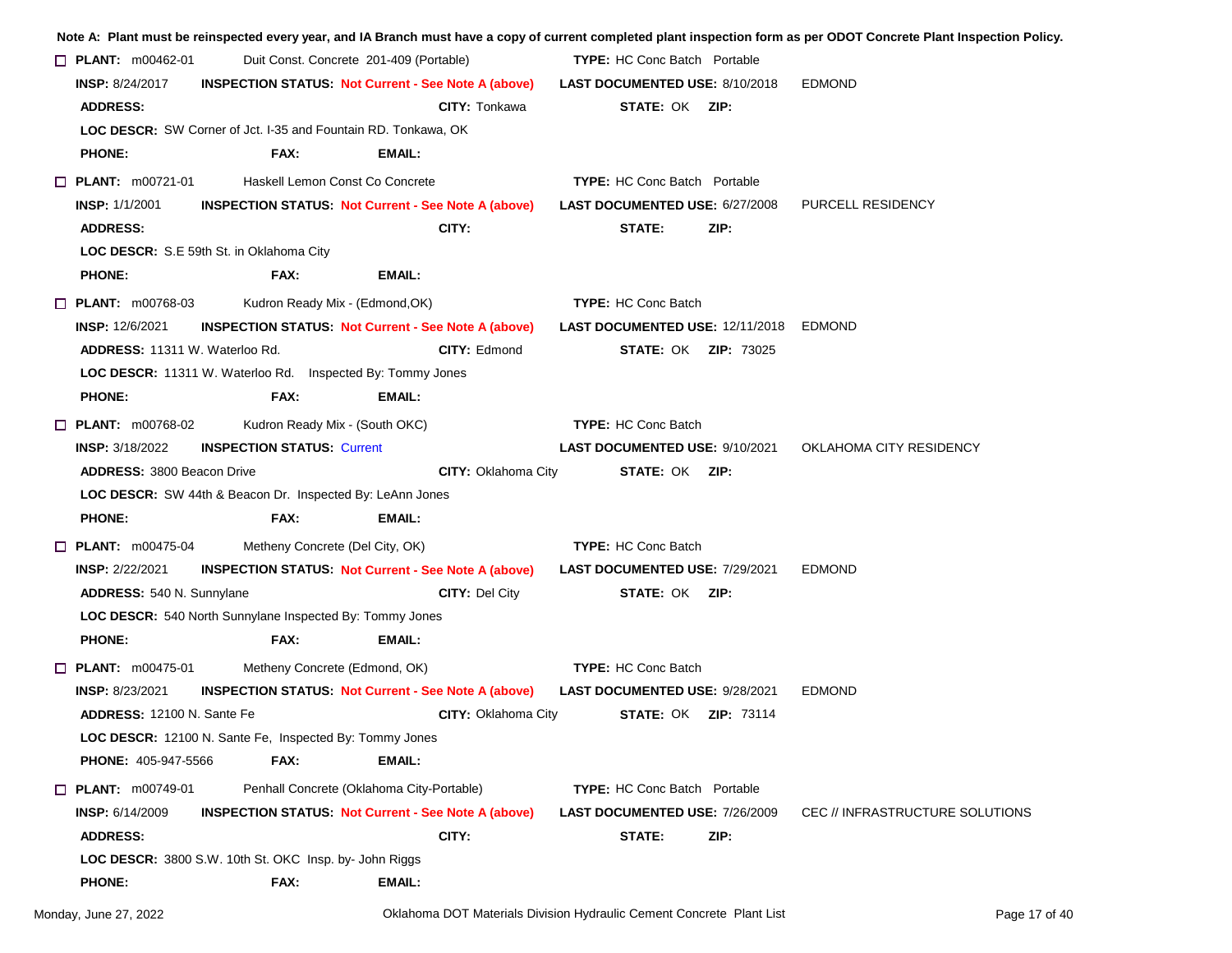|                                      |                                                              |                                                                          |                                                                                    | Note A: Plant must be reinspected every year, and IA Branch must have a copy of current completed plant inspection form as per ODOT Concrete Plant Inspection Policy |
|--------------------------------------|--------------------------------------------------------------|--------------------------------------------------------------------------|------------------------------------------------------------------------------------|----------------------------------------------------------------------------------------------------------------------------------------------------------------------|
| $\Box$ PLANT: $m00997-01$            | RCC Ready Mix LLC.                                           |                                                                          | <b>TYPE:</b> HC Conc Batch Portable                                                |                                                                                                                                                                      |
| <b>INSP: 8/26/2020</b>               |                                                              |                                                                          | INSPECTION STATUS: Not Current - See Note A (above) LAST DOCUMENTED USE: 12/7/2020 | <b>EDMOND</b>                                                                                                                                                        |
| <b>ADDRESS: 3101 NE 63rd St.</b>     |                                                              | <b>CITY: Oklahoma City</b>                                               | <b>STATE: OK ZIP: 73101</b>                                                        |                                                                                                                                                                      |
|                                      |                                                              | LOC DESCR: 3101 N.E. 63rd St. Oklahoma City Inspected By: Tommy Jones    |                                                                                    |                                                                                                                                                                      |
| <b>PHONE:</b>                        | FAX:                                                         | EMAIL:                                                                   |                                                                                    |                                                                                                                                                                      |
| $\Box$ PLANT: m00482-14              | Schwarz Concrete #130 (Yukon)                                |                                                                          | <b>TYPE:</b> HC Conc Batch                                                         |                                                                                                                                                                      |
| <b>INSP: 2/16/2022</b>               | <b>INSPECTION STATUS: Current</b>                            |                                                                          | <b>LAST DOCUMENTED USE: 4/7/2022</b>                                               | YUKON RESIDENCY                                                                                                                                                      |
| <b>ADDRESS: 340 N. 5TH St.</b>       |                                                              | CITY: Yukon                                                              | <b>STATE: OK ZIP: 73099</b>                                                        |                                                                                                                                                                      |
|                                      | LOC DESCR: 340 N. 5TH St., Inspected By: Jacob Manuel        |                                                                          |                                                                                    |                                                                                                                                                                      |
| <b>PHONE:</b>                        | FAX:                                                         | EMAIL:                                                                   |                                                                                    |                                                                                                                                                                      |
| $\Box$ PLANT: $m00482-02$            |                                                              | Schwarz Concrete #140 (Oklahoma City, OK) West Reno TYPE: HC Conc Batch  |                                                                                    |                                                                                                                                                                      |
| <b>INSP:</b> 2/16/2022               | <b>INSPECTION STATUS: Current</b>                            |                                                                          | <b>LAST DOCUMENTED USE: 6/14/2022</b>                                              | YUKON RESIDENCY                                                                                                                                                      |
| <b>ADDRESS: 9001 West Reno Ave.</b>  |                                                              | <b>CITY: Oklahoma City</b>                                               | <b>STATE: OK ZIP:</b>                                                              |                                                                                                                                                                      |
|                                      | LOC DESCR: 9001 West Reno Ave., Inspected By: Chris Brandner |                                                                          |                                                                                    |                                                                                                                                                                      |
| <b>PHONE: 405-691-2408</b>           | FAX:                                                         | EMAIL:                                                                   |                                                                                    |                                                                                                                                                                      |
| $\Box$ PLANT: $m00482-13$            |                                                              | Schwarz Concrete #150 (Edmond, OK)                                       | <b>TYPE:</b> HC Conc Batch                                                         |                                                                                                                                                                      |
| <b>INSP: 10/15/2021</b>              |                                                              | <b>INSPECTION STATUS: Not Current - See Note A (above)</b>               | <b>LAST DOCUMENTED USE: 4/13/2022</b>                                              | <b>EDMOND</b>                                                                                                                                                        |
| <b>ADDRESS:</b>                      |                                                              | <b>CITY: Edmond</b>                                                      | <b>STATE: OK ZIP:</b>                                                              |                                                                                                                                                                      |
|                                      | LOC DESCR: 7201 NW 164th St. Inspected By:LeAnn Jones        |                                                                          |                                                                                    |                                                                                                                                                                      |
| <b>PHONE:</b>                        | FAX:                                                         | EMAIL:                                                                   |                                                                                    |                                                                                                                                                                      |
| $\Box$ PLANT: m00482-10              |                                                              | Schwarz Concrete #160 (Edmond, OK) Waterloo Rd.                          | <b>TYPE:</b> HC Conc Batch                                                         |                                                                                                                                                                      |
| <b>INSP:</b> $9/25/2019$             |                                                              | <b>INSPECTION STATUS Not Current - See Note A (above)</b>                | <b>LAST DOCUMENTED USE: 2/24/2020</b>                                              | STILLWATER RESIDENCY                                                                                                                                                 |
|                                      | <b>ADDRESS: 2445 E. Waterloo RD Edmond, OK</b>               | CITY: Edmond                                                             | <b>STATE: OK ZIP:</b>                                                              |                                                                                                                                                                      |
|                                      | LOC DESCR: 2545 E. Waterloo Rd., Inspected By: B. Reinhardt  |                                                                          |                                                                                    |                                                                                                                                                                      |
| <b>PHONE: 405-341-0996</b>           | FAX:                                                         | EMAIL:                                                                   |                                                                                    |                                                                                                                                                                      |
| $\Box$ PLANT: m00482-16              |                                                              | Schwarz Concrete #180 (OKC) Exchange Ave.                                | <b>TYPE: HC Conc Batch</b>                                                         |                                                                                                                                                                      |
| <b>INSP: 1/26/2022</b>               | <b>INSPECTION STATUS: Current</b>                            |                                                                          | LAST DOCUMENTED USE: 6/25/2022                                                     | OKLAHOMA CITY RESIDENCY                                                                                                                                              |
| ADDRESS: 1300 Exchange Ave.          |                                                              | <b>CITY: Oklahoma City</b>                                               | <b>STATE: OK ZIP: 73108</b>                                                        |                                                                                                                                                                      |
|                                      |                                                              | LOC DESCR: 1300 Exchange Avenue, Oklahoma City, OK Insp. By: LeAnn Jones |                                                                                    |                                                                                                                                                                      |
| <b>PHONE:</b>                        | FAX:                                                         | <b>EMAIL:</b>                                                            |                                                                                    |                                                                                                                                                                      |
| <b>D</b> PLANT: m00482-11            |                                                              | Schwarz Concrete #190 (Edmond OK) Kelly Ave.                             | <b>TYPE: HC Conc Batch</b>                                                         |                                                                                                                                                                      |
| INSP: 8/28/2019                      |                                                              | <b>INSPECTION STATUS: Not Current - See Note A (above)</b>               | LAST DOCUMENTED USE: 2/26/2020                                                     | OKLAHOMA CITY RESIDENCY                                                                                                                                              |
| <b>ADDRESS: 4004 S. Kelly Ave.</b>   |                                                              | CITY: Edmond                                                             | <b>STATE: OK ZIP: 73013</b>                                                        |                                                                                                                                                                      |
| <b>LOC DESCR: 4004 S. Kelly Ave.</b> |                                                              | Inspected By: Jacob Manuel                                               |                                                                                    |                                                                                                                                                                      |
| <b>PHONE: 405-478-0136</b>           | FAX:                                                         | EMAIL:                                                                   |                                                                                    |                                                                                                                                                                      |
|                                      |                                                              |                                                                          |                                                                                    |                                                                                                                                                                      |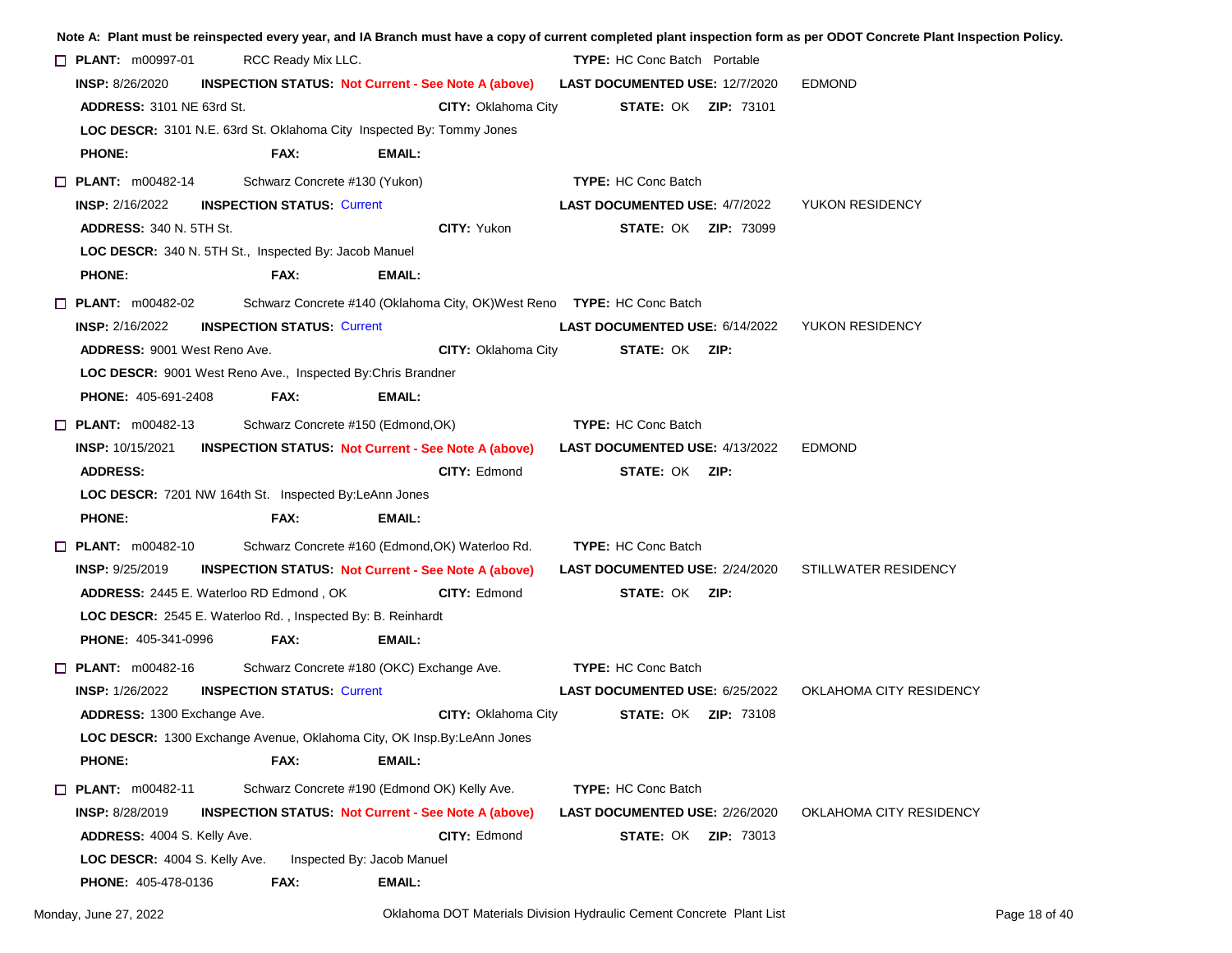|                                                                          |                                   |                                           |                                                                        |                                       |                                        | Note A: Plant must be reinspected every year, and IA Branch must have a copy of current completed plant inspection form as per ODOT Concrete Plant Inspection Policy |
|--------------------------------------------------------------------------|-----------------------------------|-------------------------------------------|------------------------------------------------------------------------|---------------------------------------|----------------------------------------|----------------------------------------------------------------------------------------------------------------------------------------------------------------------|
| $\Box$ PLANT: m00482-08                                                  |                                   |                                           | Schwarz Concrete #220 (Oklahoma City, OK)Hefner Rd TYPE: HC Conc Batch |                                       |                                        |                                                                                                                                                                      |
| <b>INSP: 8/18/2021</b>                                                   |                                   |                                           | <b>INSPECTION STATUS Not Current - See Note A (above)</b>              | <b>LAST DOCUMENTED USE: 1/17/2022</b> |                                        | <b>EDMOND</b>                                                                                                                                                        |
| <b>ADDRESS: 520 west Hefner Rd.</b>                                      |                                   |                                           | <b>CITY: Oklahoma City</b>                                             |                                       | <b>STATE: OK ZIP: 73114</b>            |                                                                                                                                                                      |
| LOC DESCR: 520 W Hefner Rd. Inspected By: Guerra Fernandez               |                                   |                                           |                                                                        |                                       |                                        |                                                                                                                                                                      |
| <b>PHONE:</b>                                                            | FAX:                              | EMAIL:                                    |                                                                        |                                       |                                        |                                                                                                                                                                      |
| $\Box$ PLANT: m00482-09                                                  |                                   |                                           | Schwarz Concrete #230 (Oklahoma City) High Ave.                        | <b>TYPE: HC Conc Batch</b>            |                                        |                                                                                                                                                                      |
| <b>INSP: 5/4/2022</b>                                                    | <b>INSPECTION STATUS: Current</b> |                                           |                                                                        | <b>LAST DOCUMENTED USE: 4/27/2022</b> |                                        | OKLAHOMA CITY RESIDENCY                                                                                                                                              |
| ADDRESS: 5800 South High Ave.                                            |                                   |                                           | CITY: Oklahoma City                                                    | <b>STATE: OK ZIP: 73129</b>           |                                        |                                                                                                                                                                      |
| LOC DESCR: 5800 South High Ave, Inspected By: LeAnn Jones                |                                   |                                           |                                                                        |                                       |                                        |                                                                                                                                                                      |
| <b>PHONE:</b>                                                            | FAX:                              | EMAIL:                                    |                                                                        |                                       |                                        |                                                                                                                                                                      |
| $\Box$ PLANT: m00482-12                                                  |                                   |                                           | Schwarz Concrete#120(Oklahoma City) Meridian Ave.                      | <b>TYPE: HC Conc Batch</b>            |                                        |                                                                                                                                                                      |
| <b>INSP: 8/8/2016</b>                                                    |                                   |                                           | <b>INSPECTION STATUS: Not Current - See Note A (above)</b>             | <b>LAST DOCUMENTED USE: 8/10/2016</b> |                                        | YUKON RESIDENCY                                                                                                                                                      |
| <b>ADDRESS:</b>                                                          |                                   |                                           | <b>CITY: Oklahoma City</b>                                             | <b>STATE: OK ZIP:</b>                 |                                        |                                                                                                                                                                      |
| LOC DESCR: 14500 South Meridian Ave.                                     |                                   |                                           |                                                                        |                                       |                                        |                                                                                                                                                                      |
| <b>PHONE:</b>                                                            | FAX:                              | <b>EMAIL:</b>                             |                                                                        |                                       |                                        |                                                                                                                                                                      |
| $\Box$ PLANT: m00482-19                                                  |                                   | Schwarz Ready Mix #170 (OKC) Wilshire     |                                                                        | <b>TYPE: HC Conc Batch</b>            |                                        |                                                                                                                                                                      |
| <b>INSP: 6/30/2021</b>                                                   |                                   |                                           | <b>INSPECTION STATUS: Not Current - See Note A (above)</b>             |                                       | LAST DOCUMENTED USE: 12/15/2021 EDMOND |                                                                                                                                                                      |
| <b>ADDRESS: 7700 W. Wilshire</b>                                         |                                   |                                           | <b>CITY: Oklahoma City</b>                                             |                                       | <b>STATE: OK ZIP: 73132</b>            |                                                                                                                                                                      |
| LOC DESCR: 7700 W. Wilshire(Formerly Metro m00519-02) Insp: Tommy Jones  |                                   |                                           |                                                                        |                                       |                                        |                                                                                                                                                                      |
| <b>PHONE:</b>                                                            | FAX:                              | EMAIL:                                    |                                                                        |                                       |                                        |                                                                                                                                                                      |
| $\Box$ PLANT: m00482-18                                                  |                                   | Schwarz Ready Mix #210 (OKC) Pole Rd.     |                                                                        | <b>TYPE:</b> HC Conc Batch            |                                        |                                                                                                                                                                      |
| <b>INSP: 2/8/2022</b>                                                    | <b>INSPECTION STATUS: Current</b> |                                           |                                                                        | <b>LAST DOCUMENTED USE: 5/17/2022</b> |                                        | OKLAHOMA CITY RESIDENCY                                                                                                                                              |
| <b>ADDRESS: 9201 S. Pole Rd.</b>                                         |                                   |                                           | <b>CITY: Oklahoma City</b>                                             | <b>STATE: OK ZIP: 73160</b>           |                                        |                                                                                                                                                                      |
| LOC DESCR: 9201 S. Pole Rd. (Formerly Metro m00519-01)Insp.: LeAnn Jones |                                   |                                           |                                                                        |                                       |                                        |                                                                                                                                                                      |
| <b>PHONE:</b>                                                            | FAX:                              | <b>EMAIL:</b>                             |                                                                        |                                       |                                        |                                                                                                                                                                      |
| $\Box$ PLANT: m00482-20                                                  |                                   | Schwarz Ready Mix#240 (OKC) Newcastle Rd. |                                                                        | <b>TYPE: HC Conc Batch</b>            |                                        |                                                                                                                                                                      |
| <b>INSP: 4/5/2019</b>                                                    |                                   |                                           | <b>INSPECTION STATUS: Not Current - See Note A (above)</b>             | <b>LAST DOCUMENTED USE: 5/3/2019</b>  |                                        | PURCELL RESIDENCY                                                                                                                                                    |
| <b>ADDRESS: 7201 Newcastle Rd.</b>                                       |                                   |                                           | <b>CITY: Oklahoma City</b>                                             | <b>STATE: OK ZIP: 73179</b>           |                                        |                                                                                                                                                                      |
| LOC DESCR: 7201 Newcastle Rd. (Formerly Metro Ready Mix)                 |                                   |                                           |                                                                        |                                       |                                        |                                                                                                                                                                      |
| <b>PHONE:</b>                                                            | FAX:                              | EMAIL:                                    |                                                                        |                                       |                                        |                                                                                                                                                                      |
| <b>D</b> PLANT: m00759-01                                                |                                   | TMC Const./Mecklenburg Companies          |                                                                        | <b>TYPE:</b> HC Conc Batch Portable   |                                        |                                                                                                                                                                      |
| <b>INSP: 8/21/2008</b>                                                   |                                   |                                           | <b>INSPECTION STATUS: Not Current - See Note A (above)</b>             | <b>LAST DOCUMENTED USE:</b>           |                                        |                                                                                                                                                                      |
| <b>ADDRESS:</b>                                                          |                                   |                                           | CITY:                                                                  | STATE:                                | ZIP:                                   |                                                                                                                                                                      |
| <b>LOC DESCR:</b> Jct. 178th & Western. Insp. By Pam Dean @ Stillwater   |                                   |                                           |                                                                        |                                       |                                        |                                                                                                                                                                      |
| <b>PHONE:</b>                                                            | FAX:                              | EMAIL:                                    |                                                                        |                                       |                                        |                                                                                                                                                                      |
|                                                                          |                                   |                                           |                                                                        |                                       |                                        |                                                                                                                                                                      |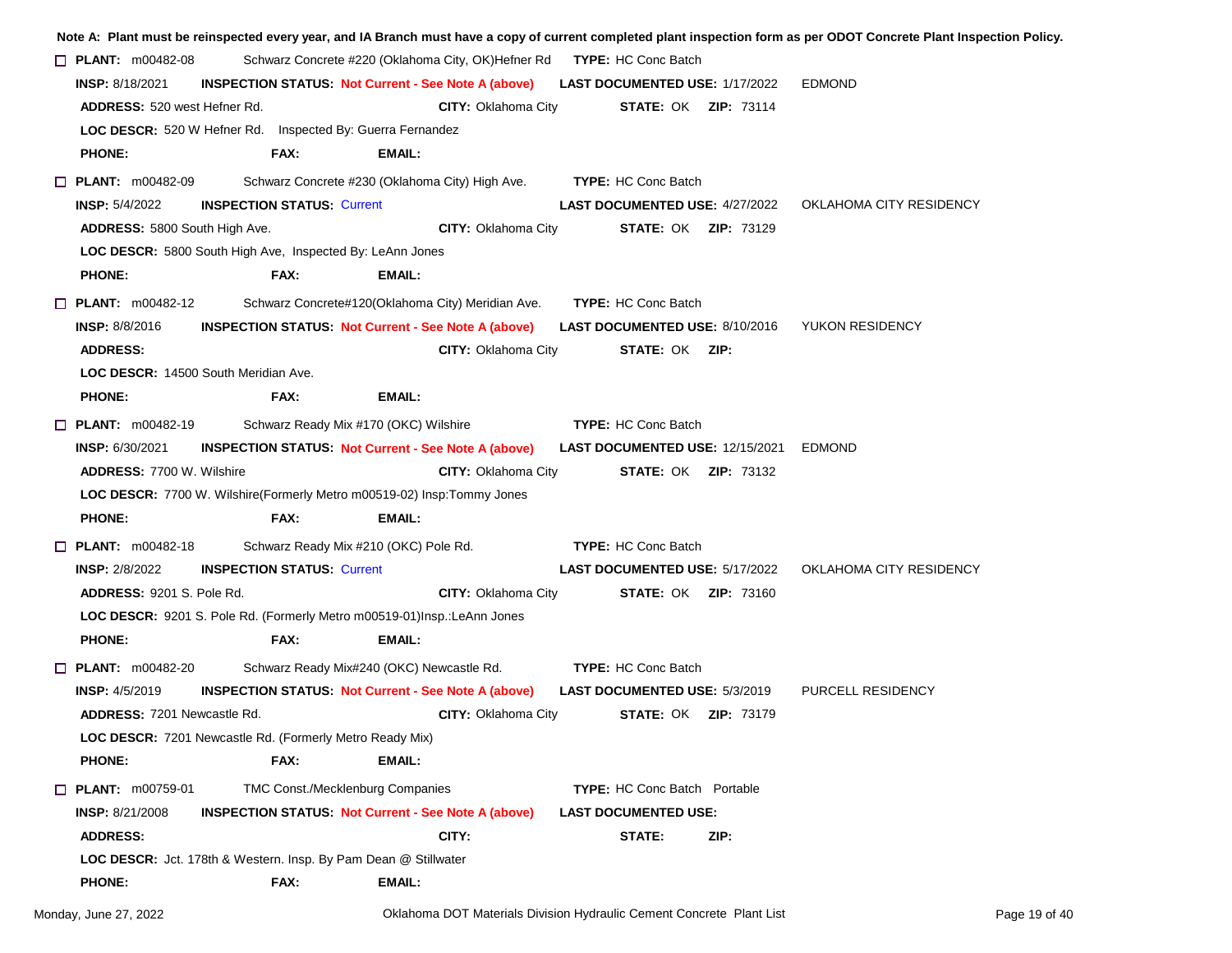|                                       |                                                             |                                                                          |                                                           |      | Note A: Plant must be reinspected every year, and IA Branch must have a copy of current completed plant inspection form as per ODOT Concrete Plant Inspection Policy. |
|---------------------------------------|-------------------------------------------------------------|--------------------------------------------------------------------------|-----------------------------------------------------------|------|-----------------------------------------------------------------------------------------------------------------------------------------------------------------------|
| $\Box$ PLANT: $m00855-01$             | <b>TMC Construction Co.</b>                                 |                                                                          | <b>TYPE:</b> HC Conc Batch Portable                       |      |                                                                                                                                                                       |
| INSP: 12/13/2010                      |                                                             | <b>INSPECTION STATUS: Not Current - See Note A (above)</b>               | LAST DOCUMENTED USE: 4/28/2011                            |      | <b>ENID RESIDENCY</b>                                                                                                                                                 |
| <b>ADDRESS:</b>                       |                                                             | CITY:                                                                    | STATE:                                                    | ZIP: |                                                                                                                                                                       |
|                                       | LOC DESCR: 15140 N.W. Expwy. Piedmont, OK Insp: Neil Rogers |                                                                          |                                                           |      |                                                                                                                                                                       |
| <b>PHONE:</b>                         | FAX:                                                        | EMAIL:                                                                   |                                                           |      |                                                                                                                                                                       |
| $\Box$ PLANT: m00489-05               | Van Eaton Concrete (Edmond)                                 |                                                                          | <b>TYPE: HC Conc Batch</b>                                |      |                                                                                                                                                                       |
| <b>INSP: 6/12/2020</b>                |                                                             | <b>INSPECTION STATUS: Not Current - See Note A (above)</b>               | <b>LAST DOCUMENTED USE: 3/13/2020</b>                     |      | STILLWATER RESIDENCY                                                                                                                                                  |
| ADDRESS: 2547 E. Waterloo Rd.         |                                                             | <b>CITY: Edmond</b>                                                      | <b>STATE: OK ZIP: 73034</b>                               |      |                                                                                                                                                                       |
|                                       |                                                             | LOC DESCR: 2547 E. Waterloo Rd., Edmond OK Inspected By: Anthony Gaxiola |                                                           |      |                                                                                                                                                                       |
| <b>PHONE:</b>                         | FAX:                                                        | EMAIL:                                                                   |                                                           |      |                                                                                                                                                                       |
| $\Box$ PLANT: $m00489-03$             |                                                             | Van Eaton Concrete (Norman, OK)                                          | <b>TYPE: HC Conc Batch Portable</b>                       |      |                                                                                                                                                                       |
| <b>INSP: 1/11/2022</b>                | <b>INSPECTION STATUS: Current</b>                           |                                                                          | LAST DOCUMENTED USE: 5/16/2022                            |      | <b>OLSSON ASSOCIATES</b>                                                                                                                                              |
| ADDRESS: 17301 S Sunny Lane           |                                                             | CITY: Norman                                                             | <b>STATE: OK ZIP:</b>                                     |      |                                                                                                                                                                       |
|                                       | LOC DESCR: 17301 South Sunnylane Inspected By: John Riggs   |                                                                          |                                                           |      |                                                                                                                                                                       |
| <b>PHONE:</b>                         | FAX:                                                        | EMAIL:                                                                   |                                                           |      |                                                                                                                                                                       |
| $\Box$ PLANT: m00189-06               |                                                             | Van Eaton Concrete (OKC - Council)                                       | <b>TYPE: HC Conc Batch</b>                                |      |                                                                                                                                                                       |
| <b>INSP: 8/5/2021</b>                 |                                                             | <b>INSPECTION STATUS Not Current - See Note A (above)</b>                | <b>LAST DOCUMENTED USE: 10/19/2021  OLSSON ASSOCIATES</b> |      |                                                                                                                                                                       |
| <b>ADDRESS: 401 N. Council Rd</b>     |                                                             | <b>CITY: Oklahoma City</b>                                               | <b>STATE: OK ZIP:</b>                                     |      |                                                                                                                                                                       |
|                                       | LOC DESCR: 401 N Council Rd, Inspected By: Jacob Manuel     |                                                                          |                                                           |      |                                                                                                                                                                       |
| <b>PHONE:</b>                         | FAX:                                                        | <b>EMAIL:</b>                                                            |                                                           |      |                                                                                                                                                                       |
| GL DESCR: Payne Co.                   |                                                             |                                                                          |                                                           |      |                                                                                                                                                                       |
| $\Box$ PLANT: m00444-06               |                                                             | Allen Contracting Concrete #34-01 (Portable)                             | <b>TYPE:</b> HC Conc Batch Portable                       |      |                                                                                                                                                                       |
| <b>INSP: 2/1/2022</b>                 | <b>INSPECTION STATUS: Current</b>                           |                                                                          | LAST DOCUMENTED USE: 9/13/2018                            |      | ATKINS NORTH AMERICA, INC.                                                                                                                                            |
| <b>ADDRESS: 316 E. Grandstaff Rd.</b> |                                                             | <b>CITY: Cushing</b>                                                     | <b>STATE: OK ZIP:</b>                                     |      |                                                                                                                                                                       |
|                                       |                                                             | LOC DESCR: 316 E. Grandstaff Rd. Cushing, OK Inspected By: B. Reinhardt  |                                                           |      |                                                                                                                                                                       |
| <b>PHONE:</b>                         | FAX:                                                        | EMAIL:                                                                   |                                                           |      |                                                                                                                                                                       |
| $\Box$ PLANT: $m00839-01$             |                                                             | Cummins Const. Co. (Perkins, OK)                                         | <b>TYPE:</b> HC Conc Batch Portable                       |      |                                                                                                                                                                       |
| <b>INSP: 2/18/2010</b>                |                                                             | <b>INSPECTION STATUS: Not Current - See Note A (above)</b>               | <b>LAST DOCUMENTED USE:</b>                               |      |                                                                                                                                                                       |
|                                       |                                                             | CITY:                                                                    | STATE:                                                    | ZIP: |                                                                                                                                                                       |
| <b>ADDRESS:</b>                       |                                                             |                                                                          |                                                           |      |                                                                                                                                                                       |
|                                       | <b>LOC DESCR:</b> Inspected by: Jeremy Kellogg              |                                                                          |                                                           |      |                                                                                                                                                                       |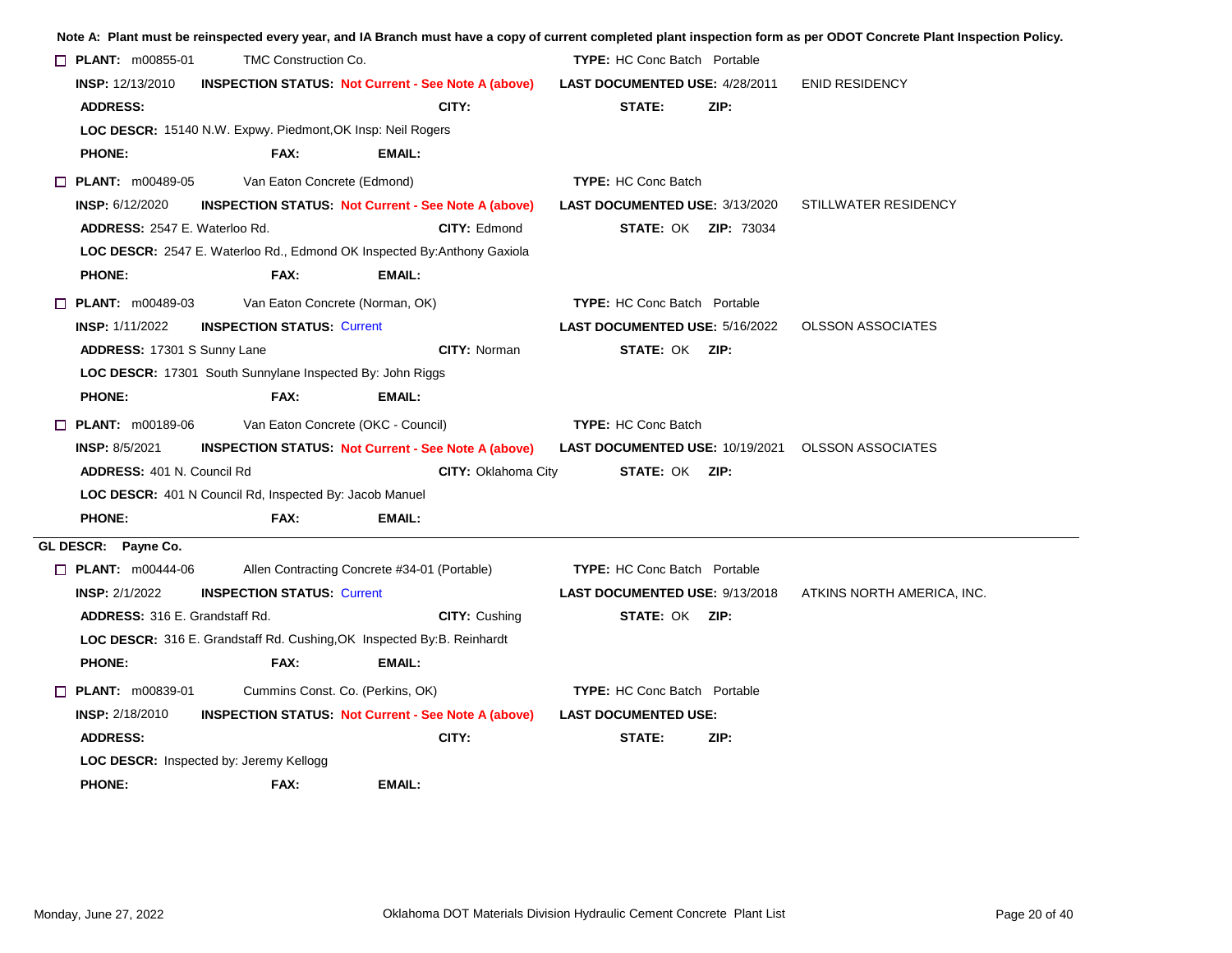|                                                                                   |                                       |                                                            |                                       |                             | Note A: Plant must be reinspected every year, and IA Branch must have a copy of current completed plant inspection form as per ODOT Concrete Plant Inspection Policy. |
|-----------------------------------------------------------------------------------|---------------------------------------|------------------------------------------------------------|---------------------------------------|-----------------------------|-----------------------------------------------------------------------------------------------------------------------------------------------------------------------|
| $\Box$ PLANT: m00461-48                                                           | Dolese Concrete (Cushing, OK) #227    |                                                            | <b>TYPE: HC Conc Batch</b>            |                             |                                                                                                                                                                       |
| <b>INSP:</b> 3/14/2022                                                            | <b>INSPECTION STATUS: Current</b>     |                                                            | <b>LAST DOCUMENTED USE: 2/9/2022</b>  |                             | CRAIG & KEITHLINE, INC.                                                                                                                                               |
| <b>ADDRESS: 912 North street</b>                                                  |                                       | CITY: Cushing                                              |                                       | <b>STATE: OK ZIP: 74023</b> |                                                                                                                                                                       |
| LOC DESCR: 912 North St. Formally Continental Conc, Insp By B. Reinhardt          |                                       |                                                            |                                       |                             |                                                                                                                                                                       |
| <b>PHONE:</b>                                                                     | FAX:                                  | EMAIL:                                                     |                                       |                             |                                                                                                                                                                       |
| $\Box$ PLANT: m00461-16                                                           | Dolese Concrete (Stillwater, OK) #247 |                                                            | <b>TYPE: HC Conc Batch</b>            |                             |                                                                                                                                                                       |
| <b>INSP: 2/9/2022</b>                                                             | <b>INSPECTION STATUS: Current</b>     |                                                            | <b>LAST DOCUMENTED USE: 6/15/2022</b> |                             | <b>FREESE &amp; NICHOLS</b>                                                                                                                                           |
| ADDRESS: 1411 E. Airport Dr.                                                      |                                       | <b>CITY: Stillwater</b>                                    |                                       | <b>STATE: OK ZIP: 74074</b> |                                                                                                                                                                       |
| LOC DESCR: 1411 E. Airport Rd. Inspected By: B. Reinhardt                         |                                       |                                                            |                                       |                             |                                                                                                                                                                       |
| <b>PHONE: 405-372-5921</b>                                                        | FAX:                                  | <b>EMAIL:</b>                                              |                                       |                             |                                                                                                                                                                       |
| $\Box$ PLANT: m00462-07                                                           |                                       | Duit Concrete(Formerly TTK) 205-359 (Portable)             | <b>TYPE:</b> HC Conc Batch Portable   |                             |                                                                                                                                                                       |
| <b>INSP: 4/22/2022</b>                                                            | <b>INSPECTION STATUS: Current</b>     |                                                            | LAST DOCUMENTED USE: 6/8/2022         |                             | <b>MADILL RESIDENCY</b>                                                                                                                                               |
| <b>ADDRESS: Portable</b>                                                          |                                       | <b>CITY: Stillwater</b>                                    | STATE: OK ZIP:                        |                             |                                                                                                                                                                       |
| <b>LOC DESCR:</b> Airport & Jardot Rd, Stillwater, OK, Inspected By: B. Reinhardt |                                       |                                                            |                                       |                             |                                                                                                                                                                       |
| <b>PHONE:</b>                                                                     | FAX:                                  | <b>EMAIL:</b>                                              |                                       |                             |                                                                                                                                                                       |
| $\Box$ PLANT: m01180-01                                                           | Kerns Ready Mix (Stillwater, OK)      |                                                            | <b>TYPE: HC Conc Batch</b>            |                             |                                                                                                                                                                       |
| <b>INSP: 1/2/2020</b>                                                             |                                       | <b>INSPECTION STATUS: Not Current - See Note A (above)</b> | <b>LAST DOCUMENTED USE: 9/17/2019</b> |                             | STILLWATER RESIDENCY                                                                                                                                                  |
| <b>ADDRESS: 1805 S. Perkins Rd.</b>                                               |                                       | <b>CITY: Stillwater</b>                                    |                                       | <b>STATE: OK ZIP: 74074</b> |                                                                                                                                                                       |
| LOC DESCR: 1805 S. Perkins Rd. 74074, Inspected By: Brandon Reinhardt             |                                       |                                                            |                                       |                             |                                                                                                                                                                       |
| <b>PHONE:</b>                                                                     | FAX:                                  | <b>EMAIL:</b>                                              |                                       |                             |                                                                                                                                                                       |
| $\Box$ PLANT: $m00745-06$                                                         | Metheny Concrete (Stillwater, OK)     |                                                            | <b>TYPE: HC Conc Batch</b>            |                             |                                                                                                                                                                       |
| <b>INSP: 1/4/2013</b>                                                             |                                       | <b>INSPECTION STATUS: Not Current - See Note A (above)</b> | <b>LAST DOCUMENTED USE: 5/13/2013</b> |                             | STILLWATER RESIDENCY                                                                                                                                                  |
| <b>ADDRESS: 8008 W. 6th</b>                                                       |                                       | <b>CITY: Stillwater</b>                                    |                                       | <b>STATE: OK ZIP: 74074</b> |                                                                                                                                                                       |
| LOC DESCR: 8808 W 6th - Formerly Wittwer Const.                                   |                                       |                                                            |                                       |                             |                                                                                                                                                                       |
| <b>PHONE:</b>                                                                     | FAX:                                  | EMAIL:                                                     |                                       |                             |                                                                                                                                                                       |
| $\Box$ PLANT: m01139-22                                                           |                                       | Standard Materials Group #563(Stillwater, OK)              | <b>TYPE: HC Conc Batch</b>            |                             |                                                                                                                                                                       |
| <b>INSP: 2/9/2022</b>                                                             | <b>INSPECTION STATUS: Current</b>     |                                                            | <b>LAST DOCUMENTED USE: 11/6/2020</b> |                             | STILLWATER RESIDENCY                                                                                                                                                  |
| <b>ADDRESS: 3401 N. Marine Dr.</b>                                                |                                       | <b>CITY: Stillwater</b>                                    |                                       | <b>STATE: OK ZIP: 74075</b> |                                                                                                                                                                       |
| LOC DESCR: 3401 N. Marine Dr. (Formerly Mid-Cont Conc#83Insp:B Reinhardt          |                                       |                                                            |                                       |                             |                                                                                                                                                                       |
| <b>PHONE:</b>                                                                     | FAX:                                  | <b>EMAIL:</b> Jerry Long 918-934-9710                      |                                       |                             |                                                                                                                                                                       |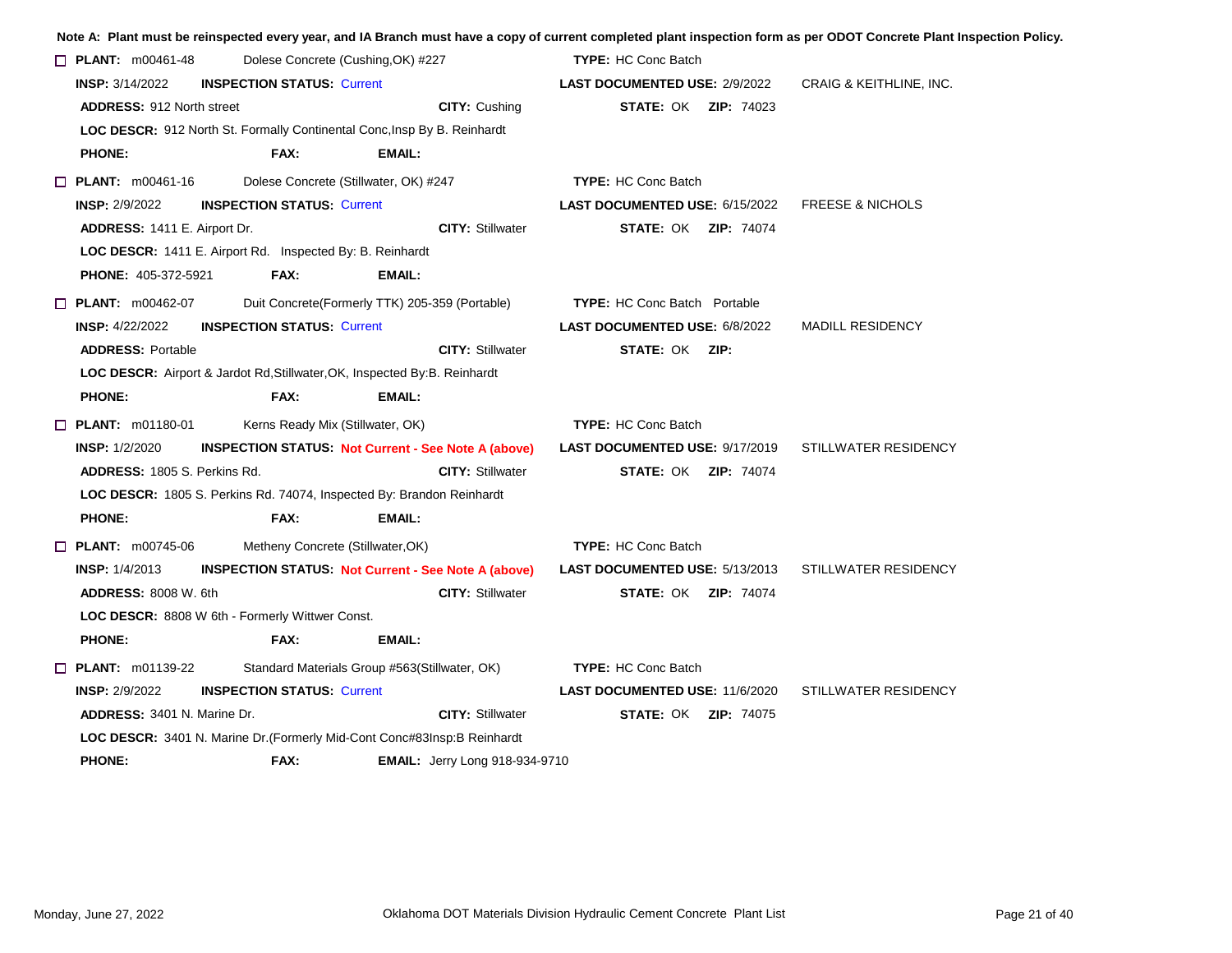| DIV: 5                                                                               |                                                                   |
|--------------------------------------------------------------------------------------|-------------------------------------------------------------------|
| GL DESCR: Beckham Co.                                                                |                                                                   |
| $\Box$ PLANT: m00459-01<br>Caswell Concrete (Elk City, OK)                           | <b>TYPE: HC Conc Batch</b>                                        |
| <b>INSP: 2/25/2022</b><br><b>INSPECTION STATUS: Current</b>                          | <b>CLINTON RESIDENCY</b><br><b>LAST DOCUMENTED USE: 6/7/2022</b>  |
| CITY: Elk City<br><b>ADDRESS: 113 Panel Road</b>                                     | STATE: OK ZIP:                                                    |
| LOC DESCR: 113 Panel Rd. Elk City Inspected By: Clint Mahanay                        |                                                                   |
| PHONE: 580-225-6833<br>FAX:<br><b>EMAIL:</b>                                         |                                                                   |
| $\Box$ PLANT: $m00461-49$<br>Dolese Concrete (Elk City, OK) #218                     | <b>TYPE: HC Conc Batch</b>                                        |
| <b>INSP: 4/13/2022</b><br><b>INSPECTION STATUS: Current</b>                          | <b>LAST DOCUMENTED USE: 5/19/2022 CLINTON RESIDENCY</b>           |
| ADDRESS: 1201 S. Pioneer Rd.<br>CITY: Elk City                                       | STATE: OK ZIP:                                                    |
| LOC DESCR: 1201 S. Pioneer RD, Inspected By: Jeff Buss                               |                                                                   |
| <b>PHONE:</b><br>FAX:<br><b>EMAIL:</b>                                               |                                                                   |
| GL DESCR: Blaine Co.                                                                 |                                                                   |
| $\Box$ PLANT: m00451-01<br>B & W Ready Mix (Watonga, OK)                             | <b>TYPE: HC Conc Batch</b>                                        |
| <b>INSP: 1/4/2022</b><br><b>INSPECTION STATUS: Current</b>                           | <b>LAST DOCUMENTED USE: 6/24/2022</b><br><b>CLINTON RESIDENCY</b> |
| <b>ADDRESS: 1200 S.E. Russworm</b><br><b>CITY: Watonga</b>                           | <b>STATE: OK ZIP:</b>                                             |
| LOC DESCR: 1200 E Russworm Dr. Watonga, OK Inspected By: Austin Palmer               |                                                                   |
| <b>PHONE: 580-623-5059</b><br>FAX:<br><b>EMAIL:</b>                                  |                                                                   |
| $\Box$ PLANT: $m00462-02$<br>Duit Const. Concrete 201-411 (Portable-Canton)          | <b>TYPE: HC Conc Batch Portable</b>                               |
| <b>INSP: 7/28/2016</b><br><b>INSPECTION STATUS: Not Current - See Note A (above)</b> | LAST DOCUMENTED USE: 8/31/2016<br><b>CLINTON RESIDENCY</b>        |
| CITY:<br><b>ADDRESS:</b>                                                             | ZIP:<br>STATE:                                                    |
| LOC DESCR: SH-58- and SH-51                                                          |                                                                   |
| FAX:<br><b>PHONE:</b><br><b>EMAIL:</b>                                               |                                                                   |
| GL DESCR: Custer Co.                                                                 |                                                                   |
| $\Box$ PLANT: $m00461-02$<br>Dolese Concrete (Clinton, OK) #209                      | <b>TYPE:</b> HC Conc Batch                                        |
| <b>INSP: 4/13/2022</b><br><b>INSPECTION STATUS: Current</b>                          | LAST DOCUMENTED USE: 6/23/2022<br><b>CLINTON RESIDENCY</b>        |
| ADDRESS: 1739 S. Highway 183<br><b>CITY: Clinton</b>                                 | <b>STATE: OK ZIP: 73601</b>                                       |
| LOC DESCR: 1739 S. Highway 183, Inspected By: Jeff Buss                              |                                                                   |
| <b>PHONE: 580-323-1202</b><br><b>EMAIL:</b><br>FAX:                                  |                                                                   |
| $\Box$ PLANT: $m00461-18$<br>Dolese Concrete (Weatherford, OK) #251                  | <b>TYPE: HC Conc Batch</b>                                        |
| <b>INSPECTION STATUS: Current</b><br><b>INSP: 4/13/2022</b>                          | <b>LAST DOCUMENTED USE: 2/21/2022</b><br><b>CLINTON RESIDENCY</b> |
| <b>CITY: Weatherford</b><br><b>ADDRESS: 315 S. Broadway</b>                          | STATE: OK ZIP:                                                    |
| <b>LOC DESCR:</b> 315 S. Broadway Inspected By: Jeff Buss                            |                                                                   |
| <b>PHONE: 580-772-2340</b><br>FAX:<br>EMAIL:                                         |                                                                   |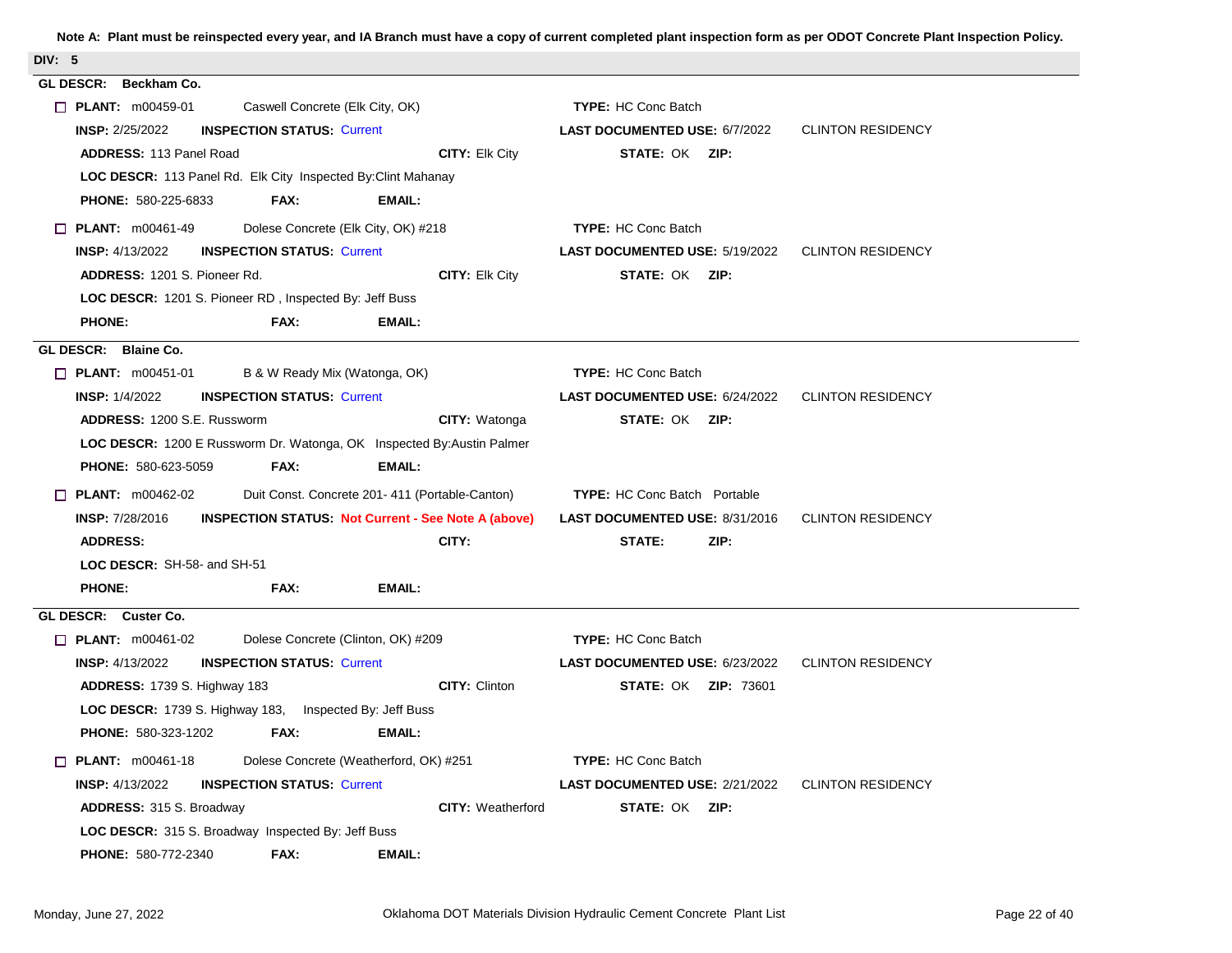| GL DESCR: Dewey Co.       |                                     |                                                                           |               |                                                           |                                       |                             |                                 |
|---------------------------|-------------------------------------|---------------------------------------------------------------------------|---------------|-----------------------------------------------------------|---------------------------------------|-----------------------------|---------------------------------|
| $\Box$ PLANT: m00470-02   |                                     | Kimball Ready Mix (Seiling, OK) West Plant                                |               |                                                           | <b>TYPE: HC Conc Batch</b>            |                             |                                 |
| <b>INSP: 1/4/2022</b>     |                                     | <b>INSPECTION STATUS: Current</b>                                         |               |                                                           | <b>LAST DOCUMENTED USE: 4/18/2022</b> |                             | <b>BUFFALO RESIDENCY</b>        |
|                           | ADDRESS: 503 S. Main St.            |                                                                           |               | <b>CITY: Seiling</b>                                      | STATE: OK ZIP:                        |                             |                                 |
|                           |                                     | LOC DESCR: 503 S. Main St. Seiling OK Inspected By: Austin Palmer         |               |                                                           |                                       |                             |                                 |
| <b>PHONE:</b>             |                                     | FAX:                                                                      | <b>EMAIL:</b> |                                                           |                                       |                             |                                 |
| $\Box$ PLANT: m0701-03    |                                     | <b>Kline Materials</b>                                                    |               |                                                           | <b>TYPE:</b> HC Conc Batch Portable   |                             |                                 |
| <b>INSP: 11/18/2021</b>   |                                     | <b>INSPECTION STATUS: Not Current - See Note A (above)</b>                |               |                                                           | <b>LAST DOCUMENTED USE: 5/23/2022</b> |                             | CEC // INFRASTRUCTURE SOLUTIONS |
|                           | <b>ADDRESS: Portable</b>            |                                                                           |               | CITY: Camargo                                             | STATE: OK ZIP:                        |                             |                                 |
|                           |                                     | LOC DESCR: Camargo, OK Inspected By: Beth Ryon                            |               |                                                           |                                       |                             |                                 |
| <b>PHONE:</b>             |                                     | FAX:                                                                      | EMAIL:        |                                                           |                                       |                             |                                 |
| $\Box$ PLANT: m00489-04   |                                     | Van Eaton Concrete (Seiling, OK)                                          |               |                                                           | TYPE: HC Conc Batch                   |                             |                                 |
| <b>INSP: 6/2/2014</b>     |                                     |                                                                           |               | <b>INSPECTION STATUS Not Current - See Note A (above)</b> | <b>LAST DOCUMENTED USE: 5/5/2014</b>  |                             | PURCELL RESIDENCY               |
|                           | ADDRESS: 17301 S. Sunnylane         |                                                                           |               | CITY: Norman                                              | <b>STATE: OK ZIP:</b>                 |                             |                                 |
| <b>LOC DESCR:</b>         |                                     |                                                                           |               |                                                           |                                       |                             |                                 |
| <b>PHONE:</b>             |                                     | FAX:                                                                      | <b>EMAIL:</b> |                                                           |                                       |                             |                                 |
| GL DESCR: Harmon Co.      |                                     |                                                                           |               |                                                           |                                       |                             |                                 |
| <b>D</b> PLANT: m00984-01 |                                     | Earth Builders, INC.                                                      |               |                                                           | <b>TYPE:</b> HC Conc Batch Portable   |                             |                                 |
| <b>INSP: 5/16/2013</b>    |                                     | <b>INSPECTION STATUS: Not Current - See Note A (above)</b>                |               |                                                           | LAST DOCUMENTED USE: 9/26/2013        |                             | CIRCUIT ENGR. DISTRICT #7       |
| <b>ADDRESS:</b>           |                                     |                                                                           |               | CITY:                                                     | <b>STATE:</b>                         | ZIP:                        |                                 |
|                           | LOC DESCR: Hollis, Oklahoma         |                                                                           |               |                                                           |                                       |                             |                                 |
| <b>PHONE:</b>             |                                     | FAX:                                                                      | EMAIL:        |                                                           |                                       |                             |                                 |
| GL DESCR: Jackson Co.     |                                     |                                                                           |               |                                                           |                                       |                             |                                 |
| $\Box$ PLANT: m00445-01   |                                     | Altus Ready Mix (Altus, OK)                                               |               |                                                           | <b>TYPE: HC Conc Batch</b>            |                             |                                 |
| <b>INSP: 2/28/2022</b>    |                                     | <b>INSPECTION STATUS: Current</b>                                         |               |                                                           | LAST DOCUMENTED USE: 5/13/2022        |                             | ALTUS RESIDENCY                 |
|                           | ADDRESS: 710 S. Jackson             |                                                                           |               | <b>CITY: Altus</b>                                        |                                       | <b>STATE: OK ZIP: 73521</b> |                                 |
|                           |                                     | <b>LOC DESCR:</b> 710 S. Jackson Altus, OK, Inspected By: Brandon Gambill |               |                                                           |                                       |                             |                                 |
|                           | <b>PHONE: 580-482-3418</b>          | FAX:                                                                      | <b>EMAIL:</b> |                                                           |                                       |                             |                                 |
| <b>PLANT:</b> $m00484-02$ |                                     | Southwest Ready Mix (Altus, OK)                                           |               |                                                           | <b>TYPE: HC Conc Batch</b>            |                             |                                 |
| <b>INSP: 3/25/2022</b>    |                                     | <b>INSPECTION STATUS: Current</b>                                         |               |                                                           | <b>LAST DOCUMENTED USE: 6/22/2022</b> |                             | ALTUS RESIDENCY                 |
|                           | <b>ADDRESS: 820 S. Veterans Dr.</b> |                                                                           |               | <b>CITY: Altus</b>                                        | STATE: OK ZIP:                        |                             |                                 |
|                           |                                     | <b>LOC DESCR:</b> 820 S. Veterans Dr. Inspected By: Brandon Gambill       |               |                                                           |                                       |                             |                                 |
|                           | PHONE: 580-477-3156                 | FAX:                                                                      | EMAIL:        |                                                           |                                       |                             |                                 |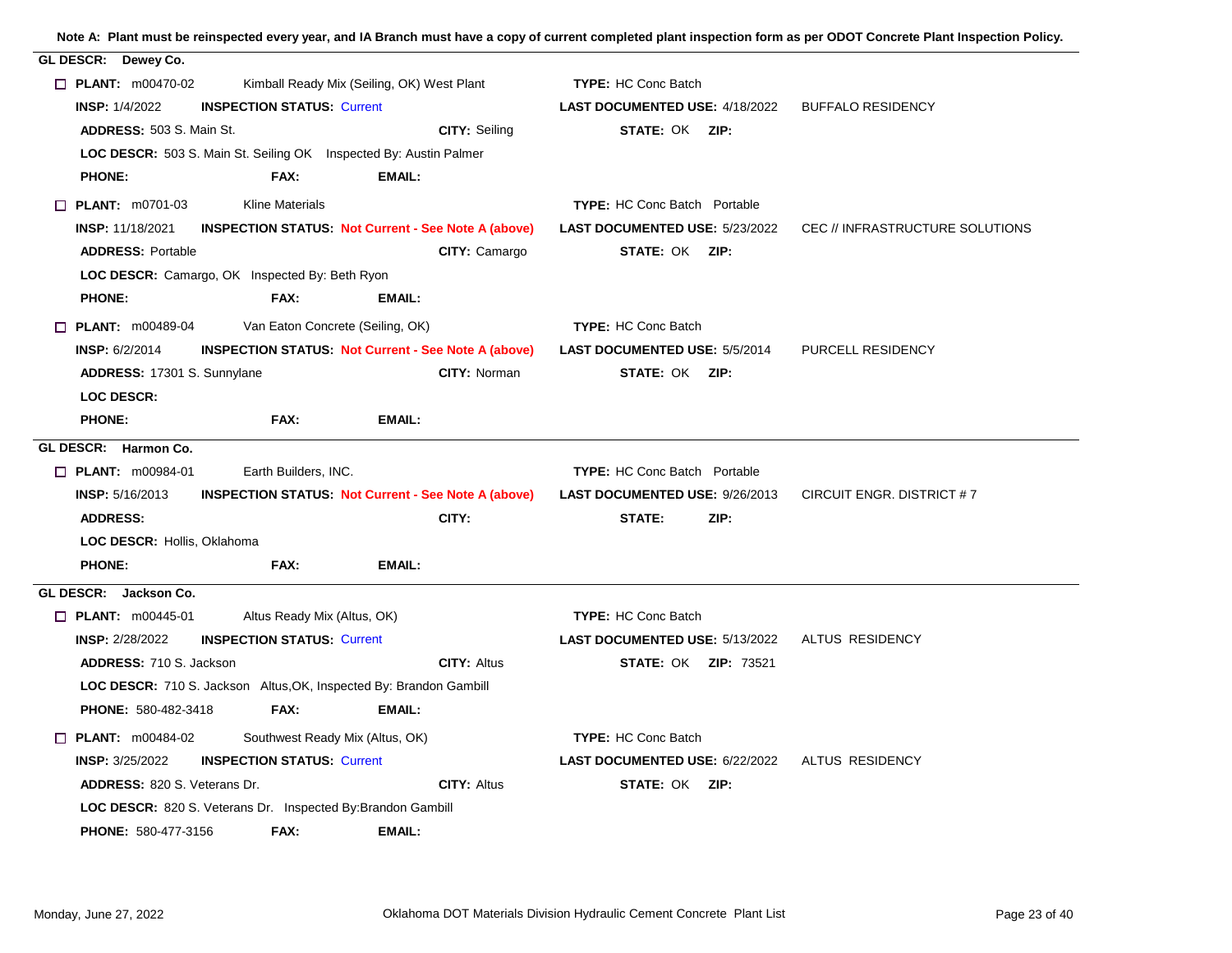|                                                                                                              | Note A: Plant must be reinspected every year, and IA Branch must have a copy of current completed plant inspection form as per ODOT Concrete Plant Inspection Policy. |
|--------------------------------------------------------------------------------------------------------------|-----------------------------------------------------------------------------------------------------------------------------------------------------------------------|
| GL DESCR: Lincoln Co.                                                                                        |                                                                                                                                                                       |
| $\Box$ PLANT: $m00487-02$<br>Tom Hudson Concrete (Portable) Leased To GCCMid-Co TYPE: HC Conc Batch Portable |                                                                                                                                                                       |
| <b>INSPECTION STATUS Not Current - See Note A (above)</b><br><b>INSP: 7/2/2018</b>                           | ALTUS RESIDENCY<br><b>LAST DOCUMENTED USE: 9/7/2017</b>                                                                                                               |
| CITY: Luther<br>ADDRESS: 16688 N. Luther Rd                                                                  | <b>STATE: OK ZIP: 73054</b>                                                                                                                                           |
| LOC DESCR: Luther, OK                                                                                        |                                                                                                                                                                       |
| <b>PHONE:</b><br>FAX:<br><b>EMAIL:</b>                                                                       |                                                                                                                                                                       |
| GL DESCR: Tillman Co.                                                                                        |                                                                                                                                                                       |
| $\Box$ PLANT: m00477-08<br>Ingram Concrete (Frederick, OK)                                                   | <b>TYPE: HC Conc Batch</b>                                                                                                                                            |
| <b>INSP: 3/8/2011</b><br><b>INSPECTION STATUS: Not Current - See Note A (above)</b>                          | <b>LAST DOCUMENTED USE:</b>                                                                                                                                           |
| <b>ADDRESS: 1020 N. Main Street</b><br><b>CITY: Frederick</b>                                                | <b>STATE: OK ZIP: 73542</b>                                                                                                                                           |
| <b>LOC DESCR: 1020 N. Main Street (Formerly Atlas Tuck Concrete)</b>                                         |                                                                                                                                                                       |
| <b>PHONE:</b><br>FAX:<br><b>EMAIL:</b>                                                                       |                                                                                                                                                                       |
| DIV: 6                                                                                                       |                                                                                                                                                                       |
| GL DESCR: Cimarron Co.                                                                                       |                                                                                                                                                                       |
| $\Box$ PLANT: m00723-01<br>Interstate Highway Construction Inc. Plant#54-10                                  | <b>TYPE:</b> HC Conc Batch Portable                                                                                                                                   |
| <b>INSPECTION STATUS: Not Current - See Note A (above)</b><br><b>INSP: 11/18/2020</b>                        | LAST DOCUMENTED USE: 5/13/2021<br><b>ENID RESIDENCY</b>                                                                                                               |
| <b>ADDRESS:</b><br><b>CITY: Bois City</b>                                                                    | STATE: OK ZIP:                                                                                                                                                        |
| <b>LOC DESCR:</b> 3 Miles North of Boise City, OK. Inspected By: Eric Essix                                  |                                                                                                                                                                       |
| <b>PHONE:</b><br>FAX:<br><b>EMAIL:</b>                                                                       |                                                                                                                                                                       |
| GL DESCR: Ellis Co.                                                                                          |                                                                                                                                                                       |
| <b>D</b> PLANT: m00701-02<br>Kline Materials- (Shattuck, OK)                                                 | <b>TYPE:</b> HC Conc Batch Portable                                                                                                                                   |
| <b>INSP: 3/4/2022</b><br><b>INSPECTION STATUS: Current</b>                                                   | LAST DOCUMENTED USE: 3/30/2022<br>CIRCUIT ENGR. DISTRICT #8                                                                                                           |
| <b>CITY: Shattuck</b><br><b>ADDRESS: 23662 Hwy 283</b>                                                       | <b>STATE: OK ZIP:</b>                                                                                                                                                 |
| LOC DESCR: 23662 Hwy 283, Inspected By: Shila Carter                                                         |                                                                                                                                                                       |
| <b>PHONE:</b><br>FAX:<br><b>EMAIL:</b>                                                                       |                                                                                                                                                                       |
| GL DESCR: Harper Co.                                                                                         |                                                                                                                                                                       |
| $\Box$ PLANT: $m00480-01$<br>Woodward Concrete (Laverne, OK)                                                 | <b>TYPE: HC Conc Batch</b>                                                                                                                                            |
| <b>INSPECTION STATUS: Not Current - See Note A (above)</b><br><b>INSP: 11/4/2015</b>                         | <b>BUFFALO RESIDENCY</b><br><b>LAST DOCUMENTED USE: 1/28/2016</b>                                                                                                     |
| <b>ADDRESS:</b><br><b>CITY: Laverne</b>                                                                      | STATE: OK ZIP:                                                                                                                                                        |
| <b>LOC DESCR:</b> On US 281 South of Laverne                                                                 |                                                                                                                                                                       |
| <b>EMAIL:</b><br><b>PHONE: 580-921-5566</b><br>FAX:                                                          |                                                                                                                                                                       |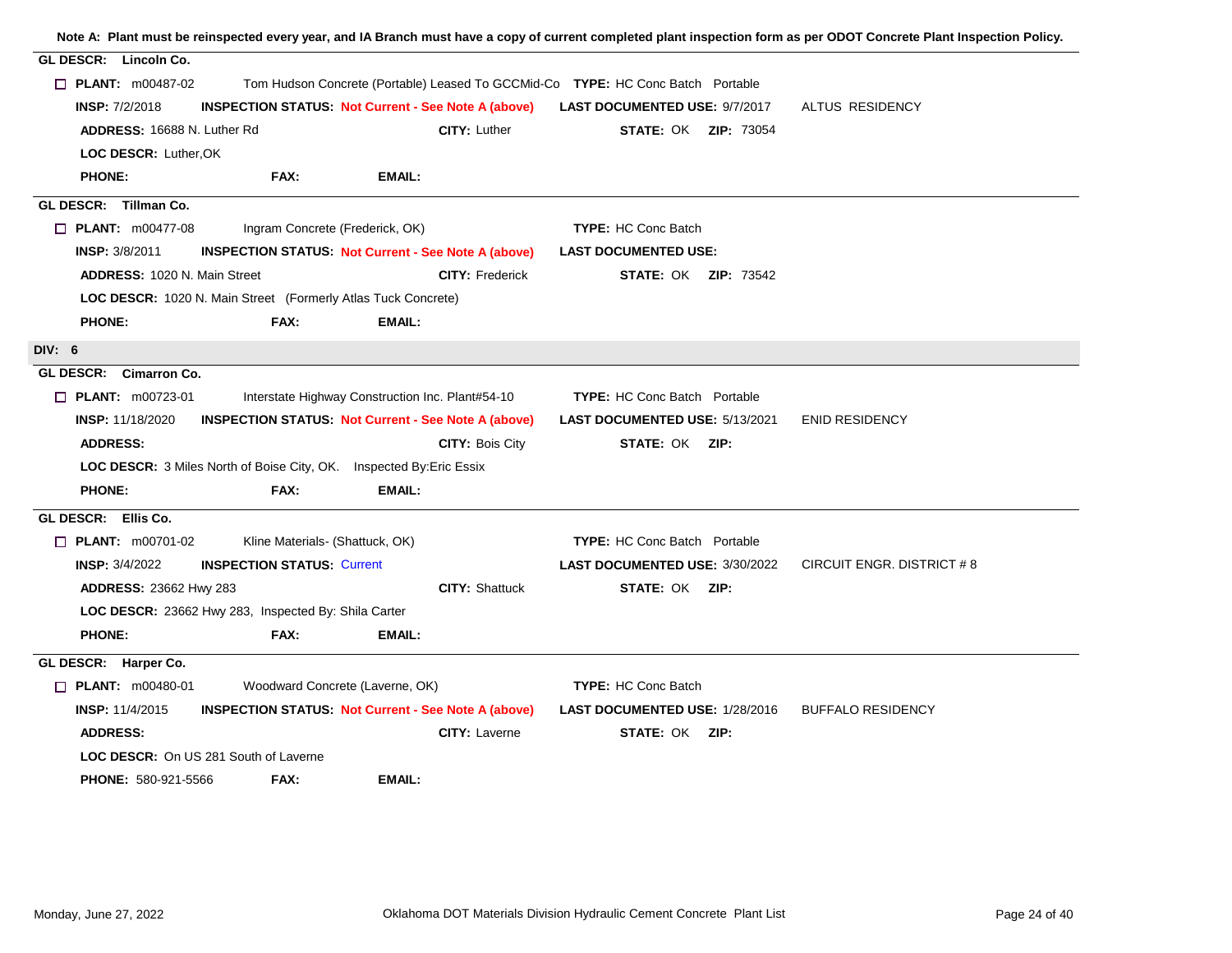| GL DESCR: Kansas                                                                     |                       |                                      |                          |
|--------------------------------------------------------------------------------------|-----------------------|--------------------------------------|--------------------------|
| $\Box$ PLANT: m00466-03<br>J. A. G. Ready Mix (Liberal KS)                           |                       | <b>TYPE: HC Conc Batch</b>           |                          |
| INSP: 6/17/2019<br><b>INSPECTION STATUS: Not Current - See Note A (above)</b>        |                       | LAST DOCUMENTED USE: 9/5/2019        | <b>GUYMON RESIDENCY</b>  |
| <b>ADDRESS: 1531 Airpark Ave.</b>                                                    | <b>CITY: Liberal</b>  | <b>STATE: KS ZIP:</b>                |                          |
| LOC DESCR: Liberal, KS. Inspected By: Mark Brisbois                                  |                       |                                      |                          |
| FAX:<br><b>PHONE: 316-624-0200</b><br>EMAIL:                                         |                       |                                      |                          |
| GL DESCR: Major Co.                                                                  |                       |                                      |                          |
| $\Box$ PLANT: m00464-01<br>Fairview Ready Mix (Fairview, OK)                         |                       | <b>TYPE: HC Conc Batch</b>           |                          |
| <b>INSP: 1/6/2022</b><br><b>INSPECTION STATUS: Current</b>                           |                       | LAST DOCUMENTED USE: 6/22/2022       | <b>CLINTON RESIDENCY</b> |
| <b>ADDRESS: 201 W. Central</b>                                                       | <b>CITY: Fairview</b> | <b>STATE: OK ZIP: 73737</b>          |                          |
| Insp. By: Jeff Buss<br>LOC DESCR: 201 W. Central                                     |                       |                                      |                          |
| <b>PHONE: 580-227-4938</b><br>FAX:<br>EMAIL:                                         |                       |                                      |                          |
| $\Box$ PLANT: $m00331-03$<br>Koss Construction Concrete #252                         |                       | <b>TYPE: HC Conc Batch Portable</b>  |                          |
| <b>INSP: 4/10/2015</b><br><b>INSPECTION STATUS Not Current - See Note A (above)</b>  |                       | LAST DOCUMENTED USE: 10/9/2015       | <b>BUFFALO RESIDENCY</b> |
| <b>ADDRESS:</b>                                                                      | CITY:                 | STATE:<br>ZIP:                       |                          |
| LOC DESCR: 1 Mile North of 41763 South County RD. 2298 Waynok, Ok                    |                       |                                      |                          |
| <b>PHONE:</b><br>FAX:<br><b>EMAIL:</b>                                               |                       |                                      |                          |
| GL DESCR: Texas (State)                                                              |                       |                                      |                          |
| $\Box$ PLANT: m00465-01<br>Garton Redi Mix (Booker, TX)                              |                       | <b>TYPE: HC Conc Batch</b>           |                          |
| <b>INSP: 3/10/2016</b><br><b>INSPECTION STATUS. Not Current - See Note A (above)</b> |                       | LAST DOCUMENTED USE: 8/11/2016       | <b>GUYMON RESIDENCY</b>  |
| <b>ADDRESS:</b>                                                                      | CITY: Booker          | <b>STATE: TX ZIP:</b>                |                          |
| LOC DESCR: West Edge of Booker, TX on Hwy. 15                                        |                       |                                      |                          |
| PHONE: 806-658-4681<br>FAX:<br><b>EMAIL:</b>                                         |                       |                                      |                          |
| Transmix Inc. (Dalhart, TX)<br>$\Box$ PLANT: m00734-01                               |                       | <b>TYPE: HC Conc Batch</b>           |                          |
| <b>INSP: 8/16/2007</b><br><b>INSPECTION STATUS: Not Current - See Note A (above)</b> |                       | <b>LAST DOCUMENTED USE: 9/4/2008</b> | <b>GUYMON RESIDENCY</b>  |
| <b>ADDRESS:</b>                                                                      | <b>CITY: Dalhart</b>  | STATE: TX ZIP:                       |                          |
| <b>LOC DESCR:</b> Hwy 54 in Dalhart TX Inspected by Mark Brisbois                    |                       |                                      |                          |
| <b>PHONE:</b><br>FAX:<br><b>EMAIL:</b>                                               |                       |                                      |                          |
| GL DESCR: Texas Co.                                                                  |                       |                                      |                          |
| $\Box$ PLANT: m01264-01<br>Croell, Inc. (Guymon)                                     |                       | <b>TYPE: HC Conc Batch</b>           |                          |
| <b>INSPECTION STATUS: Current</b><br><b>INSP: 5/5/2022</b>                           |                       | LAST DOCUMENTED USE: 5/12/2022       | <b>GUYMON RESIDENCY</b>  |
| <b>ADDRESS: 709 N. Elm Ave.</b>                                                      | CITY: Guymon          | <b>STATE: OK ZIP: 73942</b>          |                          |
| LOC DESCR: 709 N. Elm Ave. Guymon, OK 73942 Insp By: Eric Essix                      |                       |                                      |                          |
| <b>PHONE:</b><br>FAX:<br><b>EMAIL:</b>                                               |                       |                                      |                          |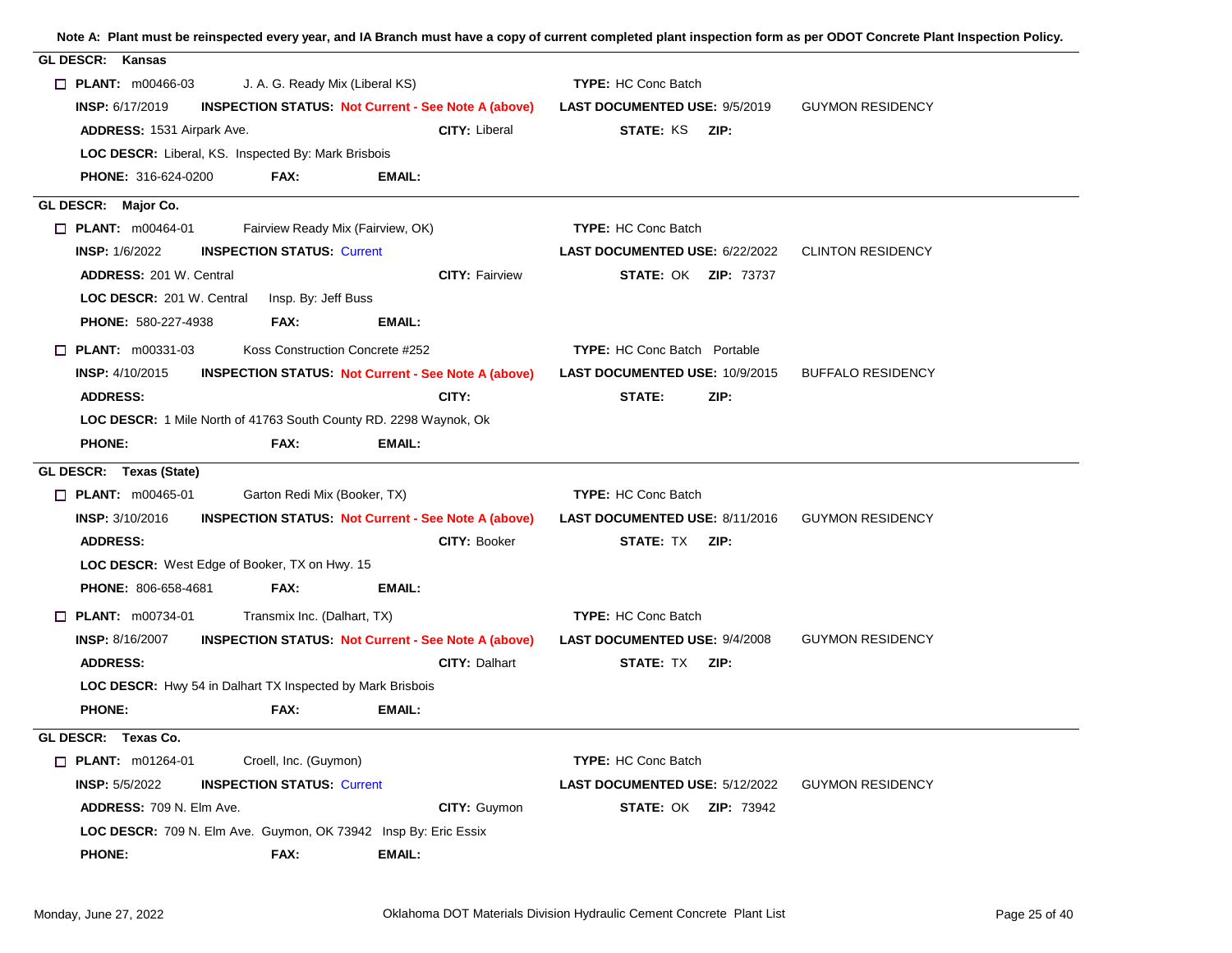|                                              |                                 |                                                                             |                                        | Note A: Plant must be reinspected every year, and IA Branch must have a copy of current completed plant inspection form as per ODOT Concrete Plant Inspection Policy. |
|----------------------------------------------|---------------------------------|-----------------------------------------------------------------------------|----------------------------------------|-----------------------------------------------------------------------------------------------------------------------------------------------------------------------|
| $\Box$ PLANT: m00466-01                      | J. A. G. Ready Mix (Guymon, OK) |                                                                             | <b>TYPE:</b> HC Conc Batch             |                                                                                                                                                                       |
| <b>INSP: 9/3/2019</b>                        |                                 | <b>INSPECTION STATUS: Not Current - See Note A (above)</b>                  | <b>LAST DOCUMENTED USE: 9/5/2019</b>   | <b>GUYMON RESIDENCY</b>                                                                                                                                               |
| <b>ADDRESS: 1331 N. Ash Ave.</b>             |                                 | <b>CITY: Guymon</b>                                                         | <b>STATE: OK ZIP: 73942</b>            |                                                                                                                                                                       |
| <b>LOC DESCR: Insp. by: Eric Essix</b>       |                                 |                                                                             |                                        |                                                                                                                                                                       |
| <b>PHONE: 580-338-3188</b>                   | FAX:                            | EMAIL:                                                                      |                                        |                                                                                                                                                                       |
| $\Box$ PLANT: m00466-02                      | J. A. G. Ready Mix (Hooker, OK) |                                                                             | <b>TYPE: HC Conc Batch</b>             |                                                                                                                                                                       |
| <b>INSP: 1/1/2001</b>                        |                                 | <b>INSPECTION STATUS: Not Current - See Note A (above)</b>                  | <b>LAST DOCUMENTED USE:</b>            |                                                                                                                                                                       |
| <b>ADDRESS: 112 W. Russel St.</b>            |                                 | CITY: Hooker                                                                | <b>STATE: OK ZIP:</b>                  |                                                                                                                                                                       |
| <b>LOC DESCR:</b>                            |                                 |                                                                             |                                        |                                                                                                                                                                       |
| PHONE: 580-652-3701                          | FAX:                            | EMAIL:                                                                      |                                        |                                                                                                                                                                       |
| GL DESCR: Woods Co.                          |                                 |                                                                             |                                        |                                                                                                                                                                       |
| $\Box$ PLANT: $m00446-02$                    | Alva Concrete (Alva, OK)        |                                                                             | <b>TYPE: HC Conc Batch</b>             |                                                                                                                                                                       |
| <b>INSP: 9/20/2021</b>                       |                                 | <b>INSPECTION STATUS Not Current - See Note A (above)</b>                   | <b>LAST DOCUMENTED USE: 10/15/2021</b> | <b>BUFFALO RESIDENCY</b>                                                                                                                                              |
| ADDRESS: 44223 Harmon RD                     |                                 | CITY: Alva                                                                  | <b>STATE: OK ZIP: 73717</b>            |                                                                                                                                                                       |
|                                              |                                 | <b>LOC DESCR:</b> South of Alva, Hwy, 281 & Harmon Rd Insp. By: Royce White |                                        |                                                                                                                                                                       |
| <b>PHONE:</b>                                | FAX:                            | EMAIL:                                                                      |                                        |                                                                                                                                                                       |
| $\Box$ PLANT: m00733-01                      |                                 | L & M Contractors / Klaver Const, Products,                                 | <b>TYPE:</b> HC Conc Batch Portable    |                                                                                                                                                                       |
| <b>INSP: 9/19/2007</b>                       |                                 | <b>INSPECTION STATUS: Not Current - See Note A (above)</b>                  | <b>LAST DOCUMENTED USE:</b>            |                                                                                                                                                                       |
| <b>ADDRESS:</b>                              |                                 | CITY:                                                                       | STATE:<br>ZIP:                         |                                                                                                                                                                       |
| LOC DESCR: SH 11 in Capron                   |                                 |                                                                             |                                        |                                                                                                                                                                       |
| <b>PHONE:</b>                                | FAX:                            | <b>EMAIL:</b>                                                               |                                        |                                                                                                                                                                       |
| $\Box$ PLANT: m00889-04                      |                                 | Restek, Inc. (Mobile Mixer on Jobsite)                                      | <b>TYPE: Jobsite Producti</b>          |                                                                                                                                                                       |
| <b>INSP: 3/7/2020</b>                        |                                 | <b>INSPECTION STATUS: Not Current - See Note A (above)</b>                  | LAST DOCUMENTED USE: 3/19/2020         | <b>BUFFALO RESIDENCY</b>                                                                                                                                              |
| <b>ADDRESS: Mobile</b>                       |                                 | <b>CITY: Jobsite Production</b>                                             | <b>STATE: OK ZIP:</b>                  |                                                                                                                                                                       |
| <b>LOC DESCR: Jobsite</b>                    |                                 |                                                                             |                                        |                                                                                                                                                                       |
| PHONE: 405-627-2111                          | FAX:                            | <b>EMAIL:</b> Contact Name: Mike Franks                                     |                                        |                                                                                                                                                                       |
| GL DESCR: Woodward Co.                       |                                 |                                                                             |                                        |                                                                                                                                                                       |
| $\Box$ PLANT: m00461-54                      | Dolese Concrete (Portable)#7    |                                                                             | <b>TYPE:</b> HC Conc Batch Portable    |                                                                                                                                                                       |
| <b>INSP: 3/19/2019</b>                       |                                 | <b>INSPECTION STATUS: Not Current - See Note A (above)</b>                  | <b>LAST DOCUMENTED USE: 8/13/2019</b>  | EST, INC.                                                                                                                                                             |
| <b>ADDRESS: Portable</b>                     |                                 | CITY: Woodward                                                              | <b>STATE: OK ZIP:</b>                  |                                                                                                                                                                       |
| <b>LOC DESCR:</b> Woodward, OK Inspected By: |                                 |                                                                             |                                        |                                                                                                                                                                       |
| <b>PHONE:</b>                                | FAX:                            | <b>EMAIL:</b>                                                               |                                        |                                                                                                                                                                       |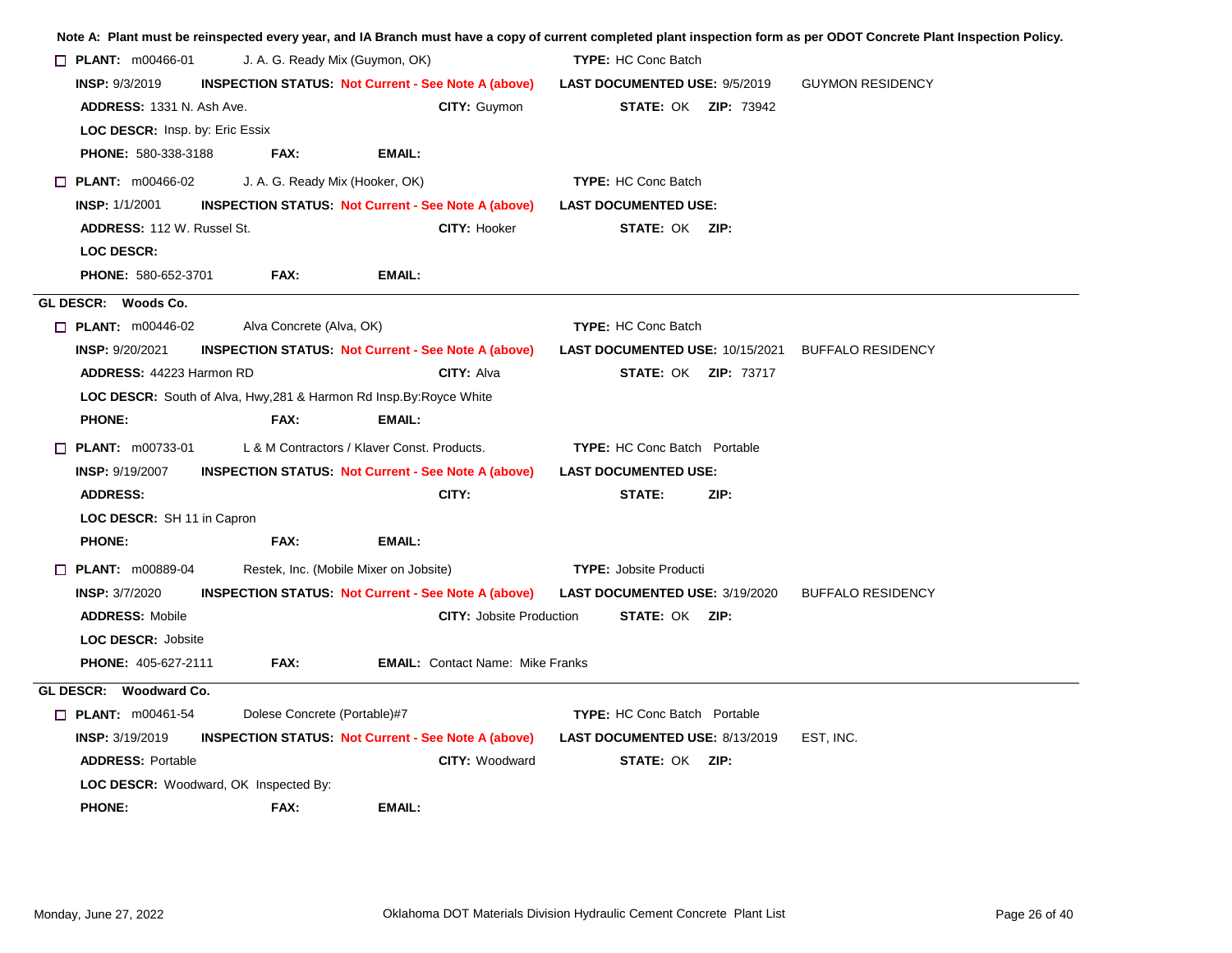|                                                                                      | Note A: Plant must be reinspected every year, and IA Branch must have a copy of current completed plant inspection form as per ODOT Concrete Plant Inspection Policy. |
|--------------------------------------------------------------------------------------|-----------------------------------------------------------------------------------------------------------------------------------------------------------------------|
| <b>PLANT:</b> $m00701-01$<br>Kline Materials- (Woodward, OK)                         | <b>TYPE: HC Conc Batch</b>                                                                                                                                            |
| <b>INSP: 2/21/2022</b><br><b>INSPECTION STATUS: Current</b>                          | LAST DOCUMENTED USE: 6/10/2022<br>CIRCUIT ENGR. DISTRICT # 8                                                                                                          |
| ADDRESS: 2.8 miles east of hwy 34/ hwy 34c jct                                       | <b>CITY: Woodward</b><br><b>STATE: OK ZIP:</b>                                                                                                                        |
| LOC DESCR: Hwy 34C East 2.5 Miles, Inspected By: Shila Carter                        |                                                                                                                                                                       |
| <b>PHONE:</b><br>FAX:<br>EMAIL:                                                      |                                                                                                                                                                       |
| Woodward Concrete (Woodward, OK)<br>$\Box$ PLANT: m00480-03                          | <b>TYPE:</b> HC Conc Batch                                                                                                                                            |
| <b>INSP:</b> 4/22/2020<br><b>INSPECTION STATUS: Not Current - See Note A (above)</b> | <b>LAST DOCUMENTED USE: 9/17/2020</b><br><b>BUFFALO RESIDENCY</b>                                                                                                     |
| ADDRESS: 4215 W. Oklahoma Ave.                                                       | <b>CITY: Woodward</b><br><b>STATE: OK ZIP: 73802</b>                                                                                                                  |
| LOC DESCR: 4215 W. Oklahoma Ave., Inspected By: Shila Carter                         |                                                                                                                                                                       |
| <b>PHONE: 580-256-4555</b><br>FAX:<br>EMAIL:                                         |                                                                                                                                                                       |
| <b>DIV: 7</b>                                                                        |                                                                                                                                                                       |
| GL DESCR: Caddo Co.                                                                  |                                                                                                                                                                       |
| Dolese Concrete (Anadarko, OK)# 202<br>$\Box$ PLANT: m00461-01                       | <b>TYPE: HC Conc Batch</b>                                                                                                                                            |
| <b>INSPECTION STATUS: Current</b><br><b>INSP:</b> 3/16/2022                          | <b>LAST DOCUMENTED USE: 5/20/2022</b><br>ANADARKO RESIDENCY                                                                                                           |
| <b>ADDRESS: 2604 S.W. 6th St.</b>                                                    | <b>CITY: Anadarko</b><br><b>STATE: OK ZIP:</b>                                                                                                                        |
| LOC DESCR: 2604 S.W. 6th St., Inspected By: J. Backlund                              |                                                                                                                                                                       |
| PHONE: 405-247-2564<br><b>FAX:</b><br>EMAIL:                                         |                                                                                                                                                                       |
| $\Box$ PLANT: m00484-01<br>Southwest Ready Mix #2 (Carnegie, OK)                     | <b>TYPE:</b> HC Conc Batch Portable                                                                                                                                   |
| <b>INSP: 3/9/2022</b><br><b>INSPECTION STATUS: Current</b>                           | LAST DOCUMENTED USE: 5/23/2022<br>ANADARKO RESIDENCY                                                                                                                  |
| ADDRESS: 601 E 4th St                                                                | <b>STATE: OK ZIP: 73015</b><br><b>CITY: Carnegie</b>                                                                                                                  |
| LOC DESCR: 601 E. 4th St. Carnegie, OK(moved from Duncan)Insp:K. Green               |                                                                                                                                                                       |
| PHONE: 580-255-4091<br>FAX:<br>EMAIL:                                                |                                                                                                                                                                       |
| GL DESCR: Carter Co.                                                                 |                                                                                                                                                                       |
| Dolese Concrete (Ardmore, OK) #203<br>$\Box$ PLANT: m00461-26                        | <b>TYPE: HC Conc Batch</b>                                                                                                                                            |
| <b>INSP: 3/22/2022</b><br><b>INSPECTION STATUS: Current</b>                          | <b>LAST DOCUMENTED USE: 6/23/2022 ARDMORE RESIDENCY</b>                                                                                                               |
| ADDRESS: 115 North Plainview Road                                                    | <b>CITY: Ardmore</b><br><b>STATE: OK ZIP: 73401-073</b>                                                                                                               |
| LOC DESCR: 115 North Plainview Road, Inspected By: Laurie Hester                     |                                                                                                                                                                       |
| <b>PHONE: 580-223-2243</b><br>FAX:<br>EMAIL:                                         |                                                                                                                                                                       |
| Rustin Concrete #62 (Ardmore, OK)<br>$\Box$ PLANT: m00481-12                         | <b>TYPE: HC Conc Batch</b>                                                                                                                                            |
| <b>INSP: 2/22/2022</b><br><b>INSPECTION STATUS: Current</b>                          | <b>LAST DOCUMENTED USE: 3/1/2022</b><br>ARDMORE RESIDENCY                                                                                                             |
| <b>ADDRESS: 1401 Monroe NE St.</b>                                                   | <b>CITY: Ardmore</b><br><b>STATE: OK ZIP: 73402</b>                                                                                                                   |
| LOC DESCR: 1401 Monroe NE St. (Formerly Day Conc.) Insp. By: Laurie Hester           |                                                                                                                                                                       |
| <b>PHONE:</b><br>FAX:<br>EMAIL:                                                      |                                                                                                                                                                       |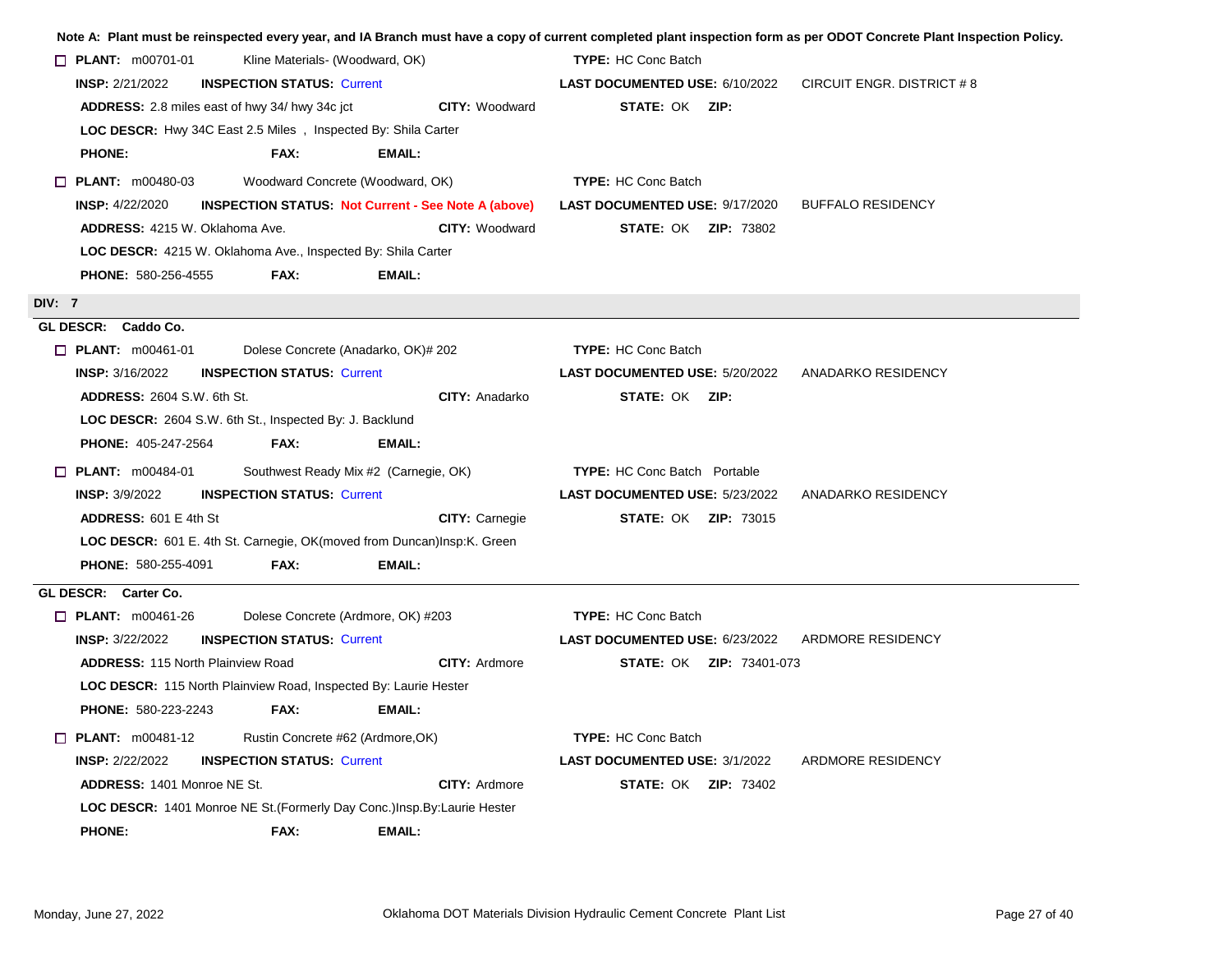| Note A: Plant must be reinspected every year, and IA Branch must have a copy of current completed plant inspection form as per ODOT Concrete Plant Inspection Policy. |  |
|-----------------------------------------------------------------------------------------------------------------------------------------------------------------------|--|
| ----- - - - -                                                                                                                                                         |  |

| GL DESCR: Comanche Co.                                              |                                      |                                                            |                                                                                                      |                    |
|---------------------------------------------------------------------|--------------------------------------|------------------------------------------------------------|------------------------------------------------------------------------------------------------------|--------------------|
| $\Box$ PLANT: m00477-05                                             | Ingram Concrete (Lawton, OK)         |                                                            | <b>TYPE: HC Conc Batch</b>                                                                           |                    |
| <b>INSP: 5/6/2020</b>                                               |                                      |                                                            | INSPECTION STATUS: Not Current - See Note A (above) LAST DOCUMENTED USE: 10/20/2020 DUNCAN RESIDENCY |                    |
| ADDRESS: 1601 S. Sheridan                                           |                                      | <b>CITY: Lawton</b>                                        | <b>STATE: OK ZIP: 73505</b>                                                                          |                    |
| LOC DESCR: 1601 S. Sheridan Rd. (Formerly Atlas Tuck Concrete)      |                                      |                                                            |                                                                                                      |                    |
| <b>PHONE: 580-355-8241</b>                                          | FAX:                                 | EMAIL:                                                     |                                                                                                      |                    |
| $\Box$ PLANT: $m00471-01$                                           | Lawton Transit Concrete (Lawton, OK) |                                                            | <b>TYPE: HC Conc Batch</b>                                                                           |                    |
| <b>INSP: 1/27/2021</b>                                              |                                      | <b>INSPECTION STATUS Not Current - See Note A (above)</b>  | <b>LAST DOCUMENTED USE: 11/11/2020 DUNCAN RESIDENCY</b>                                              |                    |
| <b>ADDRESS: 2208 Southwest F Ave</b>                                |                                      | CITY: Lawton                                               | <b>STATE: OK ZIP:</b>                                                                                |                    |
| <b>LOC DESCR: 2208 Southwest "F" AVE., Inspected By: Mike Evans</b> |                                      |                                                            |                                                                                                      |                    |
| <b>PHONE: 580-353-6900</b>                                          | FAX:                                 | EMAIL:                                                     |                                                                                                      |                    |
| $\Box$ PLANT: m00484-07                                             |                                      | Sothwest Ready Mix (Lawton, OK) Portable                   | <b>TYPE:</b> HC Conc Batch Portable                                                                  |                    |
| <b>INSP: 12/12/2017</b>                                             |                                      | <b>INSPECTION STATUS Not Current - See Note A (above)</b>  | <b>LAST DOCUMENTED USE: 6/28/2018</b>                                                                | DUNCAN RESIDENCY   |
| ADDRESS: 800 SE 1st                                                 |                                      | CITY: Lawton                                               | <b>STATE: OK ZIP: 73501</b>                                                                          |                    |
| LOC DESCR: 800 SE 1st Lawton, OK                                    |                                      |                                                            |                                                                                                      |                    |
| <b>PHONE:</b>                                                       | FAX:                                 | <b>EMAIL:</b>                                              |                                                                                                      |                    |
| $\Box$ PLANT: m00484-04                                             | Southwest Ready Mix (Fletcher, OK)   |                                                            | <b>TYPE: HC Conc Batch</b>                                                                           |                    |
| <b>INSP:</b> $3/9/2022$                                             | <b>INSPECTION STATUS: Current</b>    |                                                            | <b>LAST DOCUMENTED USE: 3/29/2022</b>                                                                | ANADARKO RESIDENCY |
| ADDRESS: 14110 US Highway 277                                       |                                      | <b>CITY: Fletcher</b>                                      | <b>STATE: OK ZIP: 73541</b>                                                                          |                    |
| LOC DESCR: 14110 Hwy 277 Inspected By: Kade Green                   |                                      |                                                            |                                                                                                      |                    |
| <b>PHONE:</b>                                                       | FAX:                                 | EMAIL:                                                     |                                                                                                      |                    |
| $\Box$ PLANT: m00484-06                                             | Southwest Ready Mix (Lawton, OK)     |                                                            | <b>TYPE: HC Conc Batch</b>                                                                           |                    |
| <b>INSP: 11/17/2021</b>                                             |                                      | <b>INSPECTION STATUS: Not Current - See Note A (above)</b> | <b>LAST DOCUMENTED USE: 5/6/2022</b>                                                                 | DUNCAN RESIDENCY   |
| <b>ADDRESS: 800 SE 1st.</b>                                         |                                      | <b>CITY: Lawton</b>                                        | <b>STATE: OK ZIP: 73501</b>                                                                          |                    |
| LOC DESCR: 800 SE 1ST Lawton, OK, Inspected By: Mike Evans          |                                      |                                                            |                                                                                                      |                    |
| <b>PHONE:</b>                                                       | FAX:                                 | EMAIL:                                                     |                                                                                                      |                    |
| GL DESCR: Garvin Co.                                                |                                      |                                                            |                                                                                                      |                    |
| $\Box$ PLANT: m00461-50                                             | Dolese Concrete (Portable) #8        |                                                            | <b>TYPE: HC Conc Batch Portable</b>                                                                  |                    |
| <b>INSP: 7/13/2016</b>                                              |                                      |                                                            | <b>INSPECTION STATUS: Not Current - See Note A (above) LAST DOCUMENTED USE: 8/22/2016</b>            | ARDMORE RESIDENCY  |
| <b>ADDRESS:</b>                                                     |                                      | CITY:                                                      | STATE:<br>ZIP:                                                                                       |                    |
| LOC DESCR: Hwy7 Between Davis and Sulphur                           |                                      |                                                            |                                                                                                      |                    |
| <b>PHONE:</b>                                                       | FAX:                                 | EMAIL:                                                     |                                                                                                      |                    |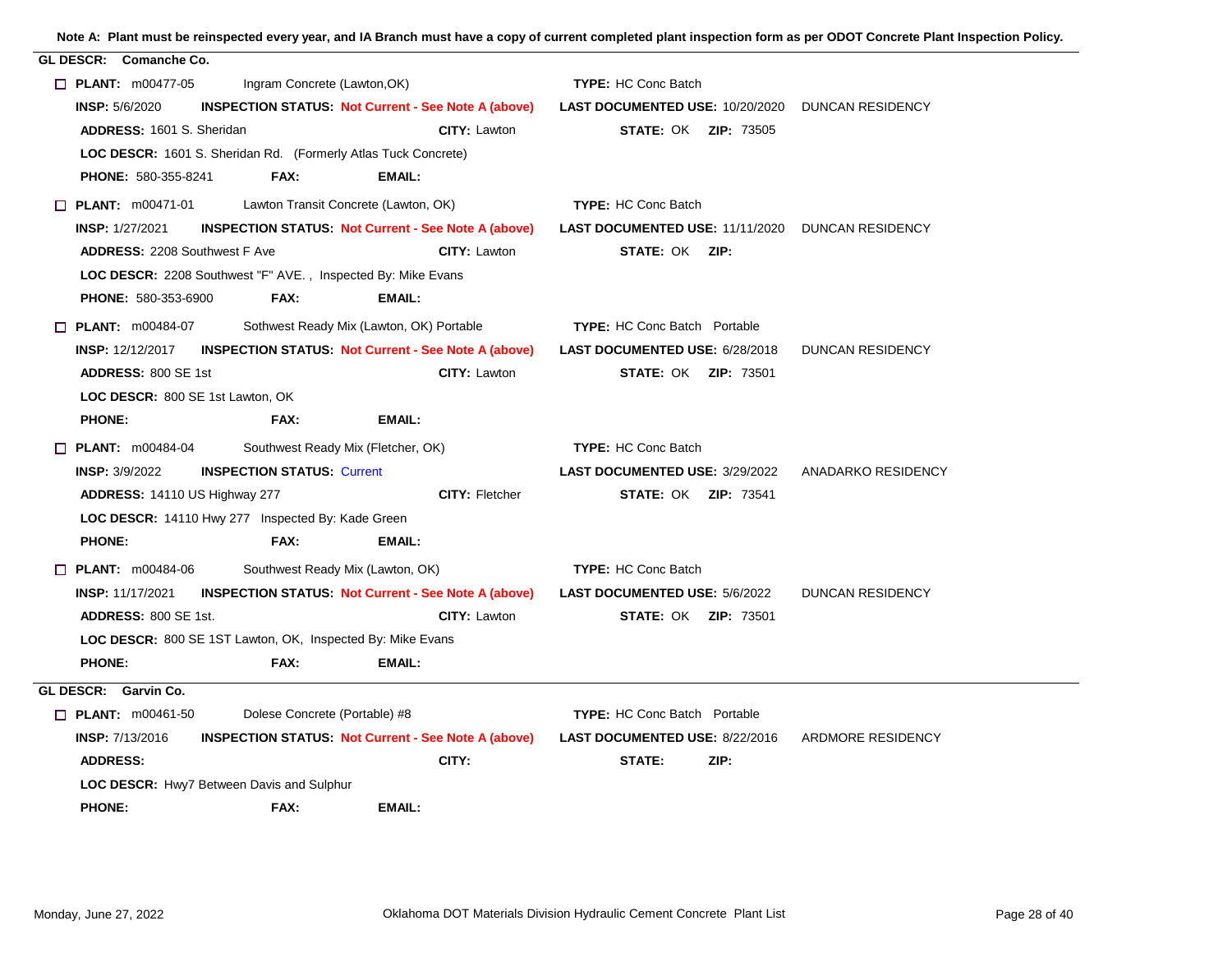| GL DESCR: Grady Co.                                                    |                                       |                                                                        |                                       |                                                           |
|------------------------------------------------------------------------|---------------------------------------|------------------------------------------------------------------------|---------------------------------------|-----------------------------------------------------------|
| $\Box$ PLANT: m00461-61                                                | Dolese Concrete (Chickasha)           |                                                                        | <b>TYPE: HC Conc Batch</b>            |                                                           |
| <b>INSP: 5/5/2020</b>                                                  |                                       | <b>INSPECTION STATUS Not Current - See Note A (above)</b>              | <b>LAST DOCUMENTED USE:</b>           |                                                           |
| <b>ADDRESS: 3401 S. 4th Street</b>                                     |                                       | <b>CITY: Chickasha</b>                                                 | <b>STATE: OK ZIP: 73018</b>           |                                                           |
| LOC DESCR: 3401 S. 4th St. (Formerly Ingram Concrete)                  |                                       |                                                                        |                                       |                                                           |
| <b>PHONE:</b>                                                          | FAX:                                  | EMAIL:                                                                 |                                       |                                                           |
| $\Box$ PLANT: $m00461-27$                                              | Dolese Concrete (Chickasha, OK) # 207 |                                                                        | <b>TYPE: HC Conc Batch</b>            |                                                           |
| <b>INSP: 4/12/2022</b>                                                 | <b>INSPECTION STATUS: Current</b>     |                                                                        | LAST DOCUMENTED USE: 6/20/2022        | PURCELL RESIDENCY                                         |
| <b>ADDRESS: 3028 West Country Club Road</b>                            |                                       | <b>CITY: Chickasha</b>                                                 | <b>STATE: OK ZIP: 73018</b>           |                                                           |
| LOC DESCR: 3028 West Country Club Road Inspected By:C. Brinkoetter     |                                       |                                                                        |                                       |                                                           |
| <b>PHONE: 405-224-0498</b>                                             | FAX:                                  | EMAIL:                                                                 |                                       |                                                           |
| $\Box$ PLANT: m00461-63                                                | Dolese Concrete (Tuttle)              |                                                                        | <b>TYPE: HC Conc Batch</b>            |                                                           |
| <b>INSP: 8/3/2021</b>                                                  |                                       | <b>INSPECTION STATUS: Not Current - See Note A (above)</b>             |                                       | <b>LAST DOCUMENTED USE: 12/15/2021 ANADARKO RESIDENCY</b> |
| <b>ADDRESS: 620 N. Cimarron Rd.</b>                                    |                                       | <b>CITY: Tuttle</b>                                                    | <b>STATE: OK ZIP: 73089</b>           |                                                           |
|                                                                        |                                       | LOC DESCR: 620 N. Cimarron Rd. (Formerly Ingram Conc)Insp.: Kade Green |                                       |                                                           |
| <b>PHONE: 405-381-2393</b>                                             | FAX:                                  | EMAIL:                                                                 |                                       |                                                           |
| $\Box$ PLANT: m00482-21                                                |                                       | Schwarz Ready Mix #P290 (Chickasha) Portable                           | <b>TYPE:</b> HC Conc Batch Portable   |                                                           |
| <b>INSP: 9/23/2021</b>                                                 |                                       | <b>INSPECTION STATUS: Not Current - See Note A (above)</b>             | <b>LAST DOCUMENTED USE: 3/24/2022</b> | ANADARKO RESIDENCY                                        |
| <b>ADDRESS:</b> County Street 2660 and Hwy 62                          |                                       | <b>CITY: Chickasha</b>                                                 | <b>STATE: OK ZIP: 73018</b>           |                                                           |
| LOC DESCR: County Street 2660 and Hwy 62, Inspected By: Isiah Labrada  |                                       |                                                                        |                                       |                                                           |
| <b>PHONE:</b>                                                          | <b>FAX:</b>                           | <b>EMAIL:</b>                                                          |                                       |                                                           |
| GL DESCR: Love Co.                                                     |                                       |                                                                        |                                       |                                                           |
| $\Box$ PLANT: m01212-01                                                | C3 Construction (Portable)            |                                                                        | <b>TYPE:</b> HC Conc Batch Portable   |                                                           |
| <b>INSP: 6/14/2022</b>                                                 | <b>INSPECTION STATUS: Current</b>     |                                                                        | <b>LAST DOCUMENTED USE: 3/4/2022</b>  | <b>CLAREMORE RESIDENCY</b>                                |
| <b>ADDRESS: 1-35 &amp; Tabler Rd.</b>                                  |                                       | <b>CITY: Thackerville</b>                                              | <b>STATE: OK ZIP: 73459</b>           |                                                           |
| LOC DESCR: 1-35 & Tabler Rd. Thackerville, OK, Insp. By: Laurie Hester |                                       |                                                                        |                                       |                                                           |
| <b>PHONE:</b>                                                          | FAX:                                  | EMAIL:                                                                 |                                       |                                                           |
| $\Box$ PLANT: $m00461-37$                                              |                                       | Dolese Concrete (Durant, OK) #258 Cemco#10                             | <b>TYPE:</b> HC Conc Batch Portable   |                                                           |
| <b>INSP: 1/14/2022</b>                                                 | <b>INSPECTION STATUS: Current</b>     |                                                                        | LAST DOCUMENTED USE: 5/20/2022        | ARDMORE RESIDENCY                                         |
| ADDRESS: I-35, Exit 1                                                  |                                       | <b>CITY: Thackerville</b>                                              | <b>STATE: OK ZIP:</b>                 |                                                           |
| LOC DESCR: I-35, Exit 1 Thackerville, OK Inspected By: Laurie Hester   |                                       |                                                                        |                                       |                                                           |
| <b>PHONE:</b>                                                          | FAX:                                  | EMAIL:                                                                 |                                       |                                                           |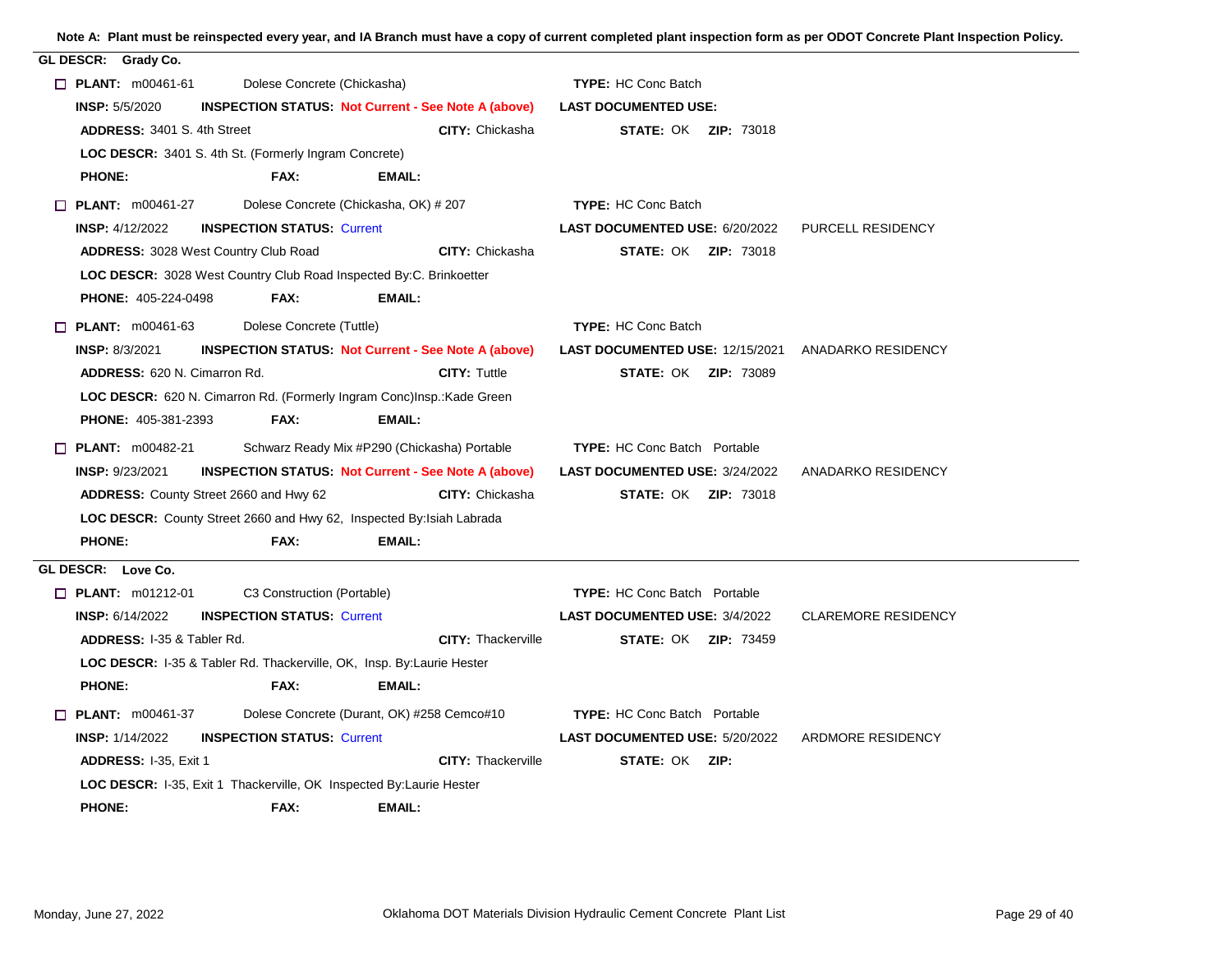|                                                                                                                                                                 |                                   |                                                                                                 |                                                                                                 | Note A: Plant must be reinspected every year, and IA Branch must have a copy of current completed plant inspection form as per ODOT Concrete Plant Inspection Policy. |
|-----------------------------------------------------------------------------------------------------------------------------------------------------------------|-----------------------------------|-------------------------------------------------------------------------------------------------|-------------------------------------------------------------------------------------------------|-----------------------------------------------------------------------------------------------------------------------------------------------------------------------|
| $\Box$ PLANT: m00461-40                                                                                                                                         |                                   | Dolese Concrete (Portable) Cemco#5                                                              | <b>TYPE:</b> HC Conc Batch Portable                                                             |                                                                                                                                                                       |
| <b>INSP: 3/22/2022</b>                                                                                                                                          | <b>INSPECTION STATUS: Current</b> |                                                                                                 | <b>LAST DOCUMENTED USE: 6/17/2022</b>                                                           | ARDMORE RESIDENCY                                                                                                                                                     |
| <b>ADDRESS: 27974 US-77</b>                                                                                                                                     |                                   | <b>CITY: Thackerville</b>                                                                       | <b>STATE: OK ZIP:</b>                                                                           |                                                                                                                                                                       |
|                                                                                                                                                                 |                                   | LOC DESCR: 27974 US 77 Thackerville, OK I-35, Exit 1 W. Side, Insp: L. Hester                   |                                                                                                 |                                                                                                                                                                       |
| <b>PHONE:</b>                                                                                                                                                   | FAX:                              | EMAIL:                                                                                          |                                                                                                 |                                                                                                                                                                       |
| GL DESCR: Murray Co.                                                                                                                                            |                                   |                                                                                                 |                                                                                                 |                                                                                                                                                                       |
| $\Box$ PLANT: m00461-17                                                                                                                                         | Dolese Concrete (Davis, OK) #227  |                                                                                                 | <b>TYPE:</b> HC Conc Batch Portable                                                             |                                                                                                                                                                       |
| <b>INSP: 3/8/2022</b>                                                                                                                                           | <b>INSPECTION STATUS: Current</b> |                                                                                                 | LAST DOCUMENTED USE: 6/23/2022                                                                  | BENCHMARK CONSTRUCTION SERVICES, L                                                                                                                                    |
| <b>ADDRESS: 108 N. Chickasaw Trail</b>                                                                                                                          |                                   | <b>CITY: Davis</b>                                                                              | <b>STATE: OK ZIP: 73030</b>                                                                     |                                                                                                                                                                       |
| LOC DESCR: 108 North Chickasaw Trail, Inspected By: Laurie Hester                                                                                               |                                   |                                                                                                 |                                                                                                 |                                                                                                                                                                       |
| PHONE: 580-622-6231                                                                                                                                             | FAX:                              | <b>EMAIL:</b>                                                                                   |                                                                                                 |                                                                                                                                                                       |
| GL DESCR: Stephens Co.                                                                                                                                          |                                   |                                                                                                 |                                                                                                 |                                                                                                                                                                       |
| $\Box$ PLANT: m00461-62                                                                                                                                         | Dolese Concrete (Duncan#2)        |                                                                                                 | <b>TYPE: HC Conc Batch</b>                                                                      |                                                                                                                                                                       |
| <b>INSP: 3/16/2022</b>                                                                                                                                          | <b>INSPECTION STATUS: Current</b> |                                                                                                 | LAST DOCUMENTED USE: 3/24/2022                                                                  | <b>DUNCAN RESIDENCY</b>                                                                                                                                               |
| <b>ADDRESS: 2112 West Bois D'Arc Ave.</b>                                                                                                                       |                                   | <b>CITY: Duncan</b>                                                                             | <b>STATE: OK ZIP: 73533</b>                                                                     |                                                                                                                                                                       |
|                                                                                                                                                                 |                                   | <b>LOC DESCR:</b> 2112 West Bois D'Arc, (Formerly Ingram Concrete) Insp. M. Evans               |                                                                                                 |                                                                                                                                                                       |
| <b>PHONE:</b>                                                                                                                                                   | FAX:                              | EMAIL:                                                                                          |                                                                                                 |                                                                                                                                                                       |
| $\Box$ PLANT: m00461-28                                                                                                                                         | Dolese Concrete (Duncan, OK) #213 |                                                                                                 | <b>TYPE: HC Conc Batch</b>                                                                      |                                                                                                                                                                       |
| <b>INSP: 5/17/2021</b>                                                                                                                                          |                                   | <b>INSPECTION STATUS: Not Current - See Note A (above)</b>                                      | <b>LAST DOCUMENTED USE: 11/16/2021 DUNCAN RESIDENCY</b>                                         |                                                                                                                                                                       |
| <b>ADDRESS: 1109 S. 2nd</b>                                                                                                                                     |                                   | CITY: Duncan                                                                                    | <b>STATE: OK ZIP: 73533</b>                                                                     |                                                                                                                                                                       |
| LOC DESCR: 1109 S 2nd St.                                                                                                                                       | Inspected By: Mike Evans          |                                                                                                 |                                                                                                 |                                                                                                                                                                       |
| <b>PHONE: 580-255-3046</b>                                                                                                                                      | FAX:                              | EMAIL:                                                                                          |                                                                                                 |                                                                                                                                                                       |
| $\Box$ PLANT: $m00484-09$                                                                                                                                       | Southwest Ready Mix (portable)    |                                                                                                 | <b>TYPE:</b> HC Conc Batch Portable                                                             |                                                                                                                                                                       |
| <b>INSP: 9/13/2017</b>                                                                                                                                          |                                   | <b>INSPECTION STATUS: Not Current - See Note A (above)</b>                                      | LAST DOCUMENTED USE: 5/9/2018                                                                   | DUNCAN RESIDENCY                                                                                                                                                      |
| <b>ADDRESS:</b>                                                                                                                                                 |                                   | CITY:                                                                                           | ZIP:<br>STATE:                                                                                  |                                                                                                                                                                       |
| <b>LOC DESCR:</b> Hwy 79 at the Red River                                                                                                                       |                                   |                                                                                                 |                                                                                                 |                                                                                                                                                                       |
| <b>PHONE:</b>                                                                                                                                                   | FAX:                              | <b>EMAIL:</b>                                                                                   |                                                                                                 |                                                                                                                                                                       |
| GL DESCR: Texas (State)                                                                                                                                         |                                   |                                                                                                 |                                                                                                 |                                                                                                                                                                       |
| <b>PLANT:</b> $m00477-01$                                                                                                                                       | Ingram Concrete (Burkburnett, TX) |                                                                                                 | <b>TYPE: HC Conc Batch</b>                                                                      |                                                                                                                                                                       |
|                                                                                                                                                                 |                                   |                                                                                                 |                                                                                                 |                                                                                                                                                                       |
|                                                                                                                                                                 |                                   |                                                                                                 |                                                                                                 |                                                                                                                                                                       |
|                                                                                                                                                                 |                                   |                                                                                                 |                                                                                                 |                                                                                                                                                                       |
|                                                                                                                                                                 |                                   |                                                                                                 |                                                                                                 |                                                                                                                                                                       |
| <b>INSP: 11/3/2021</b><br><b>ADDRESS: 1000 Daniels Rd.</b><br>LOC DESCR: 1000 Daniels Rd, Burkburnett, TX Insp. By: Austin Palmer<br><b>PHONE: 940-569-1003</b> | FAX:                              | <b>INSPECTION STATUS Not Current - See Note A (above)</b><br><b>CITY: Burkburnett</b><br>EMAIL: | <b>LAST DOCUMENTED USE: 11/22/2021 CIRCUIT ENGR. DISTRICT #7</b><br><b>STATE: TX ZIP: 76354</b> |                                                                                                                                                                       |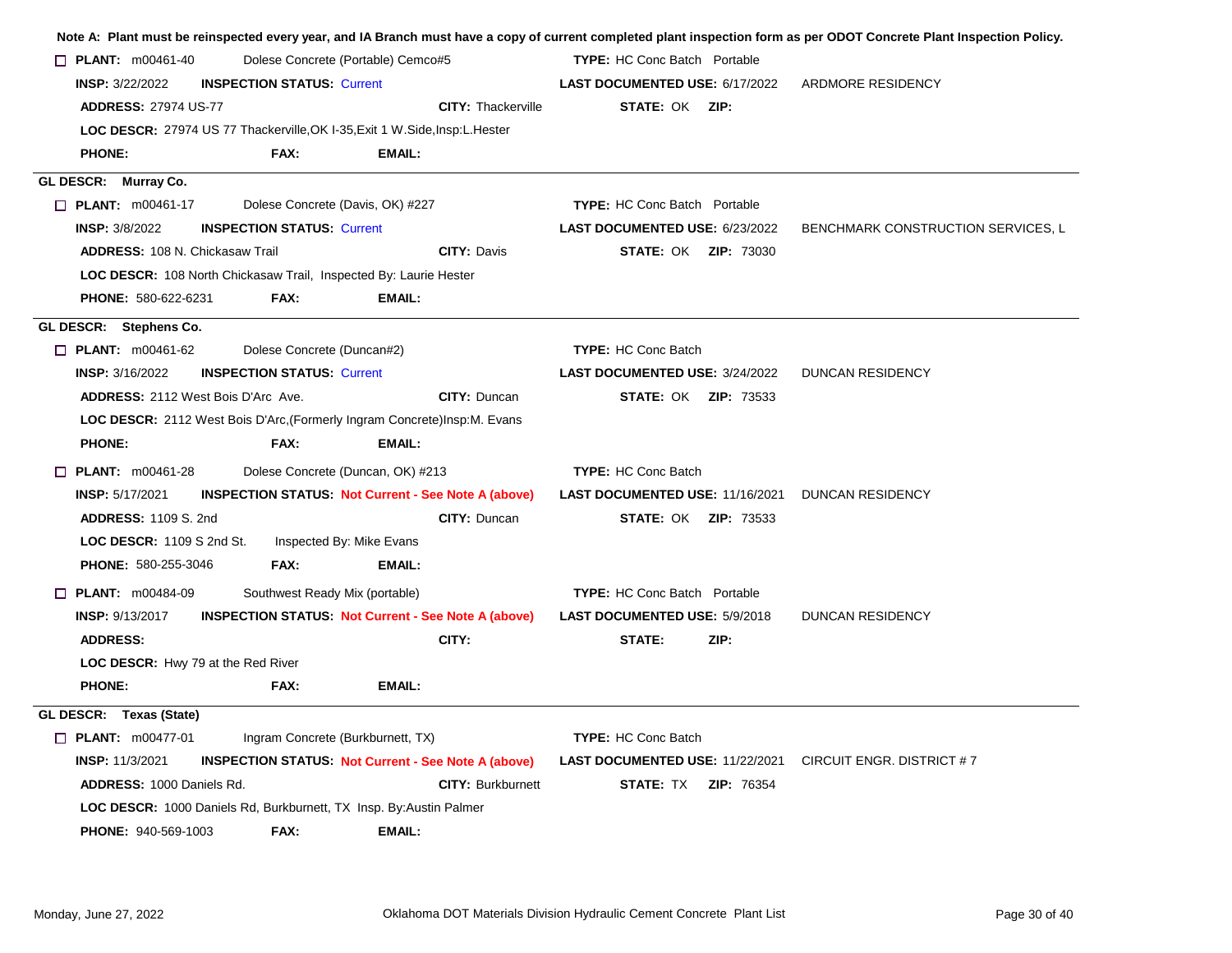**Note A: Plant must be reinspected every year, and IA Branch must have a copy of current completed plant inspection form as per ODOT Concrete Plant Inspection Policy. GL DESCR: Woodward Co. PLANT:** m00484-03 Southwest Ready Mix (Waynoka, OK) INSP: 4/11/2016 **TYPE:** HC Conc Batch **INSPECTION STATUS: Not Current - See Note A (above) LAST DOCUMENTED USE: 9/23/2014 BUFFALO RESIDENCY** 800 S.E. 1st Street **Lawton CITY:** Lawton **CITY: Lawton STATE:** OK **ZIP:** 73501 580-355-2093 **PHONE: FAX: LOC DESCR: H**WY 281 Waynoka, OK **ADDRESS: 800 S.F. 1st Street EMAIL: DIV: 8 GL DESCR: Arkansas PLANT:**  $m00766-06$  Eagle Redi-Mix #51 (Van Buren, AR) INSP: 4/8/2022 **TYPE: INSPECTION STATUS:** Current **LAST DOCUMENTED USE: CITY:** Van Buren **STATE:** AR **ZIP:** 72956 **CITY:** Van Buren **STATE:** AR **ZIP:** 72956 **LOC DESCR:** 3011 E. River Rd. Inspected By: Justin Walker ADDRESS: 3011 E. River Rd. **PHONE: FAX: EMAIL: GL DESCR: Craig Co. PLANT:** m01139-17 Standard Materials Group #572 (Vinita, OK) INSP: 4/12/2022 **TYPE: INSPECTION STATUS:** Current **LAST DOCUMENTED USE:** 6/22/2022 CLAREMORE RESIDENCY 26457 S. 4460 Rd. Vinita OK 74301 **CITY: STATE: ZIP:** LOC DESCR: 26447 S. 4460RD (Formerly Mid-Cont. Conc.)Insp:Rick Erickson **ADDRESS: PHONE: FAX: EMAIL: GL DESCR: Creek Co. PLANT:** m00766-08 Eagle Redi-Mix #5 (Sapulpa, OK) **INSP: 5/5/2022 TYPE: INSPECTION STATUS:** Current **LAST DOCUMENTED USE:** 9901 N. Frankhoma Rd. Sapulpa OK 74066 **CITY: STATE: ZIP:** 918-224-6300 **PHONE: FAX:** LOC DESCR: 9901 N. Frankhoma Rd. (Formerly m00990-01), Insp: P Anders ADDRESS: 9901 N Frankhoma Rd **EMAIL: PLANT:** m01139-02 Standard Materials Group #557 (Sapulpa, OK) INSP: 11/19/2018 **TYPE: INSPECTION STATUS: Not Current - See Note A (above) LAST DOCUMENTED USE: 4/2/2019 SAND SPRINGS RESIDENCY** 201 North Walnut **CITY:** Sapulpa **CITY: Sapulpa STATE: OK ZIP: 74403** 918-224-4122 **PHONE: FAX: LOC DESCR:** 201 N Walnut (Formerly Mid-Continent Concrete #10) **ADDRESS: 201 North Walnut EMAIL: PLANT:** m01139-15 Standard Materials Group #561 (Mannford, OK) **INSP: 2/10/2020 TYPE: HC Conc Batch INSPECTION STATUS: Not Current - See Note A (above) LAST DOCUMENTED USE: 6/18/2020 SAND SPRINGS RESIDENCY** 36306 W. Hwy 51 **Mannistry: Mannistry: Mannistry: STATE: OK 2IP: 74004** 918-865-4814 **PHONE: FAX:** LOC DESCR: Hwy 48 & 51 Junction. (Formerly Mid-Contintent Concrete#37) **ADDRESS: EMAIL:**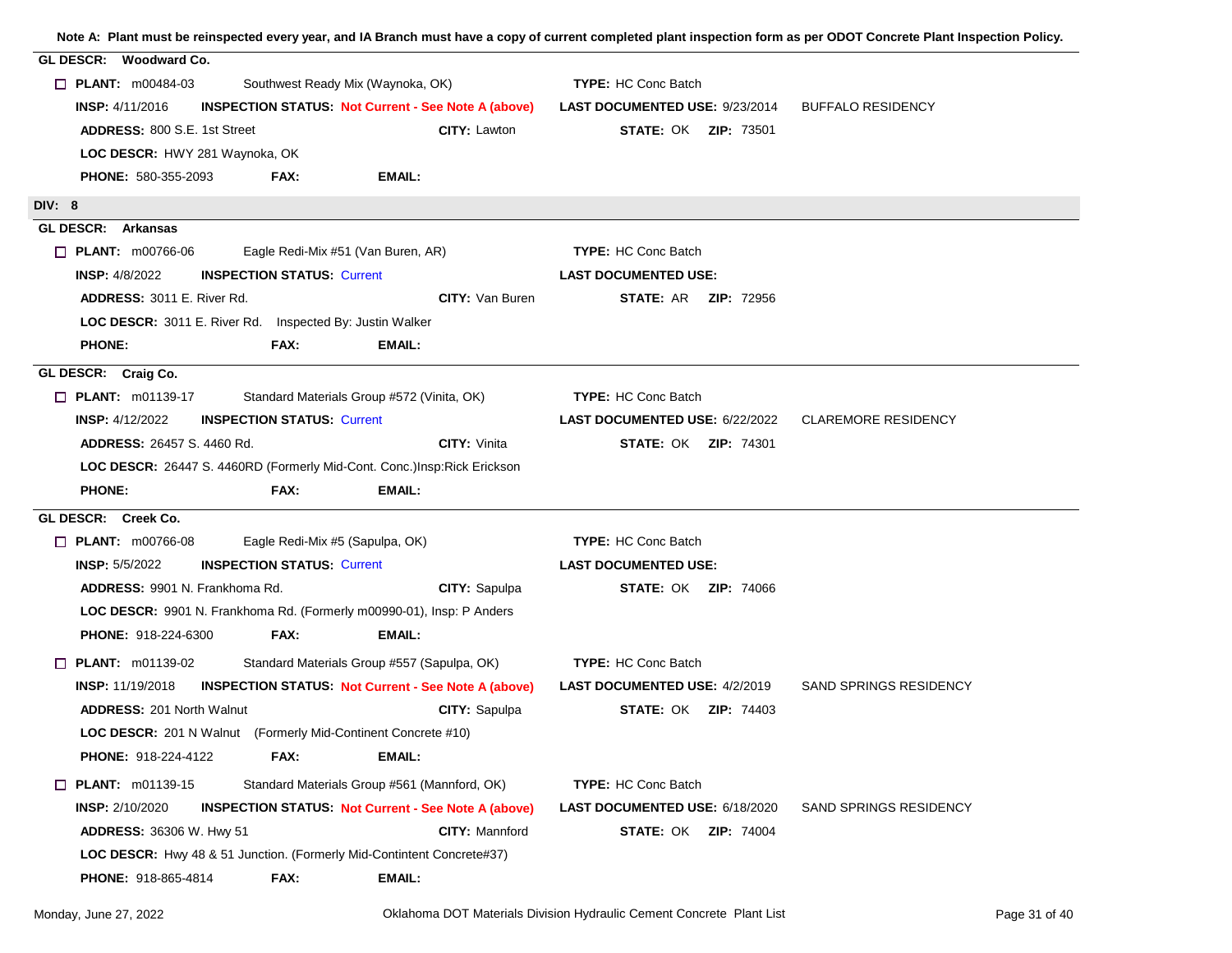| <b>PLANT:</b> $m00488-07$  |                                                                                                                                                                                                                |                                                                                                                                                                                                                                                                     |                                                                                                                                                                                                                                         |                                                                                                                                                                                                                                                                                                                                                                                                                                                                                               |                                                                                                                          |                                                                                                                                                                                                                                                                                                                                                                                                                                                                                                                                                                                                                                                                                                                                                                                          |
|----------------------------|----------------------------------------------------------------------------------------------------------------------------------------------------------------------------------------------------------------|---------------------------------------------------------------------------------------------------------------------------------------------------------------------------------------------------------------------------------------------------------------------|-----------------------------------------------------------------------------------------------------------------------------------------------------------------------------------------------------------------------------------------|-----------------------------------------------------------------------------------------------------------------------------------------------------------------------------------------------------------------------------------------------------------------------------------------------------------------------------------------------------------------------------------------------------------------------------------------------------------------------------------------------|--------------------------------------------------------------------------------------------------------------------------|------------------------------------------------------------------------------------------------------------------------------------------------------------------------------------------------------------------------------------------------------------------------------------------------------------------------------------------------------------------------------------------------------------------------------------------------------------------------------------------------------------------------------------------------------------------------------------------------------------------------------------------------------------------------------------------------------------------------------------------------------------------------------------------|
| <b>INSP: 9/11/2012</b>     |                                                                                                                                                                                                                |                                                                                                                                                                                                                                                                     |                                                                                                                                                                                                                                         |                                                                                                                                                                                                                                                                                                                                                                                                                                                                                               |                                                                                                                          |                                                                                                                                                                                                                                                                                                                                                                                                                                                                                                                                                                                                                                                                                                                                                                                          |
|                            |                                                                                                                                                                                                                |                                                                                                                                                                                                                                                                     | <b>CITY: Sapulpa</b>                                                                                                                                                                                                                    |                                                                                                                                                                                                                                                                                                                                                                                                                                                                                               |                                                                                                                          |                                                                                                                                                                                                                                                                                                                                                                                                                                                                                                                                                                                                                                                                                                                                                                                          |
|                            |                                                                                                                                                                                                                |                                                                                                                                                                                                                                                                     |                                                                                                                                                                                                                                         |                                                                                                                                                                                                                                                                                                                                                                                                                                                                                               |                                                                                                                          |                                                                                                                                                                                                                                                                                                                                                                                                                                                                                                                                                                                                                                                                                                                                                                                          |
| <b>PHONE:</b>              | FAX:                                                                                                                                                                                                           | EMAIL:                                                                                                                                                                                                                                                              |                                                                                                                                                                                                                                         |                                                                                                                                                                                                                                                                                                                                                                                                                                                                                               |                                                                                                                          |                                                                                                                                                                                                                                                                                                                                                                                                                                                                                                                                                                                                                                                                                                                                                                                          |
|                            |                                                                                                                                                                                                                |                                                                                                                                                                                                                                                                     |                                                                                                                                                                                                                                         |                                                                                                                                                                                                                                                                                                                                                                                                                                                                                               |                                                                                                                          |                                                                                                                                                                                                                                                                                                                                                                                                                                                                                                                                                                                                                                                                                                                                                                                          |
|                            |                                                                                                                                                                                                                |                                                                                                                                                                                                                                                                     |                                                                                                                                                                                                                                         |                                                                                                                                                                                                                                                                                                                                                                                                                                                                                               |                                                                                                                          |                                                                                                                                                                                                                                                                                                                                                                                                                                                                                                                                                                                                                                                                                                                                                                                          |
| <b>INSP: 3/1/2022</b>      |                                                                                                                                                                                                                |                                                                                                                                                                                                                                                                     |                                                                                                                                                                                                                                         |                                                                                                                                                                                                                                                                                                                                                                                                                                                                                               |                                                                                                                          | SALLISAW RESIDENCY                                                                                                                                                                                                                                                                                                                                                                                                                                                                                                                                                                                                                                                                                                                                                                       |
|                            |                                                                                                                                                                                                                |                                                                                                                                                                                                                                                                     | <b>CITY: Colcord</b>                                                                                                                                                                                                                    |                                                                                                                                                                                                                                                                                                                                                                                                                                                                                               |                                                                                                                          |                                                                                                                                                                                                                                                                                                                                                                                                                                                                                                                                                                                                                                                                                                                                                                                          |
|                            |                                                                                                                                                                                                                |                                                                                                                                                                                                                                                                     |                                                                                                                                                                                                                                         |                                                                                                                                                                                                                                                                                                                                                                                                                                                                                               |                                                                                                                          |                                                                                                                                                                                                                                                                                                                                                                                                                                                                                                                                                                                                                                                                                                                                                                                          |
| <b>PHONE:</b>              | FAX:                                                                                                                                                                                                           | <b>EMAIL:</b>                                                                                                                                                                                                                                                       |                                                                                                                                                                                                                                         |                                                                                                                                                                                                                                                                                                                                                                                                                                                                                               |                                                                                                                          |                                                                                                                                                                                                                                                                                                                                                                                                                                                                                                                                                                                                                                                                                                                                                                                          |
|                            |                                                                                                                                                                                                                |                                                                                                                                                                                                                                                                     |                                                                                                                                                                                                                                         |                                                                                                                                                                                                                                                                                                                                                                                                                                                                                               |                                                                                                                          |                                                                                                                                                                                                                                                                                                                                                                                                                                                                                                                                                                                                                                                                                                                                                                                          |
| <b>INSP: 2/7/2022</b>      |                                                                                                                                                                                                                |                                                                                                                                                                                                                                                                     |                                                                                                                                                                                                                                         |                                                                                                                                                                                                                                                                                                                                                                                                                                                                                               |                                                                                                                          | <b>CLAREMORE RESIDENCY</b>                                                                                                                                                                                                                                                                                                                                                                                                                                                                                                                                                                                                                                                                                                                                                               |
|                            |                                                                                                                                                                                                                |                                                                                                                                                                                                                                                                     | <b>CITY: Grove</b>                                                                                                                                                                                                                      |                                                                                                                                                                                                                                                                                                                                                                                                                                                                                               |                                                                                                                          |                                                                                                                                                                                                                                                                                                                                                                                                                                                                                                                                                                                                                                                                                                                                                                                          |
|                            |                                                                                                                                                                                                                |                                                                                                                                                                                                                                                                     |                                                                                                                                                                                                                                         |                                                                                                                                                                                                                                                                                                                                                                                                                                                                                               |                                                                                                                          |                                                                                                                                                                                                                                                                                                                                                                                                                                                                                                                                                                                                                                                                                                                                                                                          |
| <b>PHONE: 918-786-4421</b> | FAX:                                                                                                                                                                                                           | <b>EMAIL:</b>                                                                                                                                                                                                                                                       |                                                                                                                                                                                                                                         |                                                                                                                                                                                                                                                                                                                                                                                                                                                                                               |                                                                                                                          |                                                                                                                                                                                                                                                                                                                                                                                                                                                                                                                                                                                                                                                                                                                                                                                          |
|                            |                                                                                                                                                                                                                |                                                                                                                                                                                                                                                                     |                                                                                                                                                                                                                                         |                                                                                                                                                                                                                                                                                                                                                                                                                                                                                               |                                                                                                                          |                                                                                                                                                                                                                                                                                                                                                                                                                                                                                                                                                                                                                                                                                                                                                                                          |
| <b>INSP: 2/19/2020</b>     |                                                                                                                                                                                                                |                                                                                                                                                                                                                                                                     |                                                                                                                                                                                                                                         |                                                                                                                                                                                                                                                                                                                                                                                                                                                                                               |                                                                                                                          | <b>CLAREMORE RESIDENCY</b>                                                                                                                                                                                                                                                                                                                                                                                                                                                                                                                                                                                                                                                                                                                                                               |
|                            |                                                                                                                                                                                                                |                                                                                                                                                                                                                                                                     | <b>CITY: Afton</b>                                                                                                                                                                                                                      |                                                                                                                                                                                                                                                                                                                                                                                                                                                                                               |                                                                                                                          |                                                                                                                                                                                                                                                                                                                                                                                                                                                                                                                                                                                                                                                                                                                                                                                          |
|                            |                                                                                                                                                                                                                |                                                                                                                                                                                                                                                                     |                                                                                                                                                                                                                                         |                                                                                                                                                                                                                                                                                                                                                                                                                                                                                               |                                                                                                                          |                                                                                                                                                                                                                                                                                                                                                                                                                                                                                                                                                                                                                                                                                                                                                                                          |
| <b>PHONE:</b>              | FAX:                                                                                                                                                                                                           | <b>EMAIL:</b>                                                                                                                                                                                                                                                       |                                                                                                                                                                                                                                         |                                                                                                                                                                                                                                                                                                                                                                                                                                                                                               |                                                                                                                          |                                                                                                                                                                                                                                                                                                                                                                                                                                                                                                                                                                                                                                                                                                                                                                                          |
|                            |                                                                                                                                                                                                                |                                                                                                                                                                                                                                                                     |                                                                                                                                                                                                                                         |                                                                                                                                                                                                                                                                                                                                                                                                                                                                                               |                                                                                                                          |                                                                                                                                                                                                                                                                                                                                                                                                                                                                                                                                                                                                                                                                                                                                                                                          |
|                            |                                                                                                                                                                                                                |                                                                                                                                                                                                                                                                     |                                                                                                                                                                                                                                         |                                                                                                                                                                                                                                                                                                                                                                                                                                                                                               |                                                                                                                          |                                                                                                                                                                                                                                                                                                                                                                                                                                                                                                                                                                                                                                                                                                                                                                                          |
| <b>INSP: 1/7/2022</b>      |                                                                                                                                                                                                                |                                                                                                                                                                                                                                                                     |                                                                                                                                                                                                                                         |                                                                                                                                                                                                                                                                                                                                                                                                                                                                                               |                                                                                                                          |                                                                                                                                                                                                                                                                                                                                                                                                                                                                                                                                                                                                                                                                                                                                                                                          |
|                            |                                                                                                                                                                                                                |                                                                                                                                                                                                                                                                     | CITY: Galena                                                                                                                                                                                                                            |                                                                                                                                                                                                                                                                                                                                                                                                                                                                                               |                                                                                                                          |                                                                                                                                                                                                                                                                                                                                                                                                                                                                                                                                                                                                                                                                                                                                                                                          |
|                            |                                                                                                                                                                                                                |                                                                                                                                                                                                                                                                     |                                                                                                                                                                                                                                         |                                                                                                                                                                                                                                                                                                                                                                                                                                                                                               |                                                                                                                          |                                                                                                                                                                                                                                                                                                                                                                                                                                                                                                                                                                                                                                                                                                                                                                                          |
| PHONE: 620-783-5819        | FAX:                                                                                                                                                                                                           | <b>EMAIL:</b>                                                                                                                                                                                                                                                       |                                                                                                                                                                                                                                         |                                                                                                                                                                                                                                                                                                                                                                                                                                                                                               |                                                                                                                          |                                                                                                                                                                                                                                                                                                                                                                                                                                                                                                                                                                                                                                                                                                                                                                                          |
|                            |                                                                                                                                                                                                                |                                                                                                                                                                                                                                                                     |                                                                                                                                                                                                                                         |                                                                                                                                                                                                                                                                                                                                                                                                                                                                                               |                                                                                                                          |                                                                                                                                                                                                                                                                                                                                                                                                                                                                                                                                                                                                                                                                                                                                                                                          |
|                            |                                                                                                                                                                                                                |                                                                                                                                                                                                                                                                     |                                                                                                                                                                                                                                         |                                                                                                                                                                                                                                                                                                                                                                                                                                                                                               |                                                                                                                          |                                                                                                                                                                                                                                                                                                                                                                                                                                                                                                                                                                                                                                                                                                                                                                                          |
| <b>INSP: 4/1/2021</b>      |                                                                                                                                                                                                                |                                                                                                                                                                                                                                                                     |                                                                                                                                                                                                                                         |                                                                                                                                                                                                                                                                                                                                                                                                                                                                                               |                                                                                                                          | <b>CLAREMORE RESIDENCY</b>                                                                                                                                                                                                                                                                                                                                                                                                                                                                                                                                                                                                                                                                                                                                                               |
|                            |                                                                                                                                                                                                                |                                                                                                                                                                                                                                                                     | <b>CITY: Langley</b>                                                                                                                                                                                                                    |                                                                                                                                                                                                                                                                                                                                                                                                                                                                                               |                                                                                                                          |                                                                                                                                                                                                                                                                                                                                                                                                                                                                                                                                                                                                                                                                                                                                                                                          |
|                            |                                                                                                                                                                                                                |                                                                                                                                                                                                                                                                     |                                                                                                                                                                                                                                         |                                                                                                                                                                                                                                                                                                                                                                                                                                                                                               |                                                                                                                          |                                                                                                                                                                                                                                                                                                                                                                                                                                                                                                                                                                                                                                                                                                                                                                                          |
| <b>PHONE:</b>              | FAX:                                                                                                                                                                                                           | <b>EMAIL:</b>                                                                                                                                                                                                                                                       |                                                                                                                                                                                                                                         |                                                                                                                                                                                                                                                                                                                                                                                                                                                                                               |                                                                                                                          |                                                                                                                                                                                                                                                                                                                                                                                                                                                                                                                                                                                                                                                                                                                                                                                          |
|                            | GL DESCR: Delaware Co.<br>$\Box$ PLANT: $m00766-05$<br>$\Box$ PLANT: $m00782-01$<br>$\Box$ PLANT: m00891-01<br>GL DESCR: Kansas<br>$\Box$ PLANT: m01501-01<br>GL DESCR: Mayes Co.<br><b>D</b> PLANT: m00889-05 | <b>ADDRESS: 7860 S. 85th W. Ave.</b><br><b>LOC DESCR:</b> Insp. By: Audie Williams<br><b>ADDRESS: 19524 US412</b><br><b>ADDRESS: 33350 S. 620 RD.</b><br>ADDRESS: 24441 S580 Rd.<br><b>ADDRESS: 620 S. State Line Rd.</b><br><b>ADDRESS: Grand River Dam Bridge</b> | Eagle Redi-Mix #40(Portable)<br><b>INSPECTION STATUS: Current</b><br><b>INSPECTION STATUS: Current</b><br>Longan Ready Mix (Afton)<br>O'Brien Ready Mix (Galena, KS)<br><b>INSPECTION STATUS: Current</b><br><b>Concrete Strategies</b> | Twin Cities Concrete (Sapulpa, OK)<br>LOC DESCR: 19524 US Hwy 412 Colcord, OK Inspected By: Richard Erickson<br>Green Country Concrete (Grove, OK)<br>LOC DESCR: 33350 S 620 RD Grove, OK, Inspected By: Richard Erickson<br><b>INSPECTION STATUS. Not Current - See Note A (above)</b><br>LOC DESCR: 24441 S 580 Rd., Inspected By: Richard Erickson<br>LOC DESCR: 620 S. State Line Rd. Insp. By: Richard Erickson<br>LOC DESCR: Grand River Dam Bridge OK-28 Langley, OK Insp: R. Erickson | <b>INSPECTION STATUS: Not Current - See Note A (above)</b><br><b>INSPECTION STATUS: Not Current - See Note A (above)</b> | Note A: Plant must be reinspected every year, and IA Branch must have a copy of current completed plant inspection form as per ODOT Concrete Plant Inspection Policy.<br><b>TYPE: HC Conc Batch</b><br>LAST DOCUMENTED USE: 10/15/2012 SAND SPRINGS RESIDENCY<br>STATE: OK ZIP:<br><b>TYPE:</b> HC Conc Batch Portable<br>LAST DOCUMENTED USE: 11/30/2021<br><b>STATE: OK ZIP: 74338</b><br><b>TYPE: HC Conc Batch</b><br>LAST DOCUMENTED USE: 1/24/2022<br><b>STATE: OK ZIP:</b><br><b>TYPE: HC Conc Batch</b><br>LAST DOCUMENTED USE: 6/26/2020<br><b>STATE: OK ZIP: 74331</b><br><b>TYPE: HC Conc Batch</b><br><b>LAST DOCUMENTED USE:</b><br><b>STATE: KS ZIP: 66739</b><br><b>TYPE:</b> Jobsite Producti Portable<br><b>LAST DOCUMENTED USE: 4/29/2021</b><br><b>STATE: OK ZIP:</b> |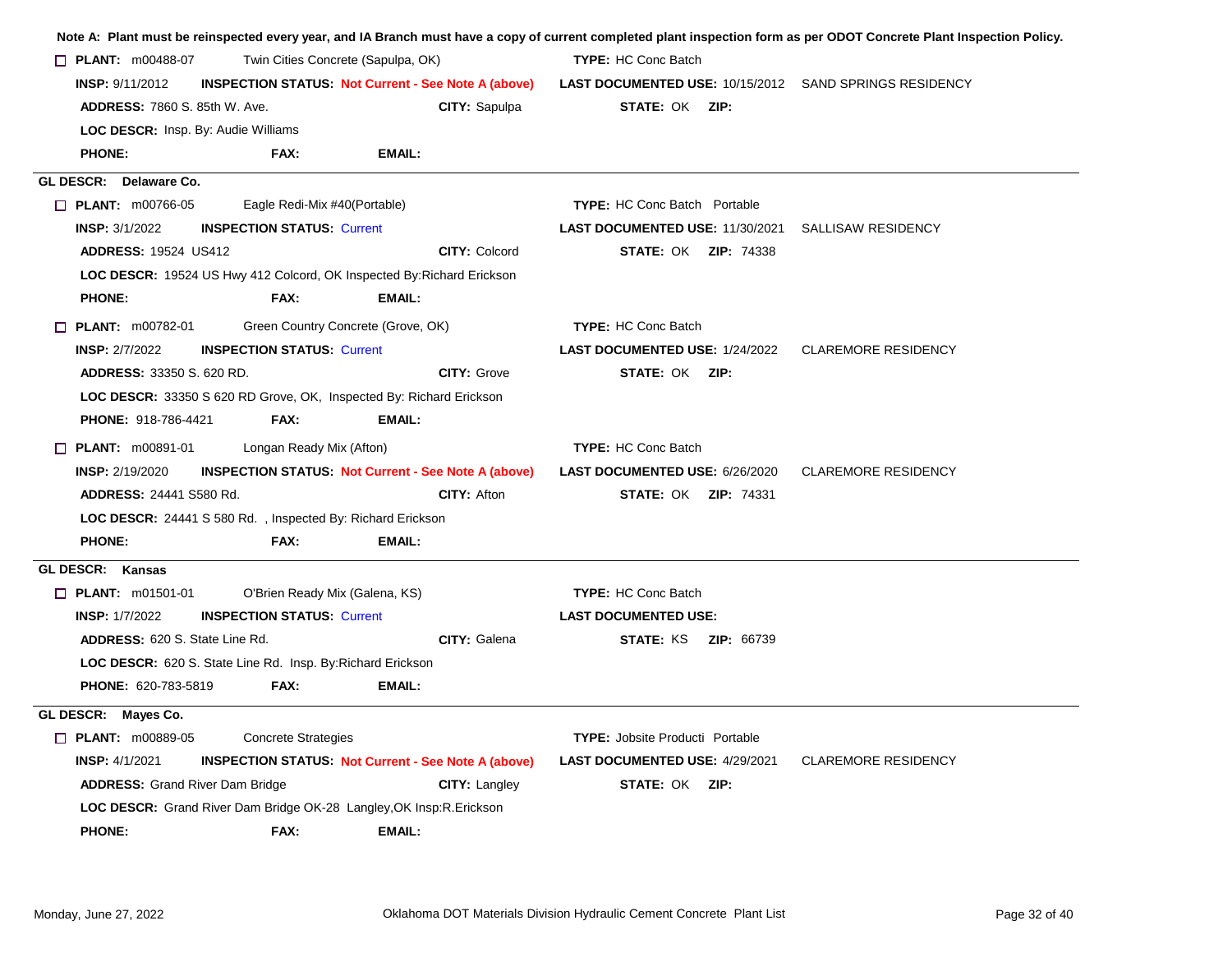|                                                                                 |                                           |                                         |                                                            |                                       |  | Note A: Plant must be reinspected every year, and IA Branch must have a copy of current completed plant inspection form as per ODOT Concrete Plant Inspection Policy. |
|---------------------------------------------------------------------------------|-------------------------------------------|-----------------------------------------|------------------------------------------------------------|---------------------------------------|--|-----------------------------------------------------------------------------------------------------------------------------------------------------------------------|
| $\Box$ PLANT: m00461-64<br>Dolese Concrete (Portable) #261                      |                                           |                                         | <b>TYPE:</b> HC Conc Batch Portable                        |                                       |  |                                                                                                                                                                       |
| <b>INSP: 1/4/2022</b><br><b>INSPECTION STATUS: Current</b>                      |                                           |                                         |                                                            | <b>LAST DOCUMENTED USE: 4/12/2022</b> |  | GARVER, LLC.                                                                                                                                                          |
| <b>ADDRESS: 4280 S. 4357 Rd.</b>                                                |                                           |                                         | <b>CITY: Pryor</b>                                         | <b>STATE: OK ZIP: 74361</b>           |  |                                                                                                                                                                       |
| <b>LOC DESCR:</b> 4280 S. 4357 Rd. Pryor, OK Inspected By: Rick Erickson        |                                           |                                         |                                                            |                                       |  |                                                                                                                                                                       |
| <b>PHONE:</b>                                                                   | FAX:                                      | <b>EMAIL:</b>                           |                                                            |                                       |  |                                                                                                                                                                       |
| $\Box$ PLANT: $m00461-47$                                                       | Dolese Concrete (Pryor, OK) #266          |                                         |                                                            | <b>TYPE: HC Conc Batch</b>            |  |                                                                                                                                                                       |
| <b>INSP: 1/4/2022</b>                                                           | <b>INSPECTION STATUS: Current</b>         |                                         |                                                            | <b>LAST DOCUMENTED USE: 9/15/2020</b> |  | <b>CLAREMORE RESIDENCY</b>                                                                                                                                            |
| <b>ADDRESS: 4280 South 4357</b>                                                 |                                           |                                         | CITY: Pryor                                                | <b>STATE: OK ZIP: 74361</b>           |  |                                                                                                                                                                       |
| <b>LOC DESCR:</b> 4280 South 4357 RD, Insp:R Erickson                           |                                           |                                         |                                                            |                                       |  |                                                                                                                                                                       |
| <b>PHONE:</b>                                                                   | FAX:                                      | EMAIL:                                  |                                                            |                                       |  |                                                                                                                                                                       |
| $\Box$ PLANT: $m00766-07$                                                       | Eagle Redi-Mix #61(Portable)              |                                         |                                                            | <b>TYPE:</b> HC Conc Batch Portable   |  |                                                                                                                                                                       |
| <b>INSP: 3/10/2021</b>                                                          |                                           |                                         | <b>INSPECTION STATUS Not Current - See Note A (above)</b>  | <b>LAST DOCUMENTED USE:</b>           |  |                                                                                                                                                                       |
| <b>ADDRESS: Portable</b>                                                        |                                           |                                         | <b>CITY: Locust Grove</b>                                  | <b>STATE: OK ZIP: 74338</b>           |  |                                                                                                                                                                       |
| LOC DESCR: 8646 S. Hwy 82 Locust Grove, OK Insp. By: Rick Erickson              |                                           |                                         |                                                            |                                       |  |                                                                                                                                                                       |
| <b>PHONE:</b>                                                                   | FAX:                                      | <b>EMAIL:</b>                           |                                                            |                                       |  |                                                                                                                                                                       |
| $\Box$ PLANT: m00877-01                                                         | M - S Concrete - (Locust Grove)           |                                         |                                                            | <b>TYPE: HC Conc Batch</b>            |  |                                                                                                                                                                       |
| <b>INSP: 4/27/2012</b>                                                          |                                           |                                         | <b>INSPECTION STATUS: Not Current - See Note A (above)</b> | <b>LAST DOCUMENTED USE: 5/9/2012</b>  |  | <b>JACOBS</b>                                                                                                                                                         |
| <b>ADDRESS: 7855 S. 440 Rd.</b>                                                 |                                           |                                         | <b>CITY: Locust Grove</b>                                  | <b>STATE: OK ZIP: 74352</b>           |  |                                                                                                                                                                       |
| <b>LOC DESCR: Locust Grove</b>                                                  |                                           |                                         |                                                            |                                       |  |                                                                                                                                                                       |
| <b>PHONE:</b>                                                                   | FAX:                                      | <b>EMAIL:</b>                           |                                                            |                                       |  |                                                                                                                                                                       |
| $\Box$ PLANT: m01139-12                                                         | Standard Materials Group #570 (Pryor, OK) |                                         |                                                            | <b>TYPE: HC Conc Batch</b>            |  |                                                                                                                                                                       |
| <b>INSP:</b> $3/4/2022$                                                         | <b>INSPECTION STATUS: Current</b>         |                                         |                                                            | <b>LAST DOCUMENTED USE: 5/13/2021</b> |  | <b>CLAREMORE RESIDENCY</b>                                                                                                                                            |
| <b>ADDRESS: 4634 NE 1st St.</b>                                                 |                                           |                                         | <b>CITY: Pryor</b>                                         | <b>STATE: OK ZIP: 74361</b>           |  |                                                                                                                                                                       |
| LOC DESCR: 4634 NE 1st(Formerly Mid-Continent Conc.#28) By: Rick Erickson       |                                           |                                         |                                                            |                                       |  |                                                                                                                                                                       |
| PHONE: 918-825-1877                                                             | FAX:                                      | <b>EMAIL:</b>                           |                                                            |                                       |  |                                                                                                                                                                       |
| $\Box$ PLANT: m01139-24                                                         |                                           | Standard Materials Group#574 (Portable) |                                                            | <b>TYPE:</b> HC Conc Batch Portable   |  |                                                                                                                                                                       |
| <b>INSP: 6/2/2022</b>                                                           | <b>INSPECTION STATUS: Current</b>         |                                         |                                                            | <b>LAST DOCUMENTED USE:</b>           |  |                                                                                                                                                                       |
| <b>ADDRESS: Portable</b>                                                        |                                           |                                         | <b>CITY: Prvor</b>                                         | <b>STATE: OK ZIP: 74361</b>           |  |                                                                                                                                                                       |
| <b>LOC DESCR: 4634 N.E. 1st Street Pryor, OK Inspected By: Richard Erickson</b> |                                           |                                         |                                                            |                                       |  |                                                                                                                                                                       |
| <b>PHONE:</b>                                                                   | FAX:                                      | <b>EMAIL:</b>                           |                                                            |                                       |  |                                                                                                                                                                       |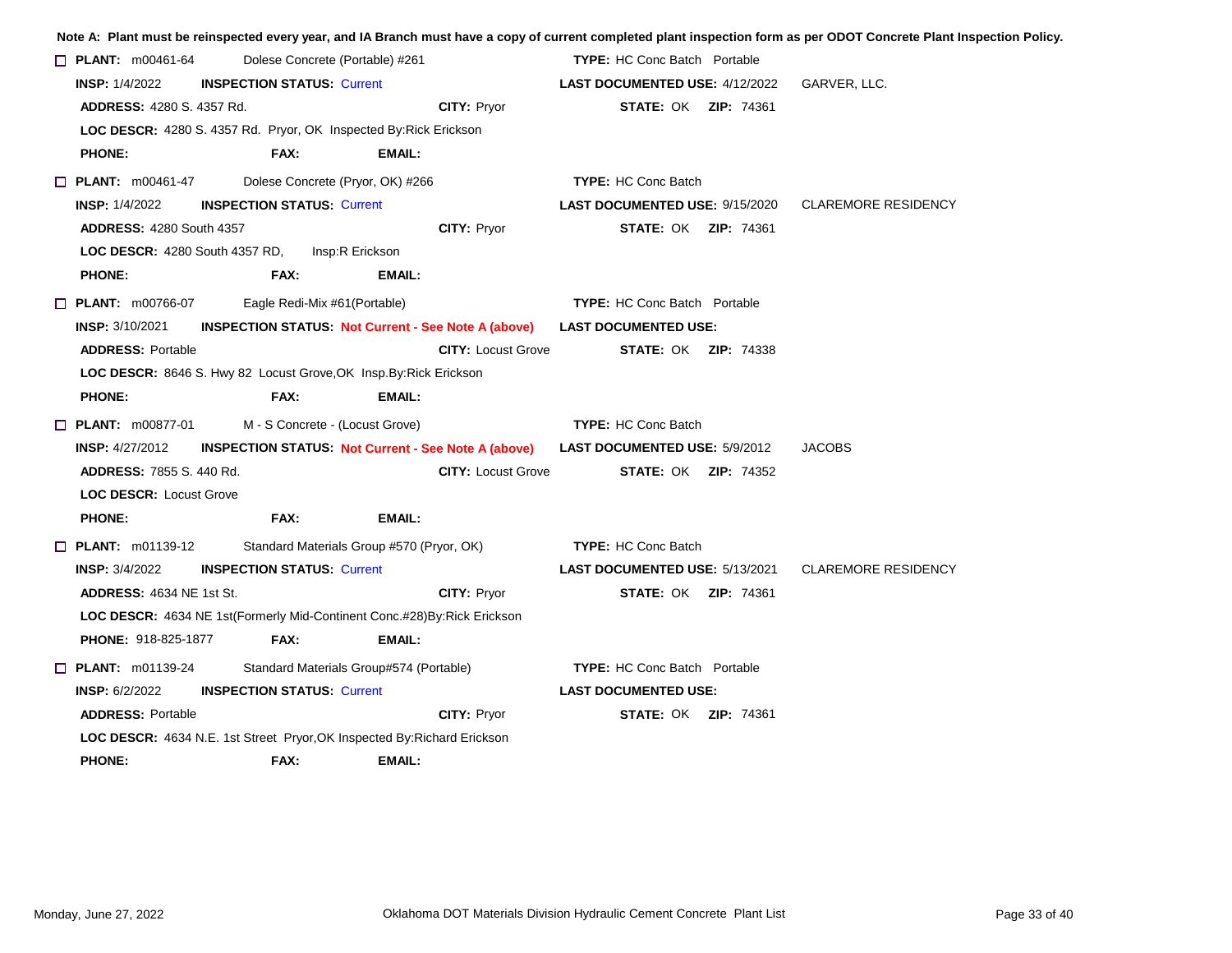| <b>GL DESCR: Mobile</b>                                                              |                                       |                                    |
|--------------------------------------------------------------------------------------|---------------------------------------|------------------------------------|
| $\Box$ PLANT: m00740-06<br>Sherwood Construction/Greenhill Concrete #1056            | <b>TYPE:</b> HC Conc Batch Portable   |                                    |
| <b>INSP: 1/19/2022</b><br><b>INSPECTION STATUS: Current</b>                          | LAST DOCUMENTED USE: 6/17/2022        | TULSA                              |
| CITY: Tulsa<br><b>ADDRESS: Mobile</b>                                                | <b>STATE: OK ZIP: 74120</b>           |                                    |
| LOC DESCR: 320 E. 13th St. Tulsa, (Formerly m00626-05)Insp.By:P. Anders              |                                       |                                    |
| <b>PHONE:</b><br>FAX:<br>EMAIL:                                                      |                                       |                                    |
| $\Box$ PLANT: m01139-18<br>Standard Materials Group #554 (Portable)                  | <b>TYPE:</b> HC Conc Batch Portable   |                                    |
| <b>INSP: 9/3/2019</b><br><b>INSPECTION STATUS Not Current - See Note A (above)</b>   | <b>LAST DOCUMENTED USE: 11/2/2019</b> | <b>CLAREMORE RESIDENCY</b>         |
| <b>ADDRESS: Portable</b><br><b>CITY: Portable</b>                                    | <b>STATE: OK ZIP:</b>                 |                                    |
| LOC DESCR: 26447 S. 4460 Rd., Vinita, OK (Formerly Mid-Continent Conc#72)            |                                       |                                    |
| <b>PHONE:</b><br>FAX:<br>EMAIL:                                                      |                                       |                                    |
| GL DESCR: Not Applicable                                                             |                                       |                                    |
| Duit Const. Concrete C4025 - 393<br>$\Box$ PLANT: m00462-04                          | <b>TYPE: HC Conc Batch Portable</b>   |                                    |
| <b>INSP: 8/31/2020</b><br><b>INSPECTION STATUS: Not Current - See Note A (above)</b> | <b>LAST DOCUMENTED USE: 4/10/2020</b> | OKLAHOMA CITY RESIDENCY            |
| CITY: Caney<br><b>ADDRESS: Hwy. 75, Caney, OK</b>                                    | <b>STATE: OK ZIP:</b>                 |                                    |
| LOC DESCR: Hwy 75, Caney, OK, Inspected By: Allan Hinton                             |                                       |                                    |
| <b>PHONE:</b><br>FAX:<br>EMAIL:                                                      |                                       |                                    |
|                                                                                      |                                       |                                    |
| GL DESCR: Osage Co.                                                                  |                                       |                                    |
| Evans Concrete (Skiatook)<br>$\Box$ PLANT: m00900-01                                 | <b>TYPE:</b> HC Conc Batch Portable   |                                    |
| <b>INSP: 4/13/2022</b><br><b>INSPECTION STATUS: Current</b>                          | LAST DOCUMENTED USE: 2/17/2020        | BENCHMARK CONSTRUCTION SERVICES, L |
| <b>CITY: Skiatook</b><br><b>ADDRESS: 3492 W. 133rd St.</b>                           | <b>STATE: OK ZIP: 74070</b>           |                                    |
| LOC DESCR: 3492 West 133rd St. North, Inspected By: Patrick Anders                   |                                       |                                    |
| <b>PHONE: 918-396-2220</b><br>FAX:<br>EMAIL:                                         |                                       |                                    |
| GL DESCR: Ottawa Co.                                                                 |                                       |                                    |
| $\Box$ PLANT: m00680-1<br>NEO Concrete & Materials (Miami, OK)                       | <b>TYPE: HC Conc Batch</b>            |                                    |
| <b>INSP: 2/7/2022</b><br><b>INSPECTION STATUS: Current</b>                           | <b>LAST DOCUMENTED USE: 5/25/2022</b> | <b>TETRA TECH</b>                  |
| CITY: Miami<br><b>ADDRESS: 2840 GNW</b>                                              | <b>STATE: OK ZIP: 74354</b>           |                                    |
| LOC DESCR: 2840 GNW Miami, OK 74354, Inspected By: Richard Erickson                  |                                       |                                    |
| <b>PHONE:</b><br>FAX:<br>EMAIL:                                                      |                                       |                                    |
| NEO Concrete & Materials (Fairland, OK)<br>$\Box$ PLANT: m00680-2                    | <b>TYPE: HC Conc Batch</b>            |                                    |
| <b>INSP: 11/2/2015</b><br><b>INSPECTION STATUS: Not Current - See Note A (above)</b> | <b>LAST DOCUMENTED USE: 1/11/2016</b> | <b>CLAREMORE RESIDENCY</b>         |
| <b>ADDRESS: 915 E Industrial Rd. Lot 7</b><br>CITY: Fairland                         | <b>STATE: OK ZIP: 74343</b>           |                                    |
| LOC DESCR: 915 E Industrial Park E. Hwy. 60                                          |                                       |                                    |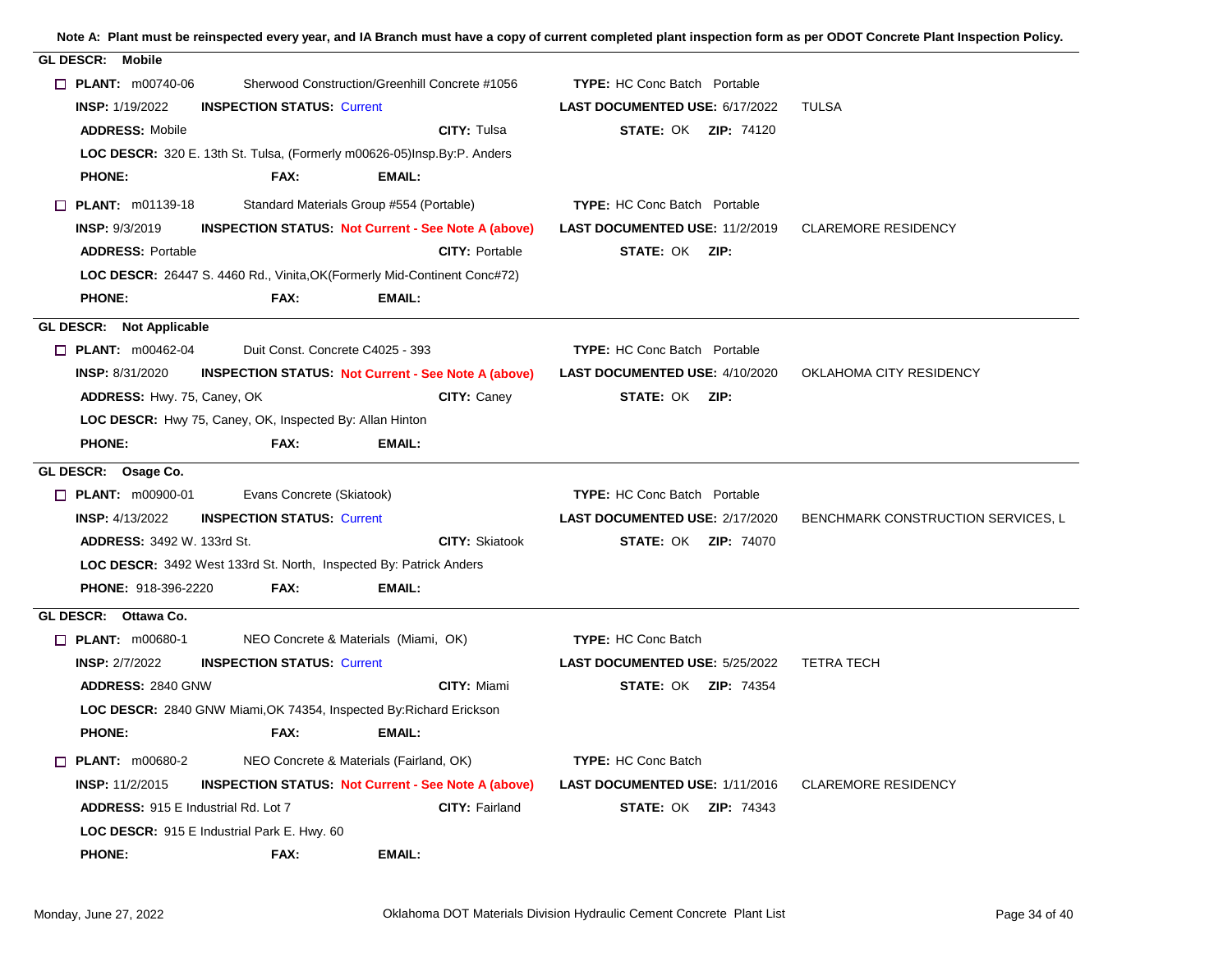|  |                                                                                                                                              |                                                                     |                                                            |                                                           |                             | Note A: Plant must be reinspected every year, and IA Branch must have a copy of current completed plant inspection form as per ODOT Concrete Plant Inspection Policy. |  |
|--|----------------------------------------------------------------------------------------------------------------------------------------------|---------------------------------------------------------------------|------------------------------------------------------------|-----------------------------------------------------------|-----------------------------|-----------------------------------------------------------------------------------------------------------------------------------------------------------------------|--|
|  | $\Box$ PLANT: m01072-01<br>Teeter's Concrete and Materials<br>INSP: 10/13/2015<br><b>INSPECTION STATUS: Not Current - See Note A (above)</b> |                                                                     |                                                            | <b>TYPE:</b> HC Conc Batch<br><b>LAST DOCUMENTED USE:</b> |                             |                                                                                                                                                                       |  |
|  |                                                                                                                                              |                                                                     |                                                            |                                                           |                             |                                                                                                                                                                       |  |
|  | <b>ADDRESS:</b>                                                                                                                              |                                                                     | CITY:                                                      | STATE:                                                    | ZIP:                        |                                                                                                                                                                       |  |
|  |                                                                                                                                              | LOC DESCR: 57221 E 30th Rd. Picher Oklahoma                         |                                                            |                                                           |                             |                                                                                                                                                                       |  |
|  | <b>PHONE:</b>                                                                                                                                | FAX:                                                                | <b>EMAIL:</b>                                              |                                                           |                             |                                                                                                                                                                       |  |
|  | GL DESCR: Pawnee Co.                                                                                                                         |                                                                     |                                                            |                                                           |                             |                                                                                                                                                                       |  |
|  | $\Box$ PLANT: m01142-01                                                                                                                      | Pawnee Ready Mix (Pawnee, OK)                                       |                                                            | <b>TYPE: HC Conc Batch</b>                                |                             |                                                                                                                                                                       |  |
|  | <b>INSP: 3/26/2019</b>                                                                                                                       |                                                                     | <b>INSPECTION STATUS: Not Current - See Note A (above)</b> | <b>LAST DOCUMENTED USE:</b>                               |                             |                                                                                                                                                                       |  |
|  | <b>ADDRESS: 2000 9TH St.</b>                                                                                                                 |                                                                     | <b>CITY: Pawnee</b>                                        | <b>STATE: OK ZIP: 74058</b>                               |                             |                                                                                                                                                                       |  |
|  |                                                                                                                                              | LOC DESCR: 2000 9TH St. Inspected By: Jason Sands                   |                                                            |                                                           |                             |                                                                                                                                                                       |  |
|  | <b>PHONE:</b>                                                                                                                                | FAX:                                                                | <b>EMAIL:</b>                                              |                                                           |                             |                                                                                                                                                                       |  |
|  | GL DESCR: Rogers Co.                                                                                                                         |                                                                     |                                                            |                                                           |                             |                                                                                                                                                                       |  |
|  | $\Box$ PLANT: m00907-04                                                                                                                      |                                                                     | Emery Sapp & Sons Concrete #6 (Portable)                   | <b>TYPE:</b> HC Conc Batch Portable                       |                             |                                                                                                                                                                       |  |
|  | <b>INSP: 4/15/2022</b>                                                                                                                       | <b>INSPECTION STATUS: Current</b>                                   |                                                            | LAST DOCUMENTED USE: 6/24/2022                            |                             | <b>CLAREMORE RESIDENCY</b>                                                                                                                                            |  |
|  | <b>ADDRESS: Portable</b>                                                                                                                     |                                                                     | <b>CITY: Keetonville</b>                                   | <b>STATE: OK ZIP:</b>                                     |                             |                                                                                                                                                                       |  |
|  |                                                                                                                                              | LOC DESCR: Hwy 20 & E490 Rd., Keetonville, OK Insp. By: R. Erickson |                                                            |                                                           |                             |                                                                                                                                                                       |  |
|  | <b>PHONE:</b>                                                                                                                                | FAX:                                                                | EMAIL:                                                     |                                                           |                             |                                                                                                                                                                       |  |
|  | $\Box$ PLANT: m01139-11                                                                                                                      |                                                                     | Standard Materials Group #560 (Claremore, OK)              | <b>TYPE: HC Conc Batch</b>                                |                             |                                                                                                                                                                       |  |
|  | <b>INSP: 3/4/2022</b>                                                                                                                        | <b>INSPECTION STATUS: Current</b>                                   |                                                            | LAST DOCUMENTED USE: 6/22/2022                            |                             | <b>CLAREMORE RESIDENCY</b>                                                                                                                                            |  |
|  | ADDRESS: 800 NW. Lowry Road                                                                                                                  |                                                                     | <b>CITY: Claremore</b>                                     |                                                           | <b>STATE: OK ZIP: 74017</b> |                                                                                                                                                                       |  |
|  |                                                                                                                                              | LOC DESCR: 800 NW Lowry Rd. (Formerly Mid-Cont.#27)Insp:R. Erickson |                                                            |                                                           |                             |                                                                                                                                                                       |  |
|  | <b>PHONE: 918-341-5911</b>                                                                                                                   | FAX:                                                                | <b>EMAIL:</b>                                              |                                                           |                             |                                                                                                                                                                       |  |
|  | GL DESCR: Tulsa Co.                                                                                                                          |                                                                     |                                                            |                                                           |                             |                                                                                                                                                                       |  |
|  | $\Box$ PLANT: m00461-45                                                                                                                      | Dolese Concrete (Bixby, OK) #264                                    |                                                            | <b>TYPE: HC Conc Batch</b>                                |                             |                                                                                                                                                                       |  |
|  | <b>INSP: 7/6/2020</b>                                                                                                                        |                                                                     | <b>INSPECTION STATUS: Not Current - See Note A (above)</b> |                                                           |                             | <b>LAST DOCUMENTED USE: 11/20/2020 MUSKOGEE RESIDENCY</b>                                                                                                             |  |
|  |                                                                                                                                              | <b>ADDRESS: 7602 East 141st Street South</b>                        | <b>CITY: Bixby</b>                                         |                                                           | <b>STATE: OK ZIP: 74008</b> |                                                                                                                                                                       |  |
|  |                                                                                                                                              | LOC DESCR: 7602 E 141st Street South, Inspected By: Thomas Beattie  |                                                            |                                                           |                             |                                                                                                                                                                       |  |
|  | <b>PHONE:</b>                                                                                                                                | FAX:                                                                | <b>EMAIL:</b>                                              |                                                           |                             |                                                                                                                                                                       |  |
|  | $\Box$ PLANT: m00461-42                                                                                                                      | Dolese Concrete (Portable) #33                                      |                                                            | <b>TYPE: HC Conc Batch</b>                                |                             |                                                                                                                                                                       |  |
|  | <b>INSP: 11/30/2012</b>                                                                                                                      |                                                                     | <b>INSPECTION STATUS: Not Current - See Note A (above)</b> | LAST DOCUMENTED USE: 1/15/2013                            |                             | PSA-DEWBERRY                                                                                                                                                          |  |
|  | <b>ADDRESS: 31275 E. Admiral Place</b>                                                                                                       |                                                                     | CITY: Catoosa                                              |                                                           | <b>STATE: OK ZIP: 74015</b> |                                                                                                                                                                       |  |
|  | LOC DESCR: 31275 E Admiral Place                                                                                                             |                                                                     |                                                            |                                                           |                             |                                                                                                                                                                       |  |
|  | <b>PHONE:</b>                                                                                                                                | FAX:                                                                | <b>EMAIL:</b>                                              |                                                           |                             |                                                                                                                                                                       |  |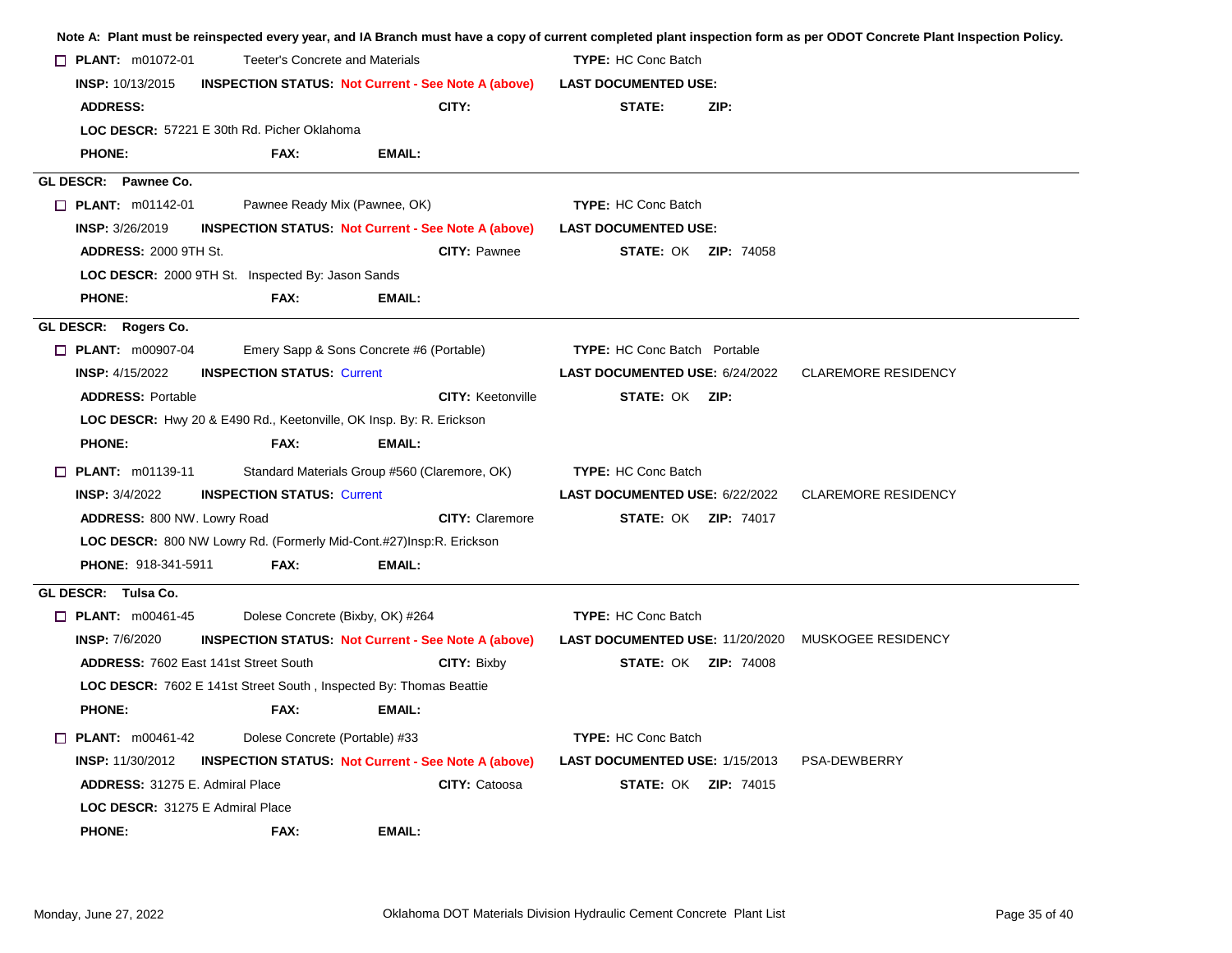|                                                             |                                                                     |                                                                   |             |                                                    |                                          |                                 | Note A: Plant must be reinspected every year, and IA Branch must have a copy of current completed plant inspection form as per ODOT Concrete Plant Inspection Policy. |
|-------------------------------------------------------------|---------------------------------------------------------------------|-------------------------------------------------------------------|-------------|----------------------------------------------------|------------------------------------------|---------------------------------|-----------------------------------------------------------------------------------------------------------------------------------------------------------------------|
| $\Box$ PLANT: m00461-43<br>Dolese Concrete (Tulsa, OK) #262 |                                                                     |                                                                   |             | <b>TYPE:</b> HC Conc Batch                         |                                          |                                 |                                                                                                                                                                       |
|                                                             | <b>INSP: 1/17/2022</b><br><b>INSPECTION STATUS: Current</b>         |                                                                   |             | <b>LAST DOCUMENTED USE: 6/17/2022 GARVER, LLC.</b> |                                          |                                 |                                                                                                                                                                       |
|                                                             | <b>ADDRESS: 13521 East 11th Street</b>                              |                                                                   |             | <b>CITY: Tulsa</b>                                 |                                          | <b>STATE: OK ZIP: 74108-270</b> |                                                                                                                                                                       |
|                                                             | LOC DESCR: 13521 E 11th St., Insp. By: P. Anders                    |                                                                   |             |                                                    |                                          |                                 |                                                                                                                                                                       |
|                                                             | <b>PHONE:</b>                                                       | FAX:                                                              | EMAIL:      |                                                    |                                          |                                 |                                                                                                                                                                       |
|                                                             | $\Box$ PLANT: $m00461-44$                                           | Dolese Concrete (Tulsa, OK)#263                                   |             |                                                    | <b>TYPE: HC Conc Batch</b>               |                                 |                                                                                                                                                                       |
|                                                             | <b>INSP: 4/7/2022</b>                                               | <b>INSPECTION STATUS: Current</b>                                 |             |                                                    | LAST DOCUMENTED USE: 6/21/2022 EST, INC. |                                 |                                                                                                                                                                       |
|                                                             | <b>ADDRESS: 4001 South Elwood Avenue West</b>                       |                                                                   | CITY: Tulsa |                                                    | <b>STATE: OK ZIP: 74107-580</b>          |                                 |                                                                                                                                                                       |
|                                                             | <b>LOC DESCR: 4001 S Elwood Ave. West, Insp:Patrick Anders</b>      |                                                                   |             |                                                    |                                          |                                 |                                                                                                                                                                       |
|                                                             | <b>PHONE:</b>                                                       | FAX:                                                              | EMAIL:      |                                                    |                                          |                                 |                                                                                                                                                                       |
|                                                             | $\Box$ PLANT: m00461-46                                             | Dolese Concrete (Tulsa, OK)#265                                   |             |                                                    | <b>TYPE: HC Conc Batch</b>               |                                 |                                                                                                                                                                       |
|                                                             | <b>INSP:</b> $4/4/2022$                                             | <b>INSPECTION STATUS: Current</b>                                 |             |                                                    |                                          |                                 | LAST DOCUMENTED USE: 5/17/2022 ATKINS NORTH AMERICA, INC.                                                                                                             |
|                                                             | <b>ADDRESS: 9510 East Mohawk Boulevard</b>                          |                                                                   |             | CITY: Tulsa                                        |                                          | <b>STATE: OK ZIP: 74117-390</b> |                                                                                                                                                                       |
|                                                             | LOC DESCR: 9510 E Mohawk Blvd. , Insp. By:Patrick Anders            |                                                                   |             |                                                    |                                          |                                 |                                                                                                                                                                       |
|                                                             | <b>PHONE:</b>                                                       | FAX:                                                              | EMAIL:      |                                                    |                                          |                                 |                                                                                                                                                                       |
|                                                             | $\Box$ PLANT: m00766-01                                             | Eagle Redi-Mix #1 East (Tulsa, OK)                                |             |                                                    | TYPE: HC Conc Batch                      |                                 |                                                                                                                                                                       |
|                                                             | <b>INSP:</b> $2/15/2022$                                            | <b>INSPECTION STATUS: Current</b>                                 |             |                                                    | <b>LAST DOCUMENTED USE: 1/13/2022</b>    |                                 | GARVER, LLC.                                                                                                                                                          |
|                                                             | <b>ADDRESS: 4600 S. 49TH W. Ave.</b>                                |                                                                   |             | <b>CITY: Tulsa</b>                                 |                                          | <b>STATE: OK ZIP: 74107</b>     |                                                                                                                                                                       |
|                                                             | LOC DESCR: 4600 S. 49TH W. Ave. Inspected By: Patrick Anders        |                                                                   |             |                                                    |                                          |                                 |                                                                                                                                                                       |
|                                                             | <b>PHONE:</b>                                                       | FAX:                                                              | EMAIL:      |                                                    |                                          |                                 |                                                                                                                                                                       |
|                                                             | $\Box$ PLANT: m00766-09                                             | Eagle Redi-Mix #6 (Collinsville, OK)                              |             |                                                    | <b>TYPE: HC Conc Batch</b>               |                                 |                                                                                                                                                                       |
|                                                             | <b>INSP: 1/24/2022</b>                                              | <b>INSPECTION STATUS: Current</b>                                 |             |                                                    | <b>LAST DOCUMENTED USE: 6/20/2022</b>    |                                 | TULSA                                                                                                                                                                 |
|                                                             | <b>ADDRESS: 10313 E. 130th St. N.</b>                               |                                                                   |             | <b>CITY: Collinsville</b>                          |                                          | <b>STATE: OK ZIP: 74021</b>     |                                                                                                                                                                       |
|                                                             | LOC DESCR: 10313 E. 130th St. N. (Formerly m00990-02) Insp:P Anders |                                                                   |             |                                                    |                                          |                                 |                                                                                                                                                                       |
|                                                             | <b>PHONE:</b>                                                       | FAX:                                                              | EMAIL:      |                                                    |                                          |                                 |                                                                                                                                                                       |
|                                                             | $\Box$ PLANT: m00766-02                                             | Eagle Redi-Mix #2 (Tulsa, OK) Batch Plant                         |             |                                                    | <b>TYPE: HC Conc Batch</b>               |                                 |                                                                                                                                                                       |
|                                                             | <b>INSP:</b> $5/5/2022$                                             | <b>INSPECTION STATUS: Current</b>                                 |             |                                                    | <b>LAST DOCUMENTED USE: 5/19/2022</b>    |                                 | TULSA                                                                                                                                                                 |
|                                                             | <b>ADDRESS: 2112 N 129th E Ave</b>                                  |                                                                   |             | CITY: Tulsa                                        |                                          | <b>STATE: OK ZIP: 74116</b>     |                                                                                                                                                                       |
|                                                             |                                                                     | <b>LOC DESCR:</b> 2112 N 129th E Ave Inspected By: Patrick Anders |             |                                                    |                                          |                                 |                                                                                                                                                                       |
|                                                             | <b>PHONE:</b>                                                       | FAX:                                                              | EMAIL:      |                                                    |                                          |                                 |                                                                                                                                                                       |
|                                                             | $\Box$ PLANT: m00766-03                                             | Eagle Redi-Mix #3 (Tulsa, OK)                                     |             |                                                    | <b>TYPE: HC Conc Batch</b>               |                                 |                                                                                                                                                                       |
|                                                             | <b>INSP: 5/5/2022</b>                                               | <b>INSPECTION STATUS: Current</b>                                 |             |                                                    | <b>LAST DOCUMENTED USE: 5/20/2022</b>    |                                 | <b>TULSA</b>                                                                                                                                                          |
|                                                             | <b>ADDRESS: 2112 N 129th E Ave</b>                                  |                                                                   |             | <b>CITY: Tulsa</b>                                 |                                          | <b>STATE: OK ZIP: 74116</b>     |                                                                                                                                                                       |
|                                                             | LOC DESCR: 2112 N 129th E. Ave. Inspected By: Patrick Anders        |                                                                   |             |                                                    |                                          |                                 |                                                                                                                                                                       |
|                                                             | <b>PHONE:</b>                                                       | FAX:                                                              | EMAIL:      |                                                    |                                          |                                 |                                                                                                                                                                       |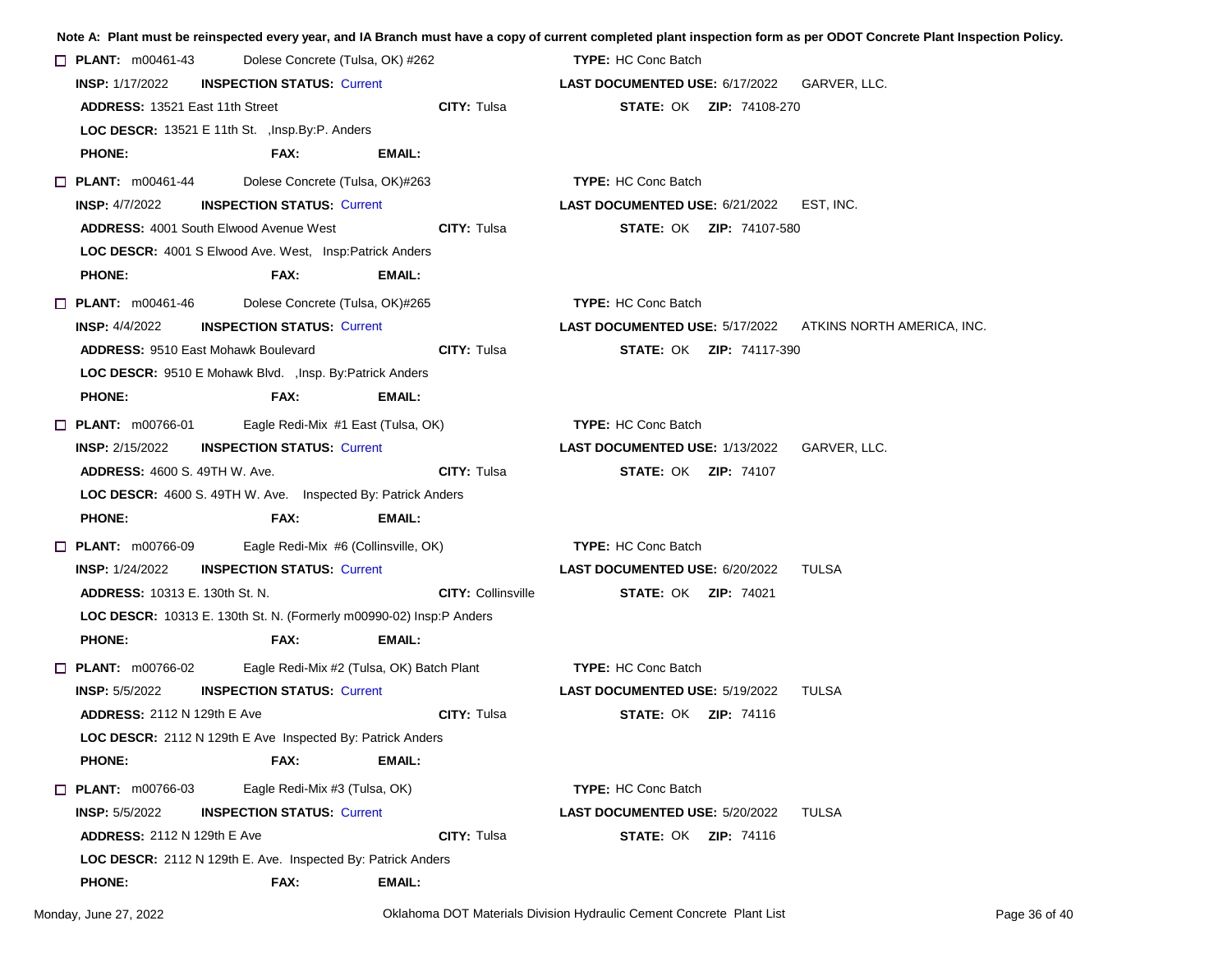|  |                                                                                 |  |                                                 |               |                                                           |                                |                                        |                                              | Note A: Plant must be reinspected every year, and IA Branch must have a copy of current completed plant inspection form as per ODOT Concrete Plant Inspection Policy. |  |
|--|---------------------------------------------------------------------------------|--|-------------------------------------------------|---------------|-----------------------------------------------------------|--------------------------------|----------------------------------------|----------------------------------------------|-----------------------------------------------------------------------------------------------------------------------------------------------------------------------|--|
|  | $\Box$ PLANT: m00766-04<br>Eagle Redi-Mix #4 West (Tulsa, OK)                   |  |                                                 |               |                                                           | <b>TYPE: HC Conc Batch</b>     |                                        |                                              |                                                                                                                                                                       |  |
|  | <b>INSP:</b> 2/15/2022<br><b>INSPECTION STATUS: Current</b>                     |  |                                                 |               |                                                           | LAST DOCUMENTED USE: 6/14/2022 |                                        |                                              | TULSA                                                                                                                                                                 |  |
|  | <b>ADDRESS: 4600 S. 49TH W. Ave.</b>                                            |  |                                                 |               | <b>CITY: Tulsa</b>                                        |                                |                                        | <b>STATE: OK ZIP: 74107</b>                  |                                                                                                                                                                       |  |
|  | LOC DESCR: 4600 S. 49TH W. Ave. Inspected By: Patrick Anders                    |  |                                                 |               |                                                           |                                |                                        |                                              |                                                                                                                                                                       |  |
|  | <b>PHONE:</b>                                                                   |  | FAX:                                            | EMAIL:        |                                                           |                                |                                        |                                              |                                                                                                                                                                       |  |
|  | $\Box$ PLANT: $m00448-03$                                                       |  |                                                 |               | Greenhill Concrete (Broken Arrow)#003 North Plant         |                                | <b>TYPE: HC Conc Batch</b>             |                                              |                                                                                                                                                                       |  |
|  | <b>INSP: 4/1/2021</b>                                                           |  |                                                 |               | <b>INSPECTION STATUS Not Current - See Note A (above)</b> |                                |                                        | <b>LAST DOCUMENTED USE: 1/21/2021</b>        | <b>TULSA</b>                                                                                                                                                          |  |
|  | <b>ADDRESS: 1601 E. Houston</b>                                                 |  |                                                 |               | <b>CITY: Broken Arrow</b>                                 |                                |                                        | <b>STATE: OK ZIP: 74012</b>                  |                                                                                                                                                                       |  |
|  | LOC DESCR: 1601 E. Houston, Inspected By: Benjie Polifka                        |  |                                                 |               |                                                           |                                |                                        |                                              |                                                                                                                                                                       |  |
|  | <b>PHONE:</b>                                                                   |  | FAX:                                            | <b>EMAIL:</b> |                                                           |                                |                                        |                                              |                                                                                                                                                                       |  |
|  | $\Box$ PLANT: m00448-01                                                         |  | Greenhill Concrete (Broken Arrow)#3 South Plant |               |                                                           |                                | <b>TYPE: HC Conc Batch</b>             |                                              |                                                                                                                                                                       |  |
|  | <b>INSP: 4/2/2020</b>                                                           |  |                                                 |               | <b>INSPECTION STATUS Not Current - See Note A (above)</b> |                                |                                        | <b>LAST DOCUMENTED USE: 11/4/2020</b>        | EST, INC.                                                                                                                                                             |  |
|  | ADDRESS: 1601 E. Houston                                                        |  |                                                 |               | <b>CITY: Broken Arrow</b>                                 |                                |                                        | <b>STATE: OK ZIP: 74012</b>                  |                                                                                                                                                                       |  |
|  | LOC DESCR: 1601 E. Houston, Inspected By: Benjie Polifka                        |  |                                                 |               |                                                           |                                |                                        |                                              |                                                                                                                                                                       |  |
|  | <b>PHONE:</b>                                                                   |  | FAX:                                            | EMAIL:        |                                                           |                                |                                        |                                              |                                                                                                                                                                       |  |
|  | $\Box$ PLANT: $m00448-02$                                                       |  | Greenhill Concrete Plant#004                    |               |                                                           |                                | <b>TYPE: HC Conc Batch</b>             |                                              |                                                                                                                                                                       |  |
|  | <b>INSP: 2/11/2022</b>                                                          |  | <b>INSPECTION STATUS: Current</b>               |               |                                                           |                                |                                        | <b>LAST DOCUMENTED USE: 12/20/2021 TULSA</b> |                                                                                                                                                                       |  |
|  | ADDRESS: 7905 S. Regency Dr.                                                    |  |                                                 |               | <b>CITY: Tulsa</b>                                        |                                |                                        | <b>STATE: OK ZIP: 74131</b>                  |                                                                                                                                                                       |  |
|  | <b>LOC DESCR: 7905 S. Regency Dr., Tulsa, OK Inspected By: Patrick Anders</b>   |  |                                                 |               |                                                           |                                |                                        |                                              |                                                                                                                                                                       |  |
|  | <b>PHONE:</b>                                                                   |  | FAX:                                            | EMAIL:        |                                                           |                                |                                        |                                              |                                                                                                                                                                       |  |
|  | Sherwood Const./Greenhill Concrete Plant#001<br>$\Box$ PLANT: m00740-07         |  |                                                 |               |                                                           | <b>TYPE: HC Conc Batch</b>     |                                        |                                              |                                                                                                                                                                       |  |
|  | <b>INSP:</b> 4/12/2022<br><b>INSPECTION STATUS: Current</b>                     |  |                                                 |               |                                                           |                                | <b>LAST DOCUMENTED USE: 10/20/2021</b> |                                              | TULSA                                                                                                                                                                 |  |
|  | <b>ADDRESS: 5411 N. 145th E. Ave.</b>                                           |  |                                                 |               | CITY: Owasso                                              |                                |                                        | <b>STATE: OK ZIP: 74055</b>                  |                                                                                                                                                                       |  |
|  | LOC DESCR: 5411 N. 145th E. Ave. Tulsa, OK Inspected By: Patrick Anders         |  |                                                 |               |                                                           |                                |                                        |                                              |                                                                                                                                                                       |  |
|  | <b>PHONE:</b>                                                                   |  | FAX:                                            | EMAIL:        |                                                           |                                |                                        |                                              |                                                                                                                                                                       |  |
|  | $\Box$ PLANT: m00740-08                                                         |  | Sherwood Const./Greenhill Concrete Plant#007    |               |                                                           |                                | <b>TYPE: HC Conc Batch</b>             |                                              |                                                                                                                                                                       |  |
|  | <b>INSP: 2/14/2022</b><br><b>INSPECTION STATUS: Current</b>                     |  |                                                 |               |                                                           | <b>LAST DOCUMENTED USE:</b>    |                                        |                                              |                                                                                                                                                                       |  |
|  | <b>ADDRESS: 1601 E. Houston St.</b>                                             |  |                                                 |               | <b>CITY: Broken Arrow</b>                                 |                                |                                        | <b>STATE: OK ZIP: 74012</b>                  |                                                                                                                                                                       |  |
|  | LOC DESCR: 1601 E. Houston St. Broken Arrow, OK Insp.By:Patrick Anders          |  |                                                 |               |                                                           |                                |                                        |                                              |                                                                                                                                                                       |  |
|  | <b>PHONE:</b>                                                                   |  | FAX:                                            | EMAIL:        |                                                           |                                |                                        |                                              |                                                                                                                                                                       |  |
|  | <b>D</b> PLANT: m00740-05<br>Sherwood Const./Greenhill Concrete#1050Serial#2701 |  |                                                 |               |                                                           |                                | <b>TYPE:</b> HC Conc Batch Portable    |                                              |                                                                                                                                                                       |  |
|  | <b>INSP: 3/10/2022</b><br><b>INSPECTION STATUS: Current</b>                     |  |                                                 |               |                                                           |                                |                                        | <b>LAST DOCUMENTED USE: 6/14/2022</b>        | TULSA                                                                                                                                                                 |  |
|  | <b>ADDRESS:</b> S. 49th W. Ave. & W. Skelly Drive                               |  |                                                 |               | <b>CITY: Tulsa</b>                                        |                                | <b>STATE: OK ZIP:</b>                  |                                              |                                                                                                                                                                       |  |
|  | LOC DESCR: S. 49th W. Ave. & W. Skelly Dr., Inspected By: Patrick Anders        |  |                                                 |               |                                                           |                                |                                        |                                              |                                                                                                                                                                       |  |
|  | <b>PHONE:</b>                                                                   |  | FAX:                                            | EMAIL:        |                                                           |                                |                                        |                                              |                                                                                                                                                                       |  |
|  |                                                                                 |  |                                                 |               |                                                           |                                |                                        |                                              |                                                                                                                                                                       |  |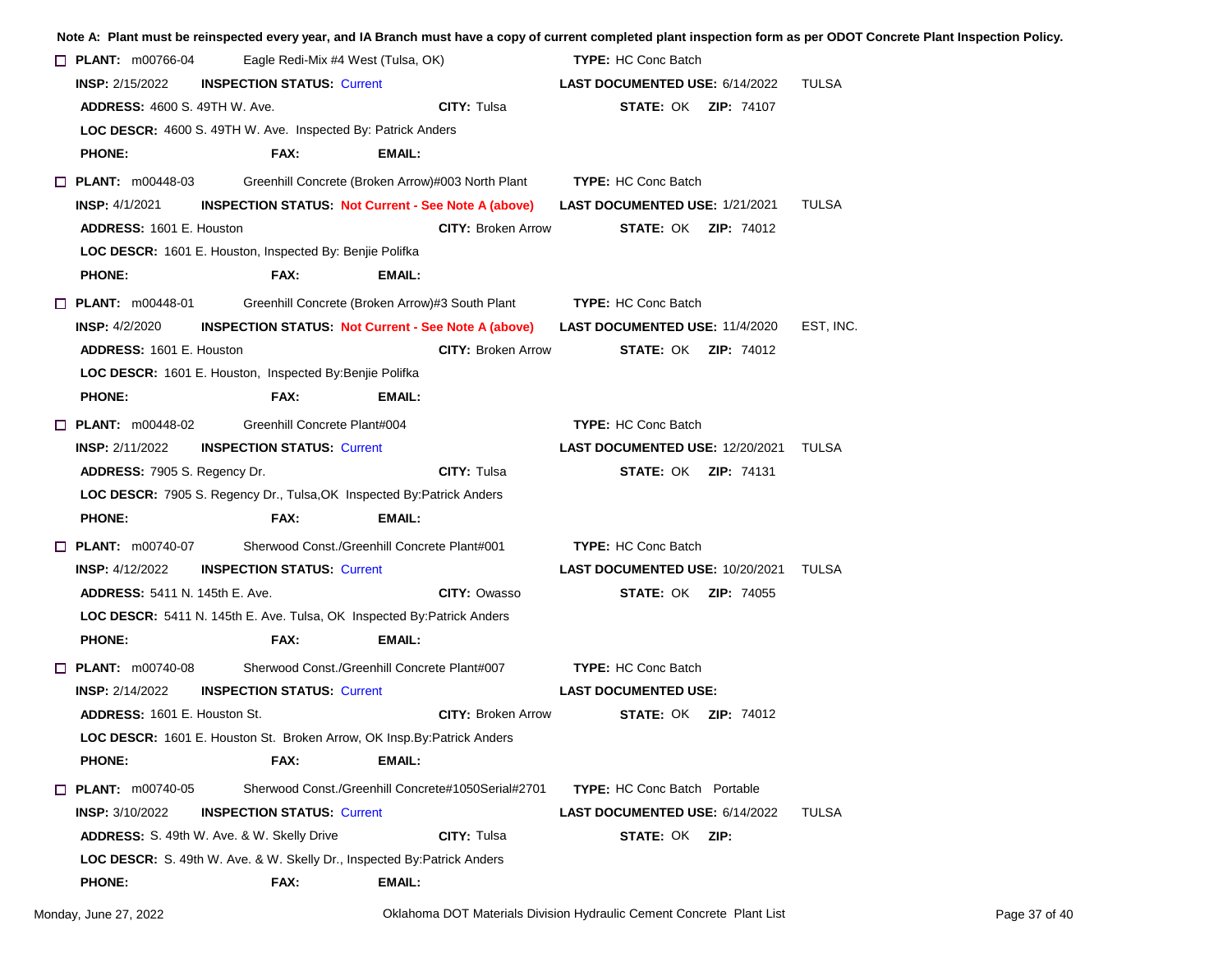|                                                            |                                     |                                                                             |                                                                                    | Note A: Plant must be reinspected every year, and IA Branch must have a copy of current completed plant inspection form as per ODOT Concrete Plant Inspection Policy. |
|------------------------------------------------------------|-------------------------------------|-----------------------------------------------------------------------------|------------------------------------------------------------------------------------|-----------------------------------------------------------------------------------------------------------------------------------------------------------------------|
| $\Box$ PLANT: m01139-06                                    |                                     | Standard Materials Group #553 (Tulsa, OK)                                   | <b>TYPE: HC Conc Batch</b>                                                         |                                                                                                                                                                       |
| <b>INSP:</b> $3/4/2022$                                    | <b>INSPECTION STATUS: Current</b>   |                                                                             | <b>LAST DOCUMENTED USE: 5/6/2022</b>                                               | <b>CLAREMORE RESIDENCY</b>                                                                                                                                            |
| <b>ADDRESS: 9501 Mohawk Blvd.</b>                          |                                     | <b>CITY: Tulsa</b>                                                          | <b>STATE: OK ZIP: 74016</b>                                                        |                                                                                                                                                                       |
|                                                            |                                     | LOC DESCR: 9501 Mohawk Blvd. (Formerly Mid-Cont Conc. #17) Insp: P. Anders  |                                                                                    |                                                                                                                                                                       |
| <b>PHONE: 918-272-4240</b>                                 | FAX:                                | EMAIL:                                                                      |                                                                                    |                                                                                                                                                                       |
| $\Box$ PLANT: m01139-01                                    |                                     | Standard Materials Group #556 (Bixby, OK)                                   | <b>TYPE: HC Conc Batch</b>                                                         |                                                                                                                                                                       |
| <b>INSP:</b> 12/5/2018                                     |                                     |                                                                             | INSPECTION STATUS: Not Current - See Note A (above) LAST DOCUMENTED USE: 10/3/2018 | MUSKOGEE RESIDENCY                                                                                                                                                    |
| <b>ADDRESS: 7602 East 141st South</b>                      |                                     | <b>CITY: Bixby</b>                                                          | <b>STATE: OK ZIP: 74008</b>                                                        |                                                                                                                                                                       |
| LOC DESCR: 7439 E. 141st St. (Formerly Mid-Continent #6)   |                                     |                                                                             |                                                                                    |                                                                                                                                                                       |
| <b>PHONE: 918-366-7633</b>                                 | FAX:                                | <b>EMAIL:</b>                                                               |                                                                                    |                                                                                                                                                                       |
| $\Box$ PLANT: m01139-03                                    |                                     | Standard Materials Group #558 (Tulsa, OK)                                   | <b>TYPE: HC Conc Batch</b>                                                         |                                                                                                                                                                       |
| <b>INSP: 6/13/2022</b>                                     | <b>INSPECTION STATUS: Current</b>   |                                                                             | <b>LAST DOCUMENTED USE: 5/13/2022</b>                                              | <b>CLAREMORE RESIDENCY</b>                                                                                                                                            |
| <b>ADDRESS: 431 West 23rd Street</b>                       |                                     | <b>CITY: Tulsa</b>                                                          | <b>STATE: OK ZIP: 74107</b>                                                        |                                                                                                                                                                       |
|                                                            |                                     | LOC DESCR: 431 South W. 23rd St(Formerly Mid-Cont.Conc#11)Insp:P.Anders     |                                                                                    |                                                                                                                                                                       |
| <b>PHONE: 918-582-8111</b>                                 | FAX:                                | <b>EMAIL:</b>                                                               |                                                                                    |                                                                                                                                                                       |
| $\Box$ PLANT: m01139-05                                    |                                     | Standard Materials Group #559(Tulsa, OK)                                    | <b>TYPE: HC Conc Batch</b>                                                         |                                                                                                                                                                       |
| <b>INSP:</b> 6/13/2022                                     | <b>INSPECTION STATUS: Current</b>   |                                                                             | <b>LAST DOCUMENTED USE: 6/15/2022</b>                                              | TULSA                                                                                                                                                                 |
| <b>ADDRESS: 431 West 23rd Street</b>                       |                                     | <b>CITY: Tulsa</b>                                                          | <b>STATE: OK ZIP: 74107</b>                                                        |                                                                                                                                                                       |
|                                                            |                                     | LOC DESCR: 431 West 23rd St. (Formerly Mid-Cont.Conc#15) Insp By: P. Anders |                                                                                    |                                                                                                                                                                       |
| <b>PHONE: 918-582-8111</b>                                 | FAX:                                | EMAIL:                                                                      |                                                                                    |                                                                                                                                                                       |
| $\Box$ PLANT: m01139-16                                    |                                     | Standard Materials Group#555 (Broken Arrow, OK)                             | <b>TYPE: HC Conc Batch</b>                                                         |                                                                                                                                                                       |
| <b>INSP: 3/8/2022</b>                                      | <b>INSPECTION STATUS: Current</b>   |                                                                             | <b>LAST DOCUMENTED USE: 5/10/2022</b>                                              | TULSA                                                                                                                                                                 |
| ADDRESS: 1501 E. Houston St.                               |                                     | <b>CITY: Broken Arrow</b>                                                   | <b>STATE: OK ZIP: 74012</b>                                                        |                                                                                                                                                                       |
|                                                            |                                     | LOC DESCR: 1501 E. Houston St. (Formerly Mid-Cont Conc#7) Insp: P. Anders   |                                                                                    |                                                                                                                                                                       |
| <b>PHONE:</b>                                              | FAX:                                | <b>EMAIL:</b>                                                               |                                                                                    |                                                                                                                                                                       |
| $\Box$ PLANT: $m00488-09$                                  | Twin Cities Concrete #2 (Tulsa, OK) |                                                                             | <b>TYPE: HC Conc Batch</b>                                                         |                                                                                                                                                                       |
| <b>INSP: 2/18/2022</b>                                     | <b>INSPECTION STATUS: Current</b>   |                                                                             | LAST DOCUMENTED USE: 11/15/2021 TETRA TECH                                         |                                                                                                                                                                       |
| <b>ADDRESS: 1818 N. 127th</b>                              |                                     | <b>CITY: Tulsa</b>                                                          | <b>STATE: OK ZIP:</b>                                                              |                                                                                                                                                                       |
| LOC DESCR: 1818 N 127th E Ave Inspected By: Patrick Anders |                                     |                                                                             |                                                                                    |                                                                                                                                                                       |
| <b>PHONE:</b>                                              | FAX:                                | EMAIL:                                                                      |                                                                                    |                                                                                                                                                                       |
| $\Box$ PLANT: m00488-06                                    | Twin Cities Concrete#1 (Tulsa, OK)  |                                                                             | <b>TYPE: HC Conc Batch</b>                                                         |                                                                                                                                                                       |
| <b>INSP:</b> 2/18/2022                                     | <b>INSPECTION STATUS: Current</b>   |                                                                             | <b>LAST DOCUMENTED USE: 12/15/2021</b>                                             | EST, INC.                                                                                                                                                             |
| <b>ADDRESS: 1818 N. 127th E. Ave.</b>                      |                                     | CITY: Tulsa                                                                 | <b>STATE: OK ZIP: 74107</b>                                                        |                                                                                                                                                                       |
| LOC DESCR: 1818 N 127th E Ave, Inspected By Patrick Anders |                                     |                                                                             |                                                                                    |                                                                                                                                                                       |
| <b>PHONE:</b>                                              | FAX:                                | EMAIL:                                                                      |                                                                                    |                                                                                                                                                                       |
|                                                            |                                     |                                                                             |                                                                                    |                                                                                                                                                                       |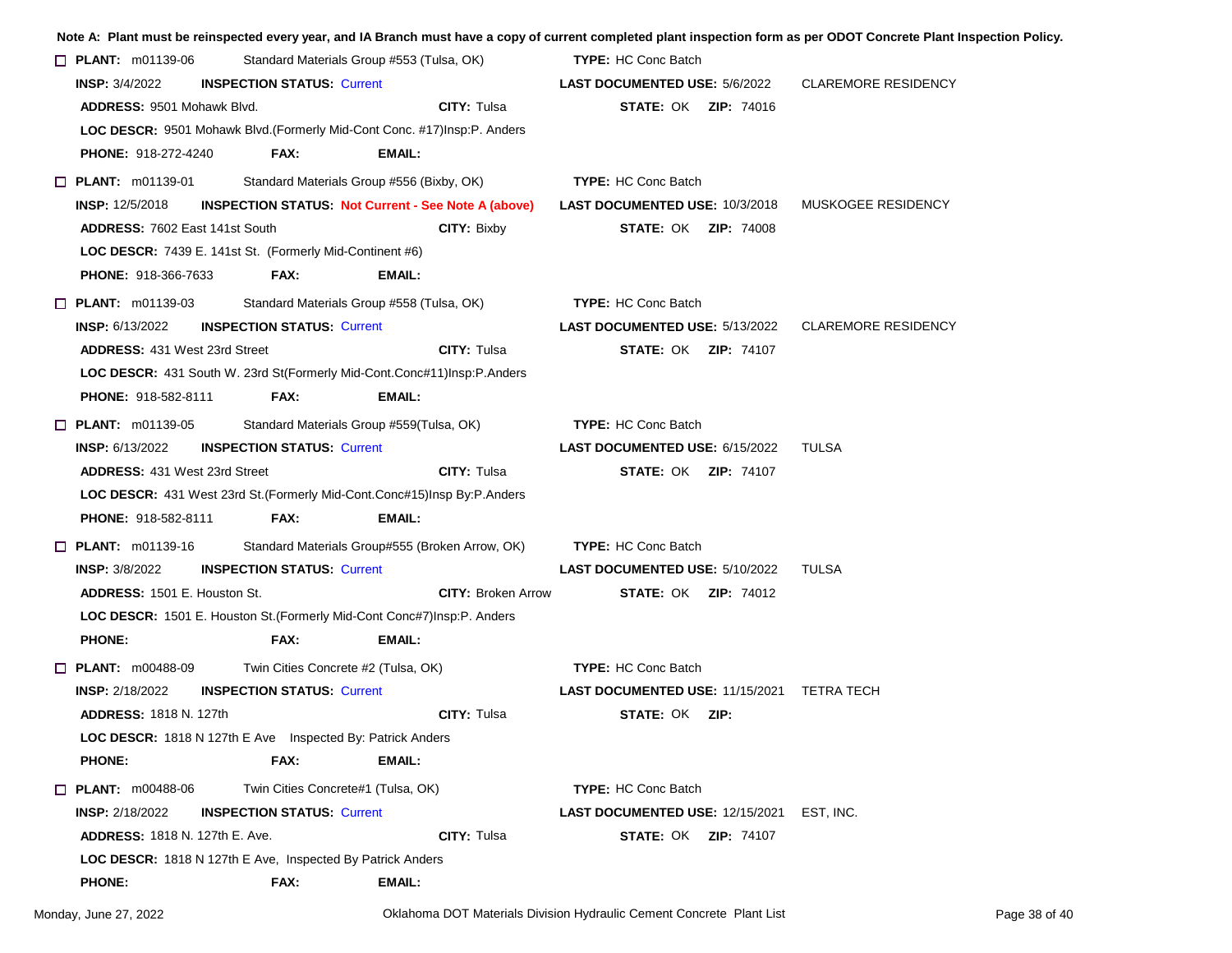|                                                                                              | $\Box$ PLANT: $m00493-03$<br>Wittwer Const. Concrete (Portable)[Elk City]#C6116 |                                                                         |                                                         |                          |
|----------------------------------------------------------------------------------------------|---------------------------------------------------------------------------------|-------------------------------------------------------------------------|---------------------------------------------------------|--------------------------|
| <b>INSP: 1/22/2013</b>                                                                       |                                                                                 | <b>INSPECTION STATUS: Not Current - See Note A (above)</b>              | <b>LAST DOCUMENTED USE: 5/19/2011</b>                   | <b>CLINTON RESIDENCY</b> |
| <b>ADDRESS:</b>                                                                              |                                                                                 | CITY:                                                                   | STATE:<br>ZIP:                                          |                          |
| LOC DESCR: Prev @ Tulsa now Elk City nsp. by: Clint Mahanay                                  |                                                                                 |                                                                         |                                                         |                          |
| <b>PHONE:</b>                                                                                | FAX:                                                                            | <b>EMAIL:</b>                                                           |                                                         |                          |
| GL DESCR: Washington Co.                                                                     |                                                                                 |                                                                         |                                                         |                          |
| <b>PLANT:</b> $m00452-01$                                                                    |                                                                                 | Bartlesville Ready Mix (Bartlesville, OK)                               | <b>TYPE: HC Conc Batch</b>                              |                          |
| <b>INSP: 3/19/2022</b>                                                                       | <b>INSPECTION STATUS: Current</b>                                               |                                                                         | LAST DOCUMENTED USE: 6/21/2022                          | EST, INC.                |
| <b>ADDRESS: 1500 S.E. Tuxedo Blvd.</b>                                                       |                                                                                 | <b>CITY: Bartlesville</b>                                               | <b>STATE: OK ZIP: 74006</b>                             |                          |
| LOC DESCR: 1500 Tuxedo Blvd. Inspected By: Patrick Anders                                    |                                                                                 |                                                                         |                                                         |                          |
| PHONE: 918-336-9204                                                                          | FAX:                                                                            | EMAIL:                                                                  |                                                         |                          |
| $\Box$ PLANT: m01139-10                                                                      |                                                                                 | Standard Materials Group #569 (Bartlesville, OK)                        | <b>TYPE: HC Conc Batch</b>                              |                          |
| <b>INSP: 1/7/2022</b>                                                                        | <b>INSPECTION STATUS: Current</b>                                               |                                                                         | <b>LAST DOCUMENTED USE: 6/15/2022</b>                   | SAND SPRINGS RESIDENCY   |
| <b>ADDRESS: 373 CR 3007</b>                                                                  |                                                                                 | <b>CITY: Bartlesville</b>                                               | <b>STATE: OK ZIP: 74003</b>                             |                          |
|                                                                                              |                                                                                 | LOC DESCR: 373 County Road 3007 (Formerly Mid-Cont.#23) Insp: P. Anders |                                                         |                          |
| <b>PHONE: 918-338-0857</b>                                                                   | FAX:                                                                            | EMAIL:                                                                  |                                                         |                          |
| DIV: N/A                                                                                     |                                                                                 |                                                                         |                                                         |                          |
| GL DESCR: Arkansas                                                                           |                                                                                 |                                                                         |                                                         |                          |
| $\Box$ PLANT: m01139-23                                                                      |                                                                                 | Standard Materials Group#68 (Siloam Spring, AR)                         | <b>TYPE: HC Conc Batch</b>                              |                          |
| <b>INSP: 5/19/2021</b>                                                                       |                                                                                 | <b>INSPECTION STATUS: Not Current - See Note A (above)</b>              | <b>LAST DOCUMENTED USE:</b>                             |                          |
| ADDRESS: 2205 Waukesha Rd.                                                                   |                                                                                 | <b>CITY: Siloam Springs</b>                                             | <b>STATE: AR ZIP: 72761</b>                             |                          |
|                                                                                              |                                                                                 | LOC DESCR: 2205 Waukasha Rd., (Formerly Mid-Cont Conc.) Insp:J. Yount   |                                                         |                          |
| <b>PHONE:</b>                                                                                | FAX:                                                                            | EMAIL:                                                                  |                                                         |                          |
|                                                                                              |                                                                                 |                                                                         |                                                         |                          |
|                                                                                              |                                                                                 |                                                                         |                                                         |                          |
|                                                                                              |                                                                                 |                                                                         |                                                         |                          |
| $\Box$ PLANT: m00765-01                                                                      | APAC-Kansas (Wellington, KS)                                                    |                                                                         | <b>TYPE: HC Conc Batch</b>                              |                          |
| <b>INSP: 2/7/2022</b>                                                                        | <b>INSPECTION STATUS: Current</b>                                               |                                                                         | <b>LAST DOCUMENTED USE: 3/16/2022</b>                   | <b>PERRY</b>             |
| GL DESCR: Kansas<br>ADDRESS: 530 South Hwy 81                                                |                                                                                 | <b>CITY: Wellington</b>                                                 | <b>STATE: KS ZIP:</b>                                   |                          |
|                                                                                              |                                                                                 | LOC DESCR: 530 South Hwy 81, Wellington KS Inspected By: Erik Edgar     |                                                         |                          |
| <b>PHONE:</b>                                                                                | <b>FAX:</b>                                                                     | <b>EMAIL:</b>                                                           |                                                         |                          |
|                                                                                              |                                                                                 |                                                                         |                                                         |                          |
| GL DESCR: Texas (State)<br><b>D</b> PLANT: m01034-01                                         | <b>ABC Ready Mix</b>                                                            |                                                                         | TYPE: HC Conc Batch                                     |                          |
| <b>INSP: 3/30/2015</b>                                                                       |                                                                                 | <b>INSPECTION STATUS: Not Current - See Note A (above)</b>              | <b>LAST DOCUMENTED USE: 11/14/2014 DUNCAN RESIDENCY</b> |                          |
| <b>ADDRESS: 610 Wichita Street</b><br><b>LOC DESCR:</b> 610 Wichita Street Witchita Falls TX |                                                                                 | <b>CITY:</b> Wichita Falls                                              | <b>STATE: TX ZIP: 76306</b>                             |                          |